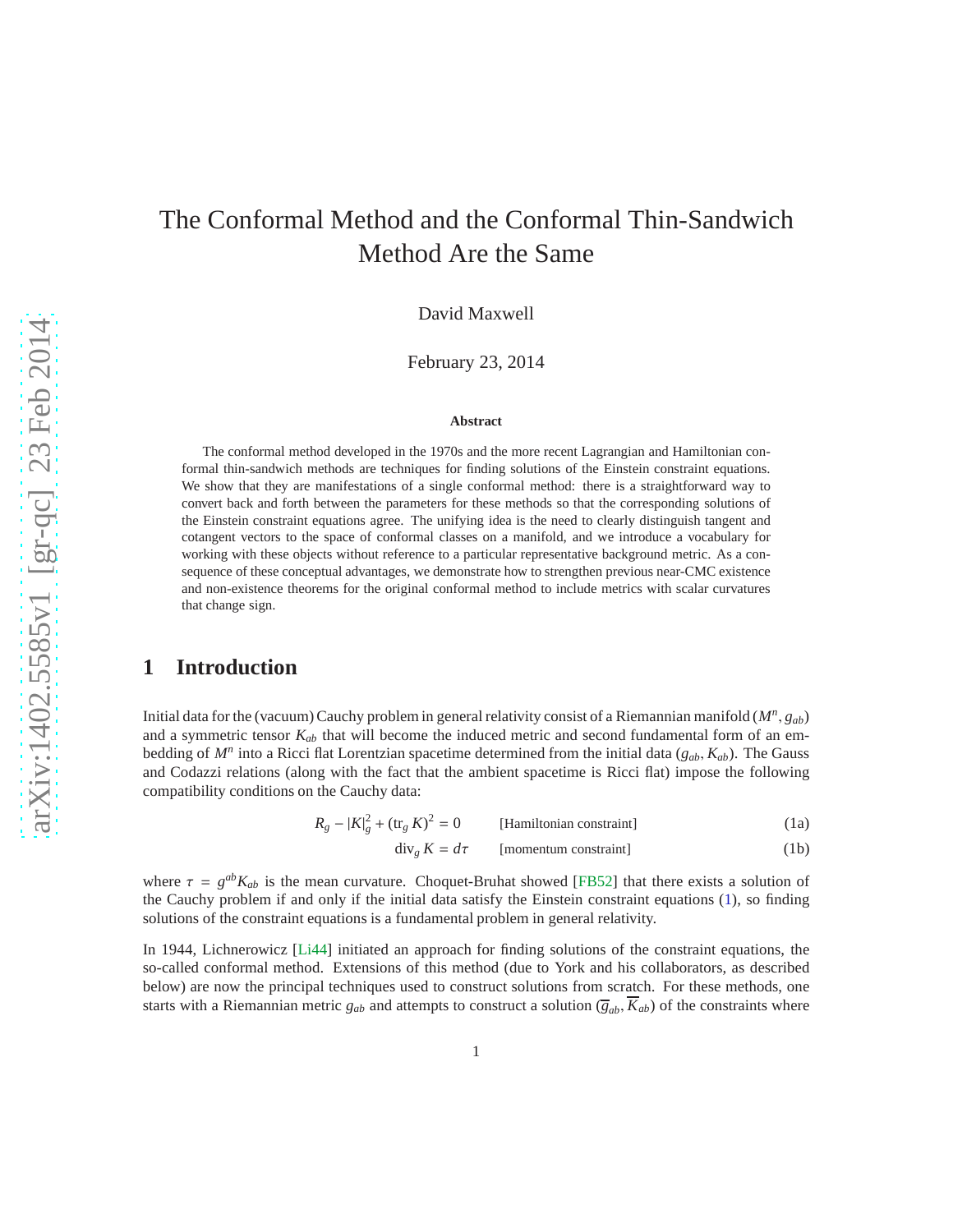$\overline{g}_{ab}$  is conformally related to  $g_{ab}$  via some conformal factor to be determined as part of the solution. The mean curvature  $\tau = \overline{g}^{ab}\overline{K}_{ab}$  is also freely specified so

$$
\overline{K}_{ab} = \overline{A}_{ab} + \frac{2}{n}\tau \overline{g}_{ab} \tag{2}
$$

where  $\overline{A}_{ab}$  is a trace-free tensor that is determined, as part of the solution procedure, from  $g_{ab}$ ,  $\tau$ , and other auxiliary data specific to the particular conformal method.

Lichnerowicz's original conformal method constructed solutions with  $\tau \equiv 0$ . In the early '70s York proposed an extension of the method that allows one to specify  $\tau = \tau_0$  for an arbitrary constant  $\tau_0$  [\[Yo73\]](#page-33-1), and with  $\acute{o}$  Murchadha described a further extension to arbitrary mean curvatures  $[\acute{o}MY74]$ . In this paper, we refer to the prescription from [\[Yo73\]](#page-33-1) as the CMC conformal method, and its extension in [\[OMY74](#page-33-2)] as the 1974 conformal method. The data for this method consist of a metric  $g_{ab}$ , a symmetric trace-free tensor  $\sigma_{ab}$ satisfying  $\nabla^a \sigma_{ab} = 0$ , and a mean curvature  $\tau$ .

Somewhat later York proposed a Lagrangian conformal thin-sandwich (CTS) approach [\[Yo99\]](#page-33-3), and subsequently with Pfeiffer described a Hamiltonian formulation of the CTS method  $[PY03]$ .<sup>[1](#page-1-0)</sup> The Lagrangian method starts from initial data  $(g_{ab}, u_{ab}, \tau, N)$  where  $u_{ab}$  is an arbitrary trace-free symmetric tensor and N is a positive function related to a parameter (the lapse) that appears in the  $n+1$  formulation of the Cauchy problem. The CTS method has the virtue that given conformal data ( $g_{ab}$ ,  $u_{ab}$ ,  $\tau$ ,  $N$ ) and a second conformally related metric  $\tilde{g}_{ab}$ , there is a way to conformally transform the remaining data to form  $(\tilde{g}_{ab}, \tilde{u}_{ab}, \tau, \tilde{N})$  such that the set of solutions of the constraints associated with the original data and the transformed data are the same. The property is known as conformal covariance (or sometimes conformal invariance), and is a property that is shared with the CMC conformal method but that is apparently absent for the 1974 conformal method. The ability to select a background metric within the conformal class satisfying some desired property (e.g. a metric with a scalar curvature that has constant sign) is a powerful tool, and this has occasionally lead to theorems that are stronger when using the CTS approach versus the 1974 conformal method.

The purpose of this note is to clarify the relationship between the CTS methods and the 1974 conformal method: they are the same. Specifically, there is a way to translate, in a straightforward and essentially unique way, between 1974 conformal data ( $g_{ab}$ ,  $\sigma_{ab}$ ,  $\tau$ ) and CTS data ( $\hat{g}_{ab}$ ,  $\hat{u}_{ab}$ ,  $\tau$ ,  $\hat{N}$ ) such that the corresponding solutions of the constraint equations are the same. The significance of this result arises from the fact that if  $\tau$  is not constant, then it is generally unknown how many solutions are associated with 1974 conformal data  $(g_{ab}, \sigma_{ab}, \tau)$ . One hopes that there is exactly one, except perhaps for some well defined set of data where there is none. But from [\[Ma11\]](#page-33-5) we have examples showing that there can be more than one solution, and evidence that the set for which there is no solution may be difficult to describe. Since the 1974 and CTS methods are the same, these deficiencies apply equally to both methods. Or, from a more positive perspective, we see that any result that can be proved for one method can be translated into an equivalent theorem about the other method. Questions of which data yield no solutions, or exactly one solution, or multiple solutions of the constraints can be formulated using whichever method is convenient.

A remark that the methods are identical (along with a sketch of the equivalence) was made by the author in [\[Ma11\]](#page-33-5), which explored conformal parameterizations of certain far-from CMC data using the CTS framework, and which asserted that the results of that paper translate to results for the 1974 conformal method.

<span id="page-1-0"></span><sup>&</sup>lt;sup>1</sup>We distinguish here between the CTS method and the so-called *extended* CTS method described at the end of [\[PY03\]](#page-33-4), which is a nontrivial modification of the CTS method and has unsatisfactory uniqueness properties [\[PY05\]](#page-33-6). We do not treat the extended CTS method.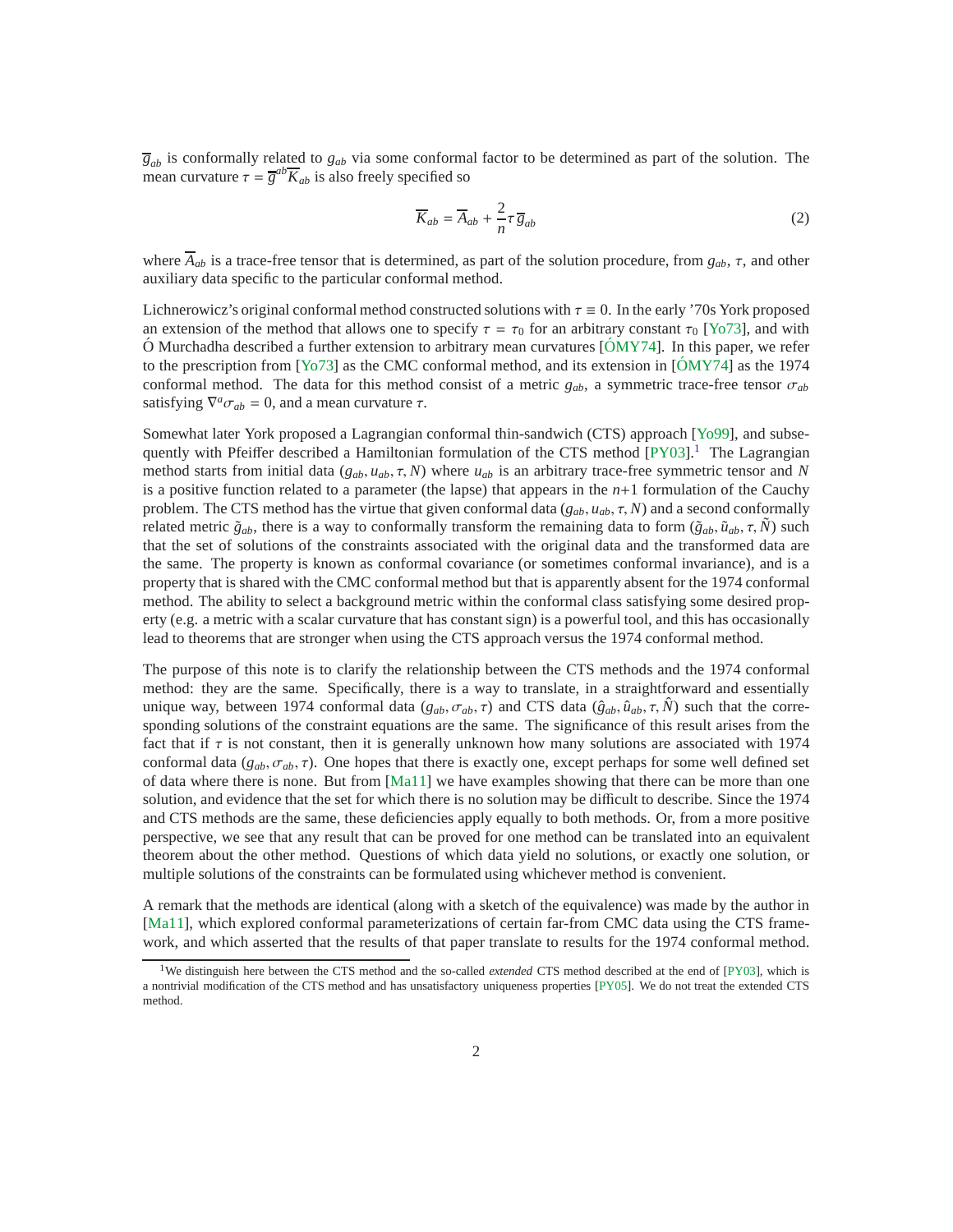Aside from the remark in [\[Ma11\]](#page-33-5), the fact that the methods are the same does not seem to appear in the literature (although [\[PY03\]](#page-33-4) comes very close, but stops short and seems to have the perspective that the methods are different). Since the mathematics literature in recent years has seen progress toward understanding the 1974 conformal method for non-CMC conformal data (e.g. [\[HNT09\]](#page-32-1) [\[Ma09\]](#page-33-7) [\[DGH12\]](#page-32-2)), and since physicists tend to use the CTS method, it seems useful to have a guide for how to translate results between the methods. Moreover, there are instances in both mathematics and physics publications where the methods are asserted to be different, or where results are proved for the 1974 method that are weaker than analogous results for the CTS method. The following examples illustrate how improvements can be realized by taking advantage of the equivalence.

- In [\[IM96\]](#page-32-3) and [\[ACI08\]](#page-32-4) the 1974 approach is used to generate near-CMC solutions of the constraint equations, but under the restriction that the scalar curvature of the metric has constant sign. These theorems admit generalizations to the CTS method, and we will see in Section [8](#page-27-0) that these can be used to establish similar near-CMC results for the 1974 method for metrics with an arbitrary scalar curvature.
- Reference  $[IOM04]$  contains nonexistence theorems for the conformal methods for certain non-CMC data. Theorem 2 (framed in the 1974 conformal framework) is weaker than Theorem 3 (which uses the CTS framework) and it is asserted that the gap is related to the lack of conformal covariance of the 1974 method. We show in Section [8](#page-27-0) that Theorem 2 can be improved to be just as strong as Theorem 3.
- In [\[DGH12\]](#page-32-2), Theorem 1.7 proves a variation of the nonexistence result of  $[10M04]$  Theorem 2 using the 1974 conformal method approach; it can similarly be strengthened by taking advantage of the equivalence of the 1974 and CTS methods.
- The numerical relativity text [\[BS10\]](#page-32-5) presents the 1974 conformal method (called there the conformal transverse traceless decomposition) and the CTS method as different techniques, with a different number of specifiable parameters for each method. We show here how to translate back and forth between the parameters of the two methods; knowing that the parameterizations are the same gives insight into both methods.

A secondary goal of this paper is to formulate the parameters of the various conformal methods in terms of objects at the level of the set C of conformal classes rather than the set M of metrics on *M*. I.e., we work with conformal classes, tangent and cotangent vectors to  $C$ , and conformal Killing operators defined in terms of conformal classes rather than representative metrics. Doing so can be thought of as a coordinatefree approach to understanding the parameters. Motivated by diffeomorphism invariance of the Einstein equations, we also give a clear interpretation of these parameters as objects associated with  $C/D<sub>0</sub>$ , where  $\mathcal{D}_0$  is the connected component of the identity of the diffeomorphism group.

While a coordinate-free perspective is implicitly present in some of the physics literature, it clarifies matters to make it explicit. For example, it turns out that it is crucial to make a distinction between the tangent space  $T_gC$  and the cotangent space  $T_g^*C$  to C at some conformal class **g**. Unlike the case for M, there is no natural way to identify tangent vectors as cotangent vectors, but there is a natural family of identifications. In the CTS method, a choice from this family is specified via the lapse. In the 1974 method the choice is specified less explicitly, and this is perhaps the reason why it is not obvious at first glance that the 1974 and CTS methods are the same. Most variations of the conformal method use the metric parameter  $g_{ab}$  simply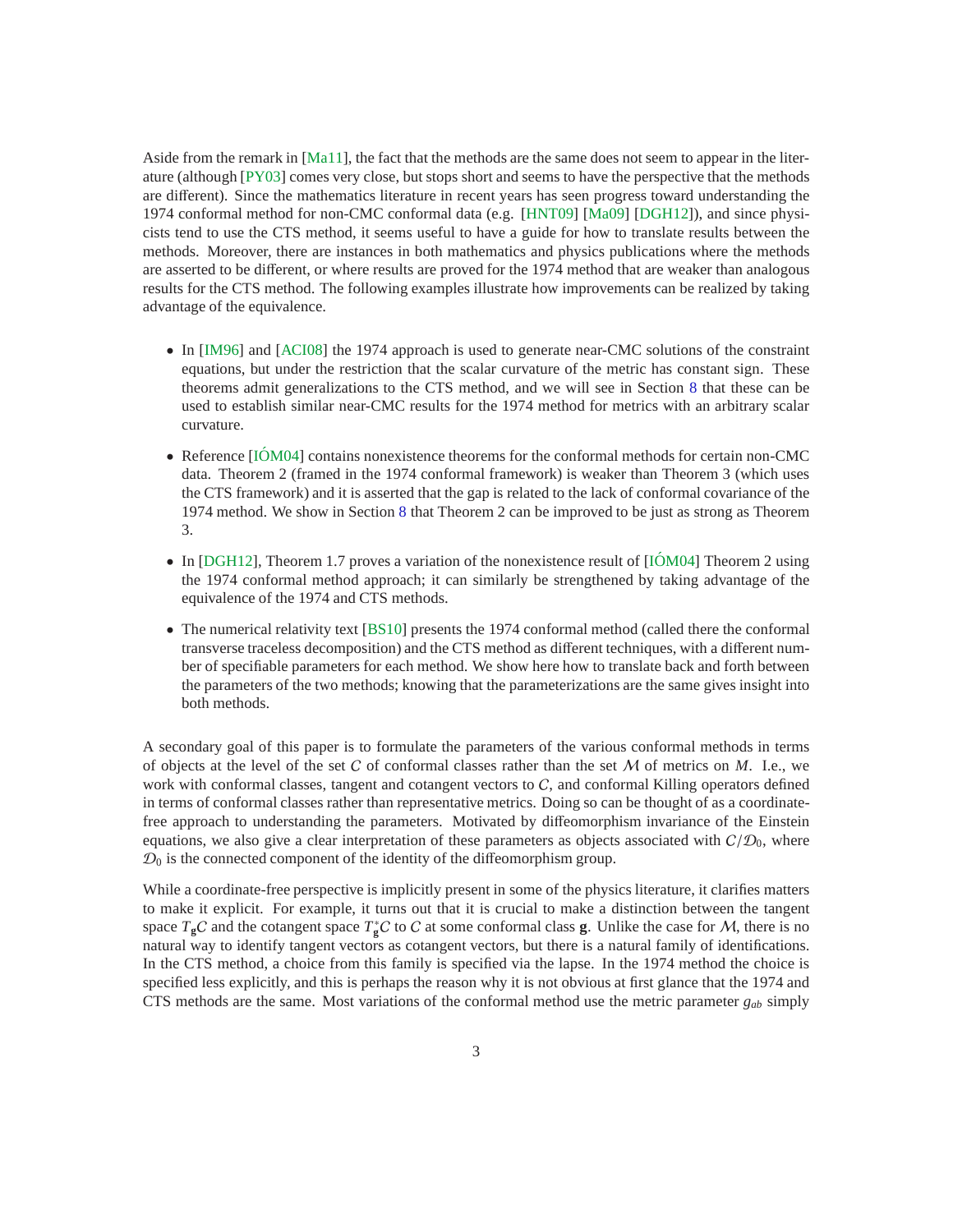to determine the conformal class [*gab*] of the solution metric. For the 1974 conformal method, however, the choice of  $g_{ab}$  specifies both  $[g_{ab}]$  and a choice of identification of  $T_gC$  with  $T_g^*C$ . Changing the representative metric in the 1974 approach is equivalent to changing the lapse in the CTS approach, and working with the parameters in a coordinate-free way helps make this relationship clear.

Although the coordinate-free formulation provides insight, it also introduces an extra layer of abstraction. Readers who are already familiar with the conformal methods, and who wish to skip over this abstraction, can jump to the end of Section [7](#page-25-0) where there are concise recipes, in familiar tensorial terms, for how to convert parameters between the various conformal methods. These recipes describe mechanically *how* the methods are the same; we hope that the coordinate-free approach taken elsewhere in the paper illuminates *why* the methods are the same.

The remainder of the paper proceeds as follows. In Section [2](#page-4-0) we establish coordinate-free language for describing conformal objects, and Sections [3](#page-13-0) through [6](#page-21-0) formulate each of the various conformal methods in terms of this language. In Section [7](#page-25-0) we establish the equivalence of all these methods, and Section [8](#page-27-0) uses this equivalence in some applications.

### **1.1 Notation**

Throughout we assume that  $M^n$  is a compact, connected, oriented *n*-manifold with  $n \geq 3$ . The set of smooth functions on *M* is  $C^{\infty}(M)$ , and the positive smooth functions are denoted by  $C^{\infty}(M)$ . Given a bundle *E* over *M*, we write  $C^{\infty}(M, E)$  for smooth sections of the bundle. The bundle of symmetric (0, 2)-tensors is  $S_2M$ , and *M* is the set of smooth metrics on *M* (i.e., the open set of positive-definite elements of  $C^{\infty}(M, S_2M)$ ). The bundle of conformal classes of smooth metrics is C. All objects in this paper are smooth.

We use a modified form of abstract index notation. Indices are used for tensorial objects to clarify the number and type of arguments, to help with contraction operations, and so forth, but are not associated with the components of the tensor with respect to some specific coordinate system. Whenever indices might clutter notation (e.g. when the tensor is used as a subscript) we freely drop the indices. So for a metric *gab*, the name of the metric is *g* and the indices are a helpful decoration to be used when they do not get in the way.

The Levi-Civita connection of a metric  $g_{ab}$  is  $\nabla$  or  $\sqrt[g]{\nabla}$  as needed, and its (positively-oriented) volume form is  $dV_g$ . Given a metric  $g_{ab}$  and a function  $\phi \in C^{\infty}_+(M)$ , we can form a conformally related metric

<span id="page-3-0"></span>
$$
\tilde{g}_{ab} = \phi^{q-2} g_{ab} \tag{3}
$$

where *q* is the dimensional constant

<span id="page-3-2"></span>
$$
q = \frac{2n}{n-2}.\tag{4}
$$

All conformal transformations in this paper will have the form [\(3\)](#page-3-0) since the scalar curvature  $R_{\tilde{g}}$  of  $\tilde{g}$  then has the simple form

<span id="page-3-1"></span>
$$
R_{\tilde{g}} = \phi^{1-q}(-2\kappa q \Delta_g \phi + R_g \phi), \qquad (5)
$$

where  $\Delta_{\varrho}$  is the Laplacian of *g* and  $\kappa$  is the dimensional constant

<span id="page-3-3"></span>
$$
\kappa = \frac{n-1}{n}.\tag{6}
$$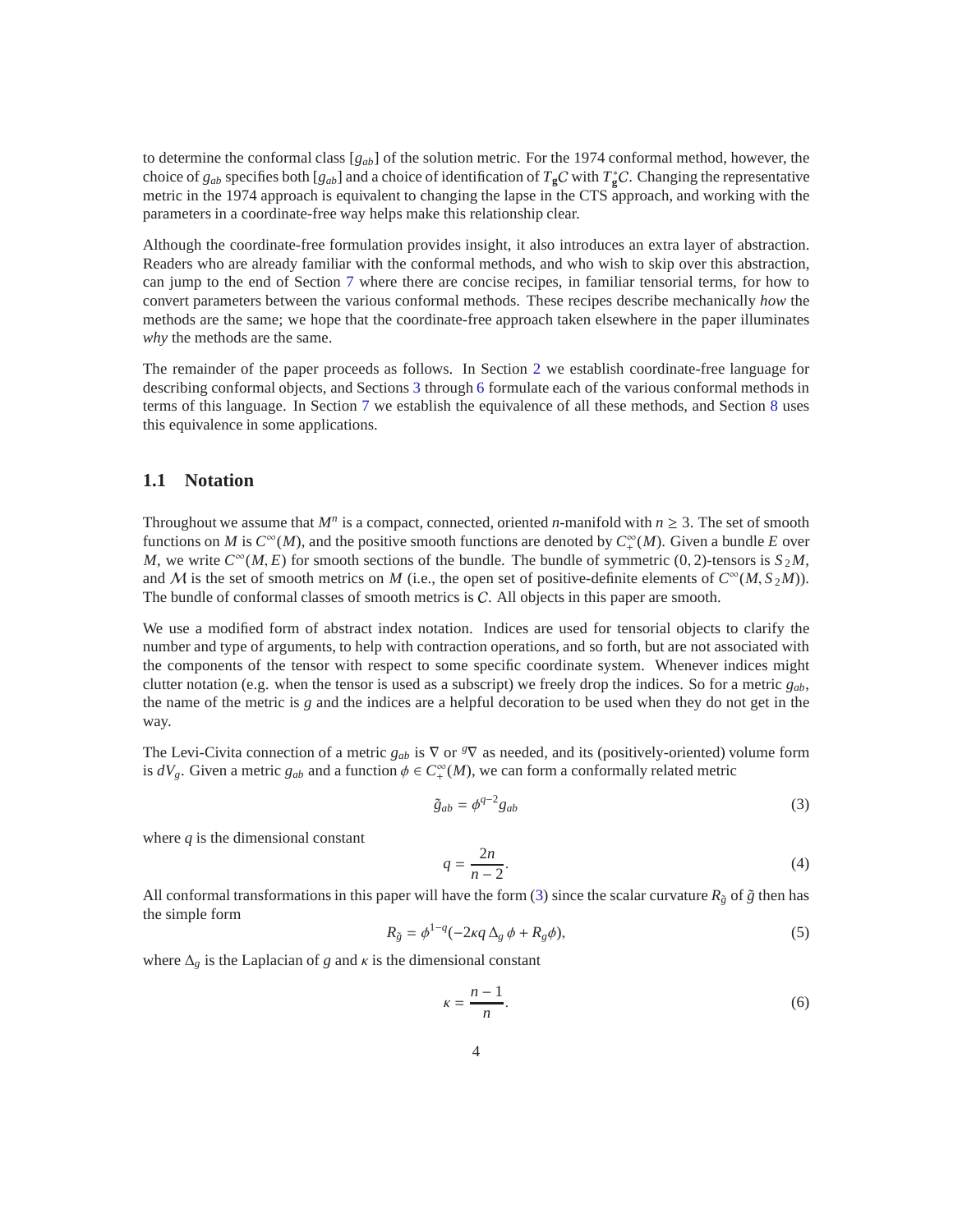Although the appearance of  $\kappa$  in equation [\(5\)](#page-3-1) is somewhat awkward, it appears naturally throughout the equations connected to the conformal method, so we introduce this notation now.

The conformal class of  $g_{ab}$  is  $[g_{ab}]$ . When we do not want to emphasize some particular representative of the conformal class we use bold face instead: **g** denotes a conformal class as well. A boldface **g** and a plain *g* are unrelated names, so an equation such as  $[g_{ab}] = g$  is a nontrivial statement. Tangent and cotangent vectors to C will be written with boldface as well.

Starting from a metric *gab* and other conformal data the conformal methods attempt to find a solution of the constraints with a metric conformally related to *gab*. We use overbars to denote conformally transforming objects that satisfy the constraint equations, so  $\overline{g}_{ab}$  is the physical solution metric.

### <span id="page-4-0"></span>**2 Conformal Objects**

Our goal here is to express the objects that appear in the various conformal methods intrinsically with respect to a conformal class rather than with respect to a representative metric. The set  $C$  of smooth conformal classes can be shown to be a Fréchet manifold, which provides a natural definition of tangent and cotangent vectors at some conformal class **g**. To avoid this machinery, however, we take a more prosaic approach and define tangent and (certain) cotangent vectors to C at **g** as tensorial objects that transform in a certain way when changing from one representative of **g** to another. This is analogous to the old-fashioned approach of defining a manifold's tangent and cotangent vectors as objects that transform in a certain way under coordinate changes. We also give a related description of tangent and cotangent vectors to  $C/D_0$  where  $D_0$ is the connected component of the identity of the diffeomorphism group.

### **2.1 Conformal Tangent Vectors**

Let  $g_{ab}^0$  be a metric and let  $g_{ab}(t)$  be a smooth path with  $g_{ab}(0) = g_{ab}^0$ . It is easy to see that if  $g_{ab}(t)$  remains in the conformal class  $[g_{ab}^0]$  then there is function  $\alpha \in C^{\infty}(M)$  such that

$$
g'_{ab}(0) = \alpha g^0_{ab}.\tag{7}
$$

Moreover, every smooth function arises this way for some path (e.g.  $g_{ab}(t) = e^{\alpha t} g_{ab}^0$ ). So we identify

$$
\left\{\alpha g_{ab}^0 : \alpha \in C^\infty(M)\right\} \tag{8}
$$

as the tangent space of the conformal class  $g_{ab}^0$  at  $g_{ab}^0$ . Given an arbitrary path starting at  $g_{ab}^0$  we can uniquely decompose

$$
g'_{ab}(0) = u_{ab} + \alpha g_{ab}^0
$$
 (9)

where  $u_{ab}$  is trace-free with respect to  $g_{ab}^0$  and  $\alpha \in C^{\infty}(M)$ . It is therefore natural to identify the trace-free tensors  $u_{ab}$  as the directions of travel through the set of conformal classes. Given a smooth function  $\beta(t)$ , the paths  $g_{ab}(t)$  and

$$
\tilde{g}_{ab}(t) = e^{\beta(t)} g_{ab}(t) \tag{10}
$$

descend to the same path in C. Since  $\tilde{g}'_{ab}(0) = e^{\beta}u_{ab} + (\beta' e^{\beta} + \alpha)g_{ab}^0$  we therefore identify  $u_{ab}$  at  $g_{ab}$  and  $e^{\beta}u_{ab}$ at  $e^{\beta}g_{ab}$  as representing the same tangent vector to C at  $\left[g_{ab}^0\right]$ .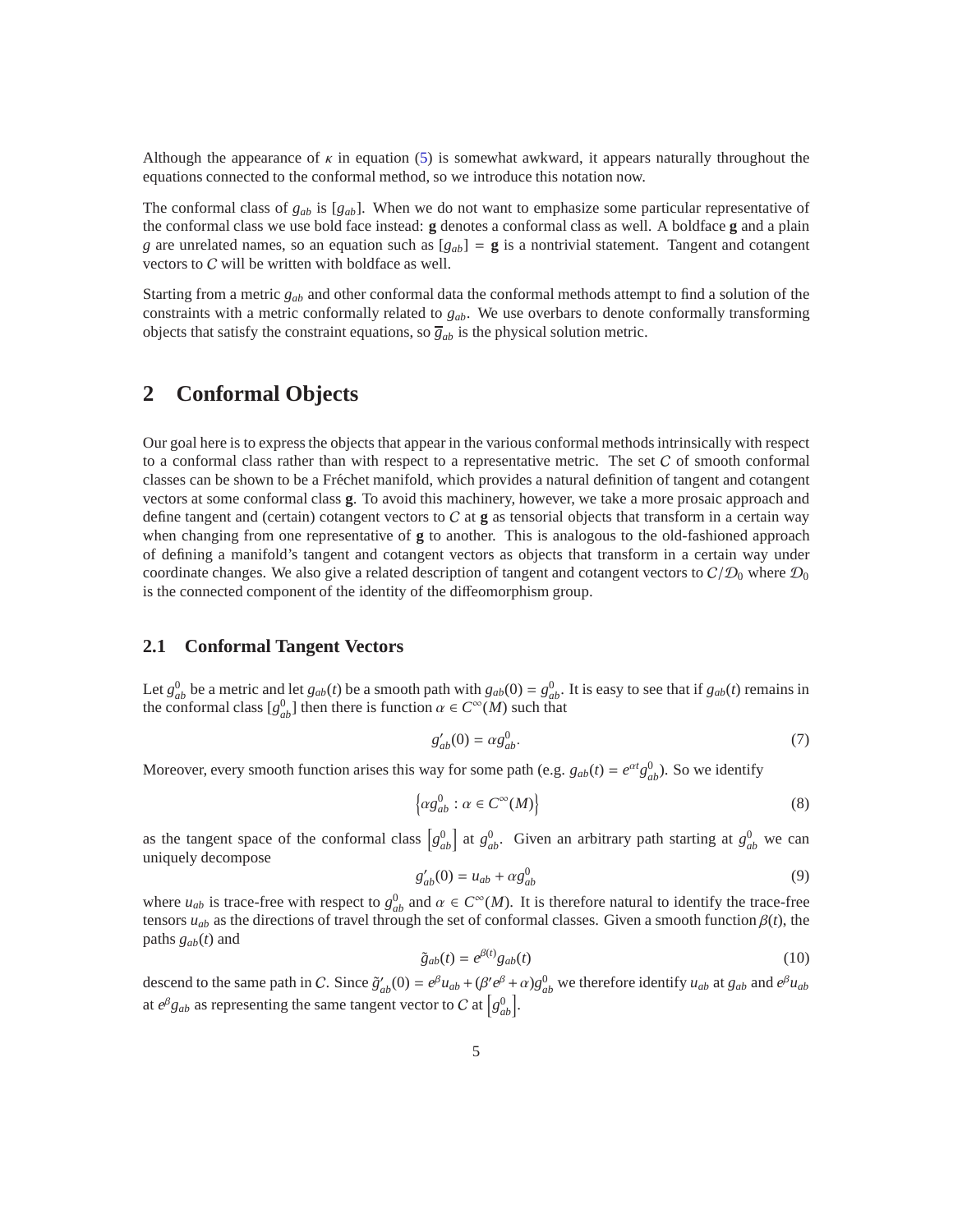<span id="page-5-0"></span>**Definition 1.** Let X be the set of pairs  $(g_{ab}, u_{ab})$  where  $g_{ab} \in M$  and where  $u_{ab} \in C^\infty(M, S_2M)$  is trace-free *with respect to gab. A conformal tangent vector is an element of* X/ ∼ *where*

$$
(\tilde{g}_{ab}, \tilde{u}_{ab}) \sim (g_{ab}, u_{ab}) \tag{11}
$$

*if there exists*  $\phi \in C^{\infty}_+(M)$  *such that* 

$$
\tilde{g}_{ab} = \phi^{q-2} g_{ab}
$$
\n
$$
\tilde{u}_{ab} = \phi^{q-2} u_{ab}.
$$
\n(12)

*We use the following notation:*

- $[g_{ab}, u_{ab}]$  *is the conformal tangent vector corresponding to*  $(g_{ab}, u_{ab})$ *.*
- *For each*  $g \in C$ *,*  $T_gC$  *is the set of conformal tangent vectors*  $[g_{ab}, u_{ab}]$  *with*  $g_{ab} \in g$ *.*
- $TC = \bigcup_{\mathbf{g} \in C} T_{\mathbf{g}}C$ .

*More generally, if gab is a metric and S ab is an arbitrary symmetric* (0, 2)*-tensor field, we define*

$$
[g_{ab}, S_{ab}] = [g_{ab}, u_{ab}] \tag{13}
$$

*where uab is the trace-free part of S ab (as computed with respect to gab). This should be thought of as the pushforward of the tangent vector*  $S_{ab}$  *to the space of metrics at*  $g_{ab}$  *to an element of*  $T_{[g]}C$  *under the natural projection.*

Suppose **g** is a conformal class and  $\mathbf{u} \in T_{\mathbf{g}}C$ . Given a representative  $g_{ab} \in \mathbf{g}$  it is clear that there is a unique trace-free  $u_{ab} \in C^{\infty}(M, S_2M)$  with  $[g_{ab}, u_{ab}] = \mathbf{u}$ , which we will call the **representative of u with respect to**  $g_{ab}$ . We give  $T_gC$  the topology of the subspace of  $C^\infty(M, S_2M)$  determined by this identification and note that the topology is independent of the choice of representative *gab*.

### **2.2 The Conformal Killing Operator**

The conformal tangent vectors that arise by flowing a conformal class **g** through a path of diffeomorphisms can be described in terms of a map  $L_g$  :  $C^{\infty}(M, TM) \to T_gC$  called the conformal Killing operator.

Let **g** be a conformal class with representative  $g_{ab}$  and suppose  $\Phi_t$  is a path of diffeomorphisms starting at the identity with infinitesimal generator  $X^a$ . The path

$$
h_{ab}(t) = \Phi_t^* g_{ab},\tag{14}
$$

satisfies

$$
h'_{ab}(0) = \mathcal{L}_X g_{ab},\tag{15}
$$

where  $\mathcal{L}_X g_{ab}$  is the Lie derivative of  $g_{ab}$  with respect to the vector field  $X^a$ . We decompose  $\mathcal{L}_X g_{ab}$  into its trace and trace-free parts with respect to  $g_{ab}$  to obtain

$$
\mathcal{L}_X g_{ab} = (\mathbf{L}_g X)_{ab} + \frac{2 \operatorname{div}_g X}{n} g_{ab} \tag{16}
$$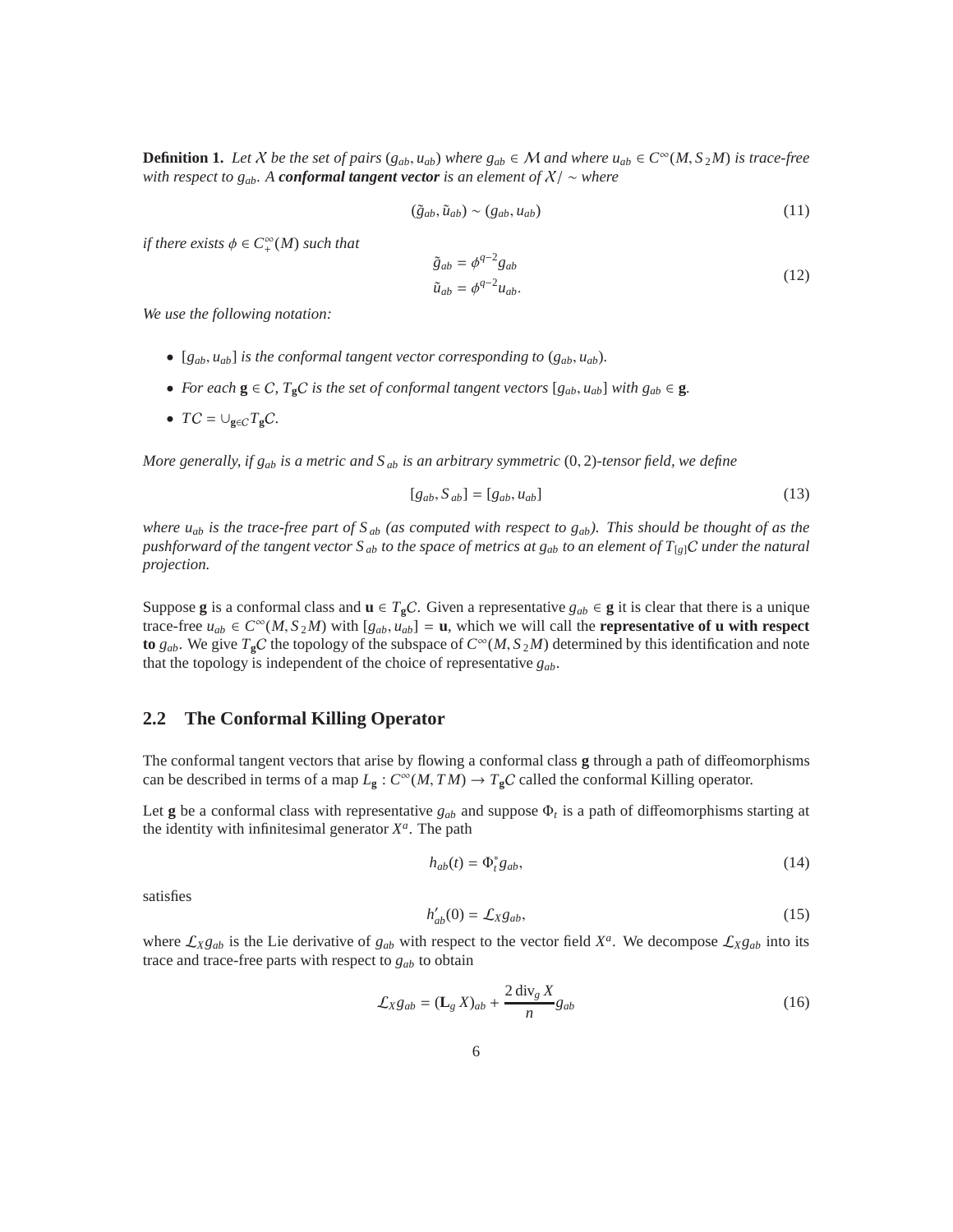where  $\text{div}_g X = {}^g \nabla_a X^a$  and where

$$
(\mathbf{L}_g X)_{ab} = {}^g \nabla_a X_b + {}^g \nabla_b X_a - \frac{2 \operatorname{div}_g X}{n} g_{ab} \tag{17}
$$

is the usual conformal Killing operator. The conformal tangent vector

$$
\mathbf{u} = [g_{ab}, (\mathbf{L}_g X)_{ab}]. \tag{18}
$$

does not depend on the choice of representative of **g**. Indeed, an easy computation shows that if  $\tilde{g}_{ab}$  is another metric conformally related to  $g_{ab}$  via  $\tilde{g}_{ab} = \phi^{q-2} g_{ab}$  then

$$
\mathbf{L}_{\tilde{g}} X = \phi^{q-2} \mathbf{L}_g X \tag{19}
$$

and consequently

$$
[\tilde{g}_{ab}, (\mathbf{L}_{\tilde{g}} X)_{ab}] = [g_{ab}, (\mathbf{L}_g X)_{ab}] = \mathbf{u}.
$$
 (20)

We therefore obtain a well-defined conformal Killing operator  $L_g : C^\infty(M, TM) \to T_gC$  given by

$$
\mathbf{L}_{g} X = [g_{ab}, \mathbf{L}_{g} X]. \tag{21}
$$

for any representative  $g_{ab}$  of **g**. Since the map  $\mathbf{L}_g : C^\infty(M, TM) \to C^\infty(M, S_2M)$  is continuous, and since the projection  $u_{ab} \rightarrow [g_{ab}, u_{ab}]$  is continuous, so is  $\mathbf{L_g}$ .

The elements of the kernel of **L<sup>g</sup>** are called **conformal Killing fields**. Generically there are none [\[FM77\]](#page-32-6).

### **2.3 Conformal Cotangent Vectors**

The conformal method involves symmetric, trace-free, (0,2)-tensors *S ab* that obey the conformal transformation law

$$
\tilde{A}_{ab} = \phi^{-2} A_{ab} \tag{22}
$$

when  $g_{ab}$  is transformed to  $\tilde{g}_{ab} = \phi^{q-2}g_{ab}$ . Such objects are not tangent vectors to C since the wrong power of  $\phi$  appears in the transformation law; rather, these encode cotangent vectors as follows.

Given the pair  $(g_{ab}, A_{ab})$  we define a functional on symmetric trace free tensors  $u_{ab}$  via

$$
F_{g,A}(u) = \int_M \langle A, u \rangle_g \, dV_g. \tag{23}
$$

If we conformally transform *uab* as a tangent vector

$$
\tilde{u}_{ab} = \phi^{q-2} u_{ab} \tag{24}
$$

and we transform

<span id="page-6-0"></span>
$$
\tilde{A}_{ab} = \phi^{-2} A_{ab} \tag{25}
$$

then

$$
\left\langle \tilde{A}, \tilde{u} \right\rangle_{\tilde{g}} = \phi^{2-q} \phi^{2-q} \left\langle \phi^{-2} A, \phi^{q-2} u \right\rangle_{g} = \phi^{-q} \left\langle A, u \right\rangle_{g} . \tag{26}
$$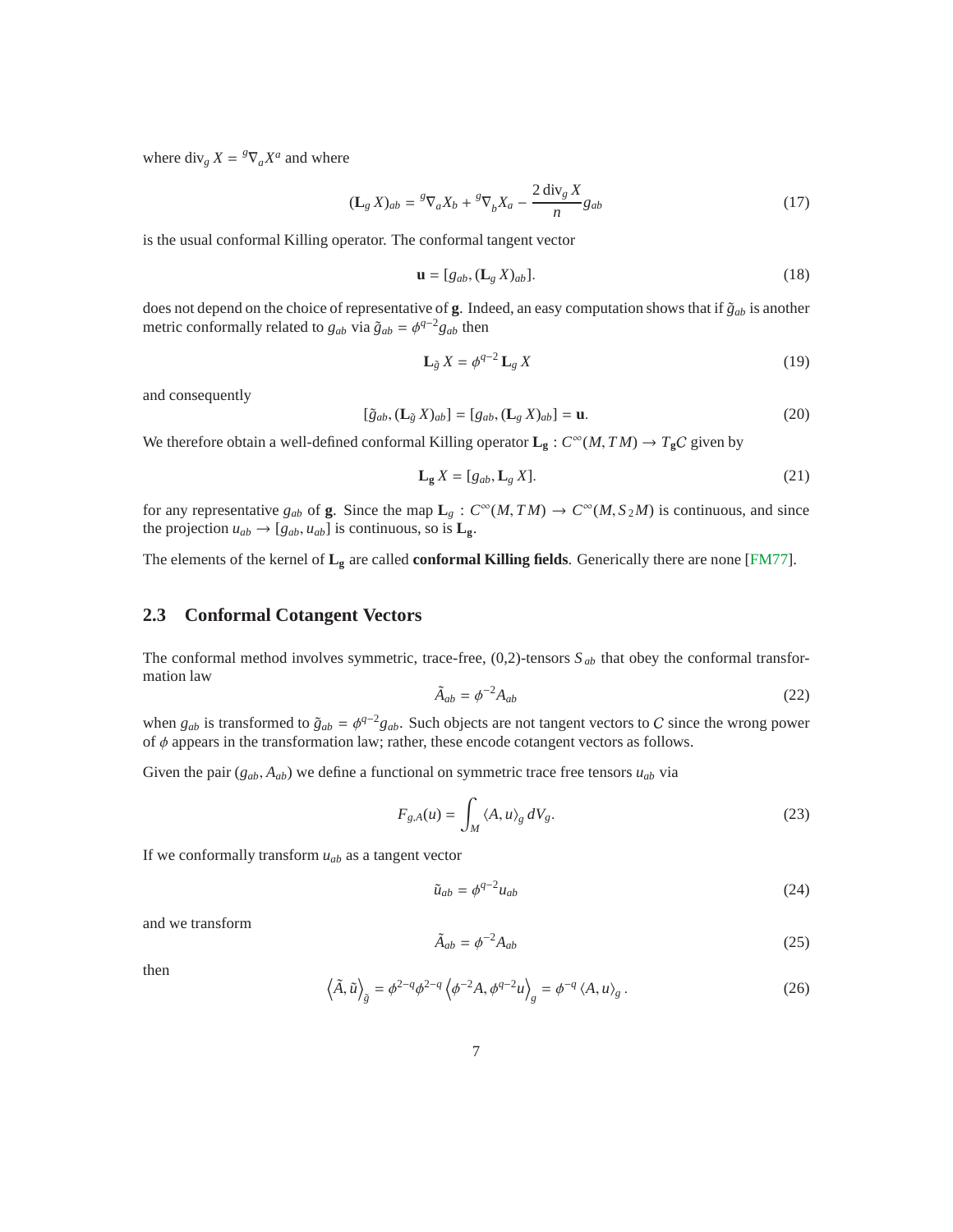At the same time, the volume form transforms as  $dV_{\tilde{g}} = \phi^q dV_g$  and therefore

$$
F_{\tilde{g},\tilde{A}}(\tilde{u}) = \int_M \left\langle \tilde{A}, \tilde{u} \right\rangle_{\tilde{g}} dV_{\tilde{g}} = \int_M \phi^{-q} \left\langle A, u \right\rangle_g \phi^q dV_g = \int_M \left\langle A, u \right\rangle_g dV_g = F_{g,\tilde{A}}(u). \tag{27}
$$

Thus we can associate with  $(g_{ab}, A_{ab})$  a well-defined functional on  $T_{g|C}$  when we transform  $A_{ab}$  according to equation [\(25\)](#page-6-0).

<span id="page-7-0"></span>**Definition 2.** Let *y* be the set of pairs ( $g_{ab}$ ,  $A_{ab}$ ) where  $g_{ab} \in M$  and where  $A_{ab} \in C^\infty(M, S_2M)$  is trace-free *with respect to gab. A (smooth) conformal cotangent vector is an equivalence class of* Y/ ∼ *under the relation*

$$
(\tilde{g}_{ab}, \tilde{A}_{ab}) \sim (g_{ab}, A_{ab})
$$
\n(28)

*if there is a smooth positive function* φ *on M such that*

$$
\tilde{g}_{ab} = \phi^{q-2} g_{ab}
$$
  
\n
$$
\tilde{A}_{ab} = \phi^{-2} A_{ab}.
$$
\n(29)

*We use the following notation:*

- $[g_{ab}, A_{ab}]^*$  is the conformal cotangent vector corresponding to  $(g_{ab}, A_{ab})$ .
- For each  $g \in C$ ,  $T_g^*C$  *is the set of conformal tangent vectors*  $[g_{ab}, A_{ab}]^*$  *with*  $g_{ab} \in g$ *.*
- $T^*C = \bigcup_{g \in C} T^*_g C.$

*More generally, if*  $K_{ab}$  *is an arbitrary element of*  $C^{\infty}(M, S_2M)$  *we define* 

$$
[g_{ab}, K_{ab}]^* = [g_{ab}, A_{ab}]^*
$$
 (30)

*where*  $A_{ab}$  *is the trace-free part of*  $K_{ab}$  *(with respect to*  $g_{ab}$ *).* 

*Given a smooth conformal tangent vector*  $A \in T_g^*C$  *and a conformal tangent vector*  $\mathbf{u} \in T_gC$ *, we define* 

$$
\langle \mathbf{A}, \mathbf{u} \rangle = \int \langle A, u \rangle_{g} dV_{g}
$$
 (31)

*where* (*gab*, *Aab*) *and* (*gab*, *uab*) *are any representatives of* **A** *and* **u** *with respect to the same background metric g*<sub>ab</sub> ∈ **g***. This linear map is evidently continuous, so we identify*  $T_g^*C$  *with a subspace of*  $(T_gC)^*$ *<i>.* 

The containment  $T_g^*C \subseteq (T_gC)^*$  is strict since the topological dual space contains more general distributions, which motivates the modifier *smooth* in the previous definition. Given that we represent conformal tangent vectors using symmetric trace-free (0, 2)-tensor fields, it may be more natural to represent conformal cotangent vectors using symmetric trace-free (2, 0)-tensor fields. To this end, we also define

$$
[g_{ab}, A^{ab}]^* = [g_{ab}, g_{ac}g_{bd}A^{cd}]^*.
$$
 (32)

It is easy to see that if  $\tilde{g}_{ab} = \phi^{q-2}g_{ab}$ , then

$$
[\tilde{g}_{ab}, \tilde{A}^{ab}]^* = [g_{ab}, A^{ab}]^*
$$
\n(33)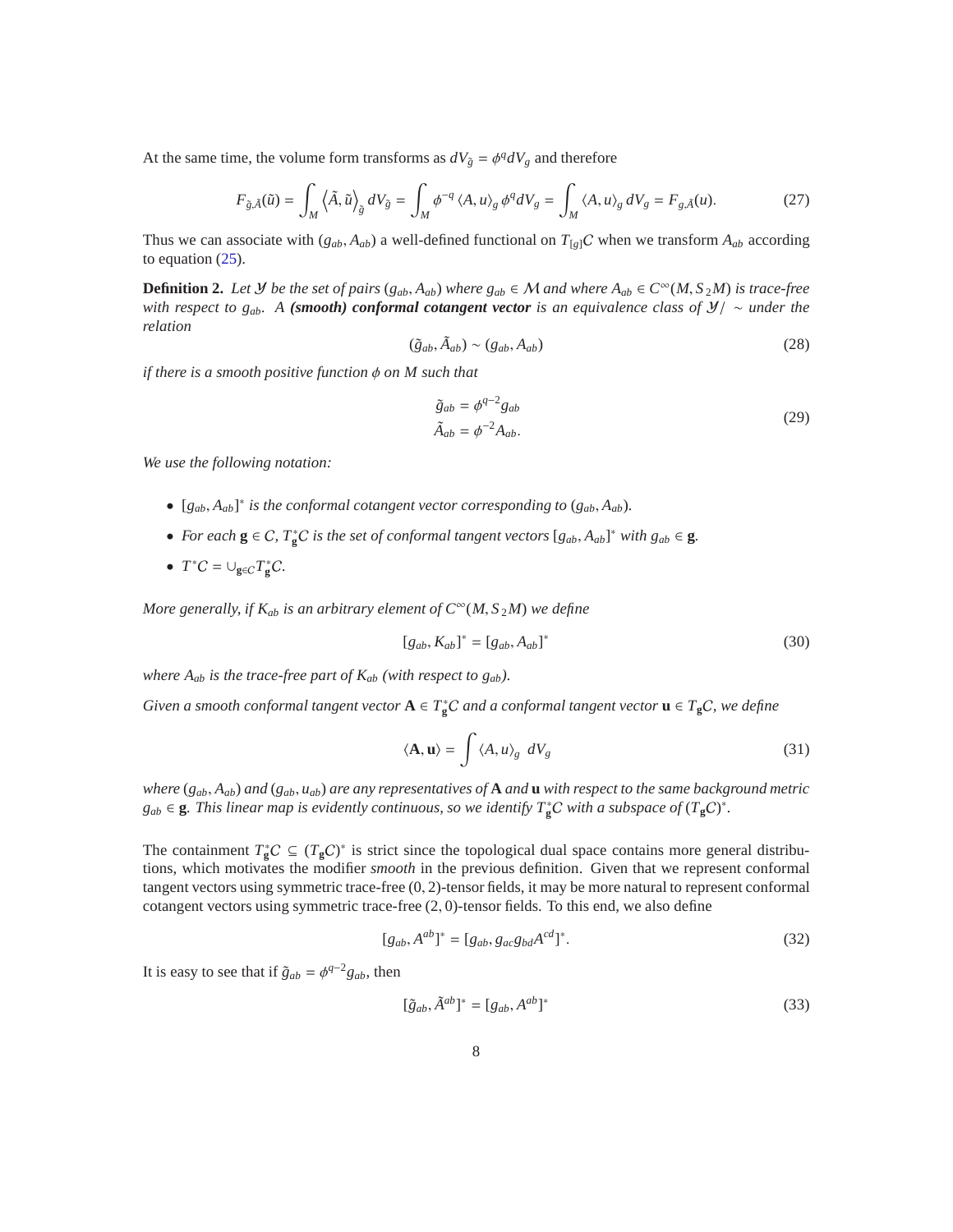if and only if  $\tilde{A}^{ab} = \phi^{2-2q} A^{ab}$ , which recovers another familiar transformation law for the conformal method. Symmetric trace-free tensors transforming according to  $\tilde{A}_{ab} = \phi^{-2} A_{ab}$  or  $\tilde{A}^{ab} = \phi^{2-2q} A^{ab}$  are both representations of conformal cotangent vectors.

The distinction between tangent and cotangent vectors is important because unlike the situation for the space M of metrics, we do not have a canonical identification of tangent and cotangent vectors for C. The tangent space of M at a metric  $g_{ab}$  is  $T_gM = C^\infty(M, S_2M)$  and is equipped with a natural metric defined by

$$
\langle h, k \rangle = \int_M \langle h, k \rangle_g \, dV_g. \tag{34}
$$

The metric provides a natural identification of  $T_gM$  with a subspace of  $(T_gM)^*$  by taking to  $h_{ab}$  to  $\langle h, \cdot \rangle$ . Unfortunately, this inner product does not descend to an inner product on  $T_{g|C}$ , and we do not have a canonical way to identify  $T_{[g]}C$  with a subspace of  $(T_{[g]}C)^*$ . Instead, we have a family of identifications depending on the choice of a volume form on *M*.

<span id="page-8-1"></span>**Proposition 2.1.** *Let* ω *be a smooth volume form on M (i.e., a nonvanishing, positively-oriented section of*  $\Lambda^n M$ ). There is a unique linear map  $k_\omega : TC \to T^*C$  satisfying the following:

- *For each*  $g \in C$ *,*  $k_{\omega}$  :  $T_gC \to T_g^*C$  *is continuous and bijective.*
- *If* **u**, **v** ∈ *T***g**C*, and if uab and vab are their representatives with respect to some common background metric*  $g_{ab} \in \mathbf{g}$ *, then*

<span id="page-8-0"></span>
$$
\langle k_{\omega}(\mathbf{u}), \mathbf{v} \rangle = \int_{M} \langle u, v \rangle_{g} \omega \tag{35}
$$

• *If* **g** *is a conformal class and*  $\mathbf{u} \in T_{\mathbf{g}}C$  *with representative* ( $g_{ab}$ ,  $u_{ab}$ ) *then* 

<span id="page-8-2"></span>
$$
k_{\omega}(\mathbf{u}) = [g_{ab}, (\omega/dV_g) u_{ab}]^*.
$$
 (36)

*Proof.* We define  $i_{\omega}$  by equation [\(35\)](#page-8-0) and need to show that it is well-defined and has the stated properties. To see that it is well-defined, suppose  $g_{ab}$  and  $\tilde{g}_{ab} = \phi^{q-2}g_{ab}$  are two representatives of a conformal class **g** and suppose  $\mathbf{u}, \mathbf{v} \in T_{\mathbf{g}}C$ . Let  $u_{ab}$ ,  $\tilde{u}_{ab}$ ,  $v_{ab}$ , and  $\tilde{v}_{ab}$  be the representatives of  $\mathbf{u}$  and  $\mathbf{v}$  with respect to  $g_{ab}$  and  $\tilde{g}_{ab}$ , so  $\tilde{u}_{ab} = \phi^{q-2}u_{ab}$  and similarly with  $\tilde{v}_{ab}$ . Then

$$
\langle \tilde{u}, \tilde{v} \rangle_{\tilde{g}} = \phi^{4-2q} \langle \tilde{u}, \tilde{v} \rangle_{g} = \phi^{4-2q} \left\langle \phi^{q-2} u, \phi^{q-2} v \right\rangle_{g} = \langle u, v \rangle_{g}.
$$
 (37)

Thus

$$
\int_{M} \langle \tilde{u}, \tilde{v} \rangle_{\tilde{g}} \omega = \int_{M} \langle u, v \rangle_{g} \omega \tag{38}
$$

and  $k_{\omega}$  is well-defined.

It is clear that  $k_\omega(\mathbf{u}) \in (T_{\mathbf{g}}C)^*$ . To see that it belongs to  $T_{\mathbf{g}}^*C$ , pick a representative  $g_{ab} \in \mathbf{g}$ , let

$$
\mathbf{A} = [g_{ab}, (\omega/dV_g) u_{ab}]^*.
$$
 (39)

Then for any  $\mathbf{v} \in T_{g}C$ 

$$
\langle \mathbf{A}, \mathbf{v} \rangle = \int_M \left\langle (\omega/dV_g) u, v \right\rangle_g dV_g = \int_M \langle u, v \rangle_g \, \omega = \langle k_\omega(\mathbf{u}), \mathbf{v} \rangle \tag{40}
$$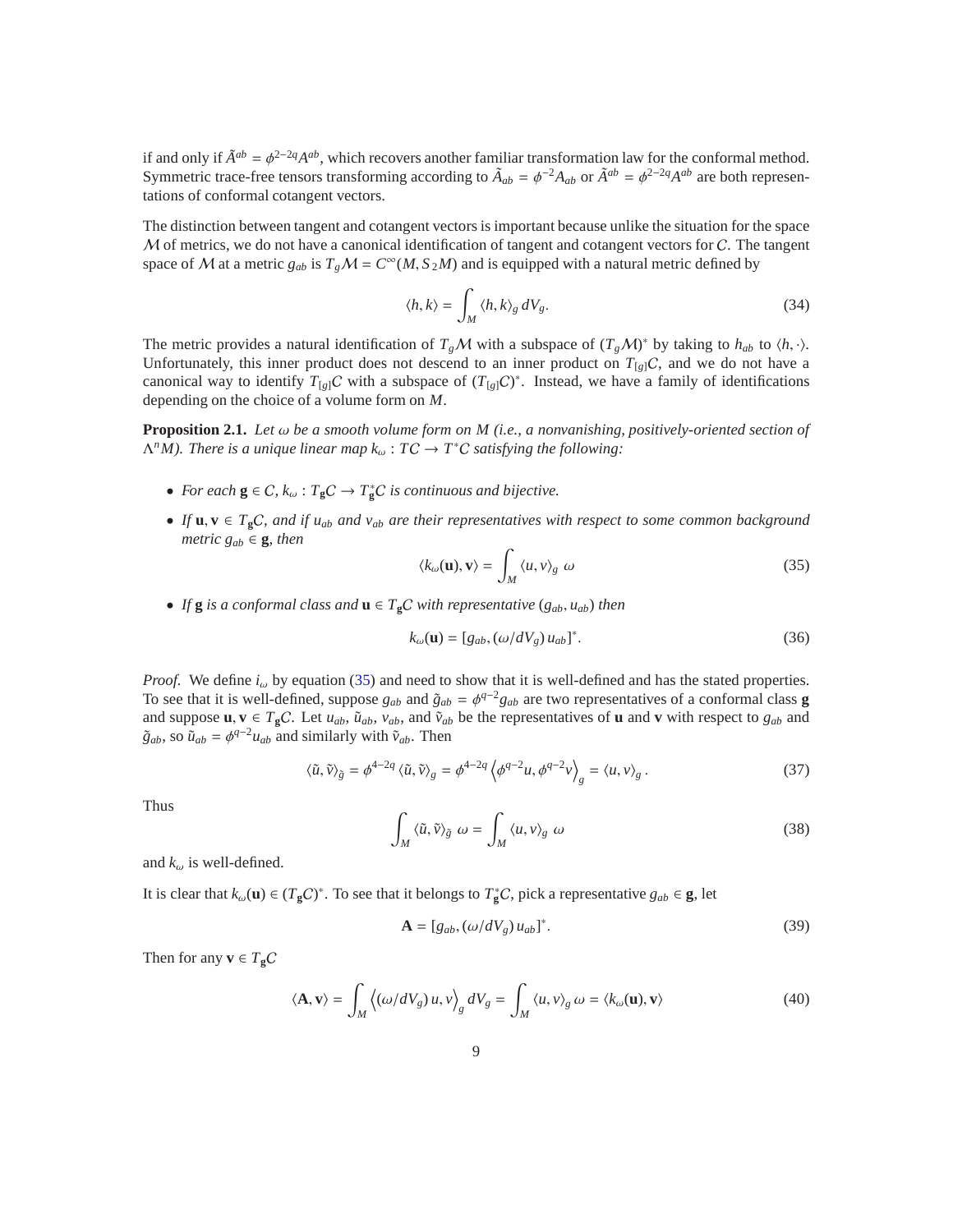and hence  $k_{\omega}(\mathbf{u}) = \mathbf{A} \in T_{\mathbf{g}}^*C$ .

To see that  $k_{\omega}$  is bijective as a map into  $T_{\rm g}^*C$  we first note that  $\langle k_{\omega}(\mathbf{u}), \mathbf{u} \rangle > 0$  unless  $\mathbf{u} = 0$  and  $k_{\omega}$  is injective. Consider an arbitrary  $A \in T_g^*C$  and write  $A = [g_{ab}, A_{ab}]^*$ . The previous computation shows that  $k_{\omega}$ ([*g*<sub>ab</sub>, ( $dV_g/\omega$ )*A*<sub>ab</sub>]) = **A** so  $k_{\omega}$  is surjective as well. The continuity of  $k_{\omega}$  is a straightforward consequence of the fact that the right-hand side of [\(35\)](#page-8-0) defines a continuous map  $C^0(M, S_2M) \to (C^0(M, S_2M))^*$  and the continuity of the embeddings  $C^{\infty}(M, S_2M) \hookrightarrow C^0(M, S_2M)$  and  $(C^0(M, S_2M))^* \hookrightarrow (C^{\infty}(M, S_2M))^*$ .  $\Box$ 

A metric *gab* determines a volume form *dV<sup>g</sup>* and there is a one-to-one correspondence between metrics and pairs ( $\bf{g}, \omega$ ) of conformal classes and volume forms. So the choice of a volume form  $\omega$  in Proposition [2.1](#page-8-1) can be thought of, at least when working with  $T_gC$  for some fixed **g**, as a choice of representative metric within the conformal class.

### **2.4 The Divergence**

We have previously defined the conformal Killing operator associated with a conformal class **g**,

$$
\mathbf{L}_{\mathbf{g}}: C^{\infty}(M, TM) \to T_{\mathbf{g}}C. \tag{41}
$$

This is a continuous linear map, and hence we obtain a continuous adjoint

$$
\mathbf{L}_{\mathbf{g}}^* : (T_{\mathbf{g}}C)^* \to (C^\infty(M, TM))^*
$$
\n(42)

given by

$$
\left\langle \mathbf{L}_{\mathbf{g}}^*(F), X \right\rangle = \left\langle F, \mathbf{L}_{\mathbf{g}} X \right\rangle. \tag{43}
$$

We define the divergence

$$
\operatorname{div}_{g} = -\frac{1}{2} \mathbf{L}_{g}^{*} \tag{44}
$$

Note that if  $A = [g_{ab}, A_{ab}]^*$  is a smooth cotangent vector and  $X^a$  is a smooth vector field then, using the definition of  $L_{[g]}$  and integration by parts, we find

<span id="page-9-0"></span>
$$
\langle \operatorname{div}_{[g]} \mathbf{A}, X \rangle = -\frac{1}{2} \langle \mathbf{A}, \mathbf{L}_{[g]} X \rangle
$$
  
\n
$$
= -\frac{1}{2} \langle [g_{ab}, A_{ab}]^*, [g_{ab}, \mathbf{L}_g X] \rangle
$$
  
\n
$$
= -\frac{1}{2} \int \langle A, \mathbf{L}_g X \rangle_g dV_g
$$
  
\n
$$
= \int (\operatorname{div}_g A)_a X^a dV_g.
$$
 (45)

#### **2.5 Quotients Modulo Flows**

The space of **conformal geometries**, sometimes called **conformal superspace**, is the quotient of C obtained by identifying conformal classes if there is a flow taking one to another. We will write this quotient symbolically as  $C/D_0$  (here  $D_0$  is the connected component of the identity of the diffeomorphism group). Because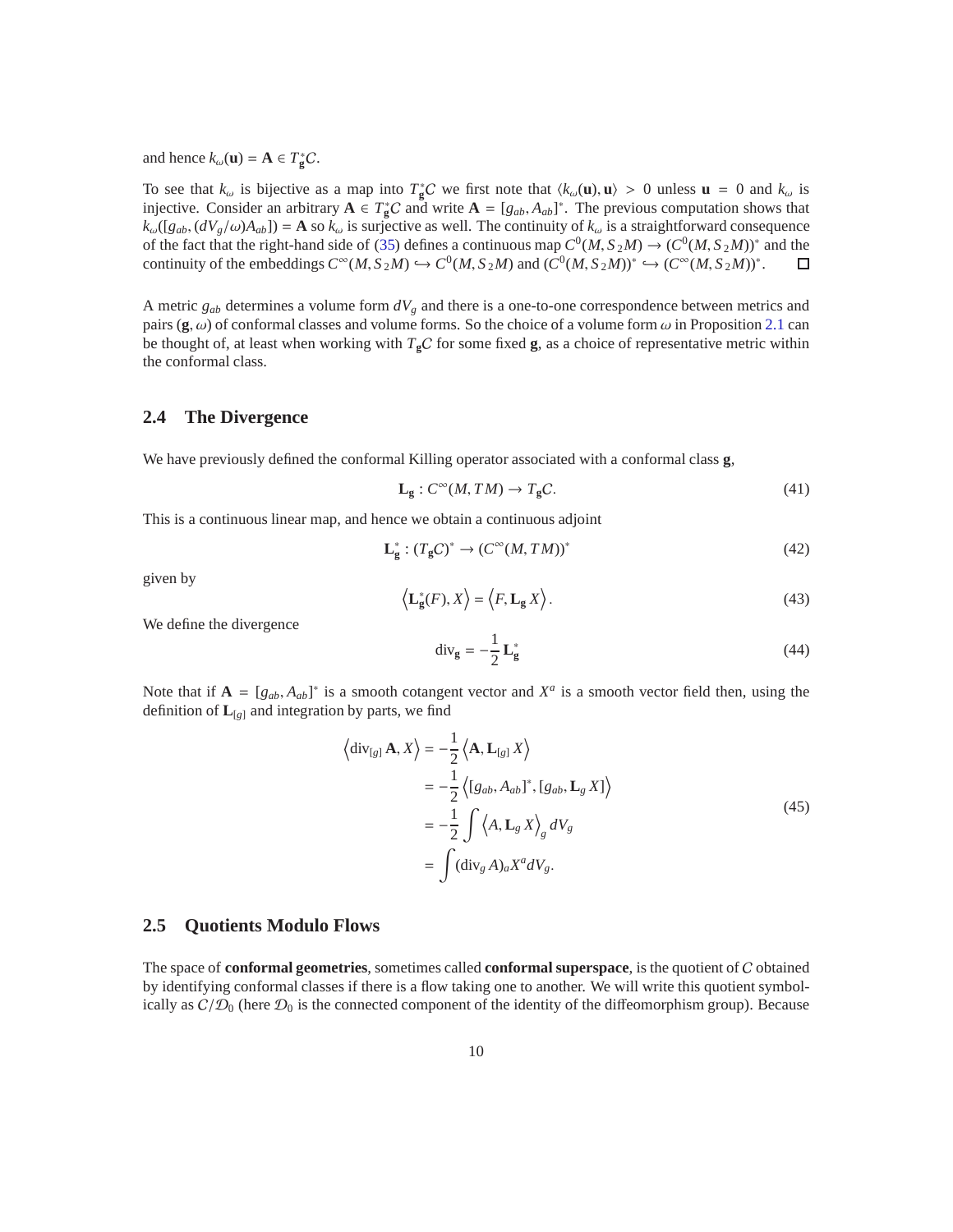the Einstein equations are diffeomorphism invariant, the space  $C/D<sub>0</sub>$  is more fundamental than C, and it will be important to work with tangent and cotangent vectors to this space.

Suppose we have a curve  $\gamma$  of conformal classes obtained by a flow. Its tangent vector at  $\mathbf{g} = \gamma(0)$  is then  $\mathbf{L}_{\mathbf{g}}$  *X* for some vector field *X<sup>a</sup>*. Since  $\gamma$  descends to a stationary curve in  $C/D_0$  the directions Im  $\mathbf{L}_{\mathbf{g}}$  become null directions in  $C/D_0$ , which motivates the following.

<span id="page-10-0"></span>**Definition 3.** Let  $g \in C$ . The space of **conformal geometric velocities** at the conformal geometry represented *by* **g** *is the quotient space*

$$
T_{\rm g}C/\rm Im\,L_{\rm g}\,. \tag{46}
$$

*The conformal geometric velocity represented by a conformal tangent vector* **u** *is the subspace*

$$
[\mathbf{u}] = \mathbf{u} + \text{Im}\,\mathbf{L}_{\mathbf{g}} \tag{47}
$$

*of T***g**C*. We write T***g**(C/D0) *for the set of conformal velocities at the conformal geometry represented by* **g***.*

Note we are deliberately avoiding working with equivalence classes [**g**] of conformal classes under flows, and that each representative of [**g**] gives a representation  $T_{\mathbf{g}}(C/\mathcal{D}_0)$  of an object that would be written as  $T_{\left[\mathbf{g}\right]}(C/\mathcal{D}_0)$ .

Every conformal tangent vector  $\mathbf{u} \in T_{g}C$  naturally determines the conformal geometric velocity  $\mathbf{u} + \text{Im }L_{g}$ . Fixing a representative metric  $g_{ab}$  of **g**, the conformal geometric velocities at **g** are naturally identified with the subspaces

$$
u_{ab} + \text{Im} \, \mathbf{L}_g \tag{48}
$$

of  $C^{\infty}(M, S_2M)$  where  $u_{ab}$  is trace-free with respect to  $g_{ab}$ .

Elements of the dual space  $(T_gC/\text{Im }L_g)^*$  can be represented as elements of the subspace of  $(T_gC)^*$  that annihilate Im **Lg**. Restricting our attention to those elements that are also *smooth* conformal cotangent vectors we have the following.

**Definition 4.** *Let* **g** ∈ C*. The space of conformal geometric momenta at the conformal geometry represented by* **g** *is the subspace of*  $T_g^*C$  *consisting of those elements that vanish on* Im **L**<sub>g</sub>*. We denote this subspace by*  $T^*_{\mathbf{g}}(C/\mathcal{D}_0)$ .

The subspace  $T_g^*(C/\mathcal{D}_0) \subseteq T_g^*C$  of conformal geometric momenta can be characterized in terms of the divergence div<sub>g</sub>, and this leads to the notion of a transverse traceless tensor. A symmetric tensor  $\sigma_{ab}$  is said to be **transverse traceless** (TT) with respect to a metric *gab* if it is traceless,

$$
g^{ab}\sigma_{ab}=0,\t\t(49)
$$

and transverse,

$$
\operatorname{div}_g \sigma = 0. \tag{50}
$$

Lichnerowicz observed [\[Li44\]](#page-33-0) that TT tensors behave well with respect to conformal transformations: if  $\sigma_{ab}$  is TT with respect to  $g_{ab}$ , then  $\tilde{\sigma}_{ab} = \phi^{-2} \sigma_{ab}$  is TT with respect to  $\tilde{g}_{ab} = \phi^{2-q} g_{ab}$ . From this conformal transformation law we identify

$$
\sigma = [g_{ab}, \sigma_{ab}]^*
$$
 (51)

as a smooth conformal cotangent vector. Moreover, equation [\(45\)](#page-9-0) implies that div<sub>[*g*]</sub>  $\sigma = 0$ . The following easy lemma shows that the TT tensors represent the smooth conformal cotangent vectors that annihilate the image of the conformal Killing operator; we omit the proof.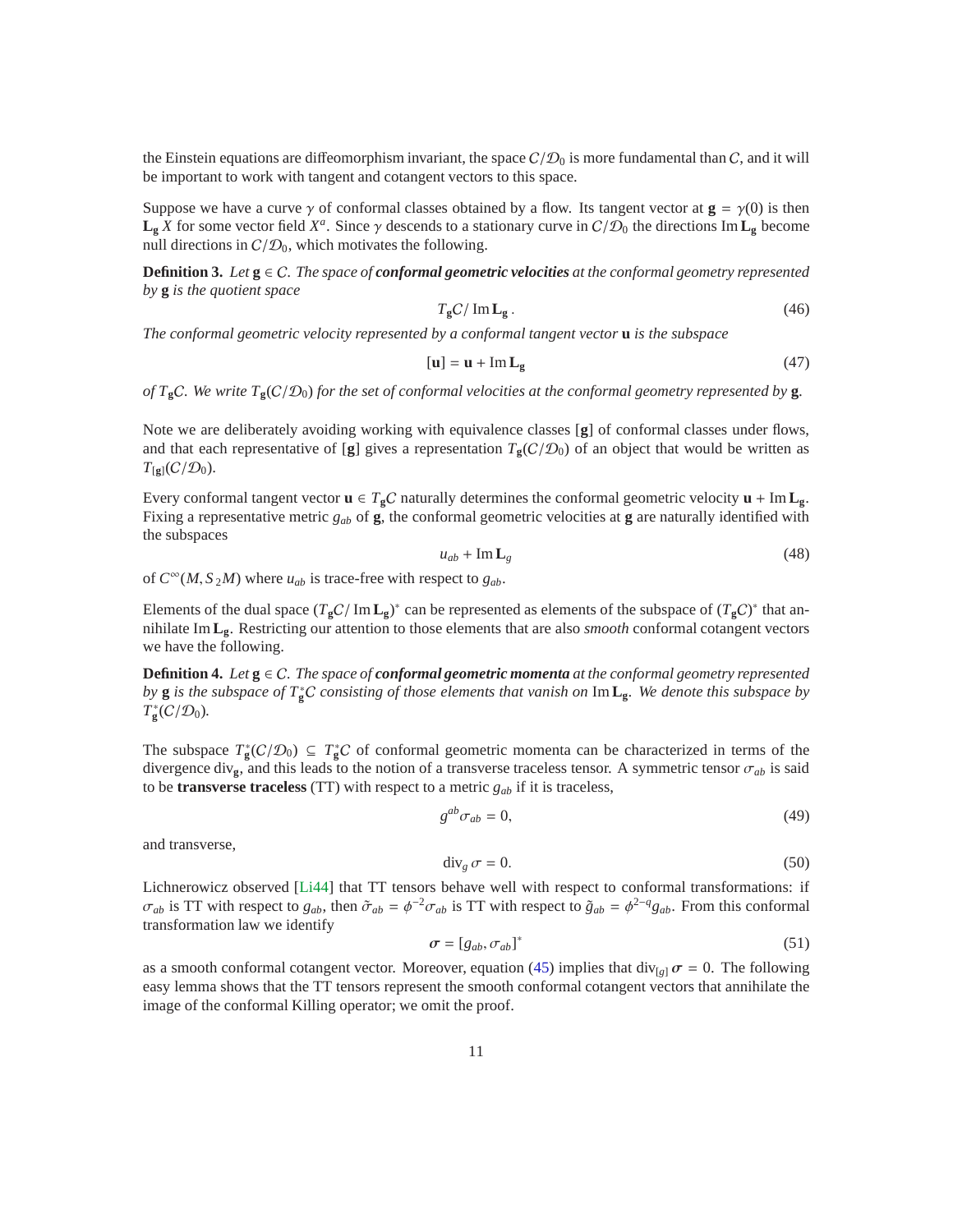<span id="page-11-0"></span>**Lemma 2.2.** *For*  $\sigma \in T_{\mathbf{g}}^*C$  *the following are equivalent.* 

- *1.* div<sub>g</sub>  $\sigma = 0$ .
- *2. For all smooth vector fields X<sup>a</sup>*

$$
\langle \sigma, \mathbf{L}_{g} X \rangle = 0. \tag{52}
$$

- *3. For some*  $g_{ab}$  *and*  $\sigma_{ab}$  *with*  $\sigma = [g_{ab}, \sigma_{ab}]^*$ ,  $\sigma_{ab}$  *is TT with respect to*  $g_{ab}$ *.*
- *4. For all*  $g_{ab}$  *and*  $\sigma_{ab}$  *with*  $\sigma = [g_{ab}, \sigma_{ab}]^*$ ,  $\sigma_{ab}$  *is TT with respect to*  $g_{ab}$ *.*

As a consequence of Lemma [2.2](#page-11-0) we have shown

$$
T_g^*(C/\mathcal{D}_0) = \{\sigma \in T^*C : \text{div}_g \sigma = 0\}.
$$
 (53)

So transverse traceless tensors are the representations, in terms of a background metric, of conformal geometric momenta.

We have seen that a conformal tangent vector **u** naturally defines a conformal geometric velocity  $\mathbf{u} + \text{Im} \mathbf{L}_{\mathbf{g}} \in$  $T_{g}(C/D_0)$ . On the other hand, an arbitrary conformal cotangent vector **A** does **not** naturally determine a conformal geometric momentum: this would require a choice of projection from  $T_g^*C$  onto the subspace  $T_{\rm g}^*(C/\mathcal{D}_0)$ . Our next goal is to describe a family of such projections that are closely related to the maps  $k_{\omega}$  from Proposition [2.1.](#page-8-1) To begin, we recall the following result from [\[Yo73\]](#page-33-1), which is a fundamental component of the 1974 conformal method.

<span id="page-11-2"></span>**Proposition 2.3** (York Splitting)**.** *Let gab be a smooth Riemannian metric on M and let Aab be a smooth, trace-free, symmetric (0,2)-tensor field. Then there is a smooth TT tensor field* σ*ab and a smooth vector field X a such that*

<span id="page-11-1"></span>
$$
A_{ab} = \sigma_{ab} + (\mathbf{L}_g \, X)_{ab}.\tag{54}
$$

*This decomposition is unique up to the addition of a conformal Killing field to X<sup>a</sup> .*

Notice that the right-hand side of equation [\(54\)](#page-11-1) does not have a natural interpretation as a conformal object: it is the sum of a representative  $\sigma_{ab}$  of a conformal cotangent vector with a representative ( $\mathbf{L}_g X$ )<sub>*ab*</sub> of a conformal tangent vector. Adding these together requires an identification of  $T_gC$  with  $T_g^*C$ . We can reformulate Proposition [2.3,](#page-11-2) however, in terms of conformal objects using the maps *k*<sup>ω</sup> defined in Proposition [2.1.](#page-8-1)

<span id="page-11-4"></span>**Proposition 2.4.** *Let*  $g \in C$  *and let*  $A \in T_g^*C$ *. Given a choice of a volume form*  $\omega$ *, there is a conformal geometric momentum* σ *and a vector field X<sup>a</sup> such that*

<span id="page-11-3"></span>
$$
\mathbf{A} = \boldsymbol{\sigma} + k_{\omega}(\mathbf{L}_{g} X),\tag{55}
$$

*where k*<sup>ω</sup> *is the map defined in Proposition [2.1.](#page-8-1) The decomposition is unique up the the addition of a conformal Killing field to X<sup>a</sup> .*

*Moreover, if*  $g_{ab} \in \mathbf{g}$  *is the unique metric with*  $dV_g = \omega$ *, and if*  $A_{ab}$  *and*  $\sigma_{ab}$  *are the representatives of* **A** *and* σ *with respect to gab, then*

$$
A_{ab} = \sigma_{ab} + (\mathbf{L}_g \, X)_{ab}.\tag{56}
$$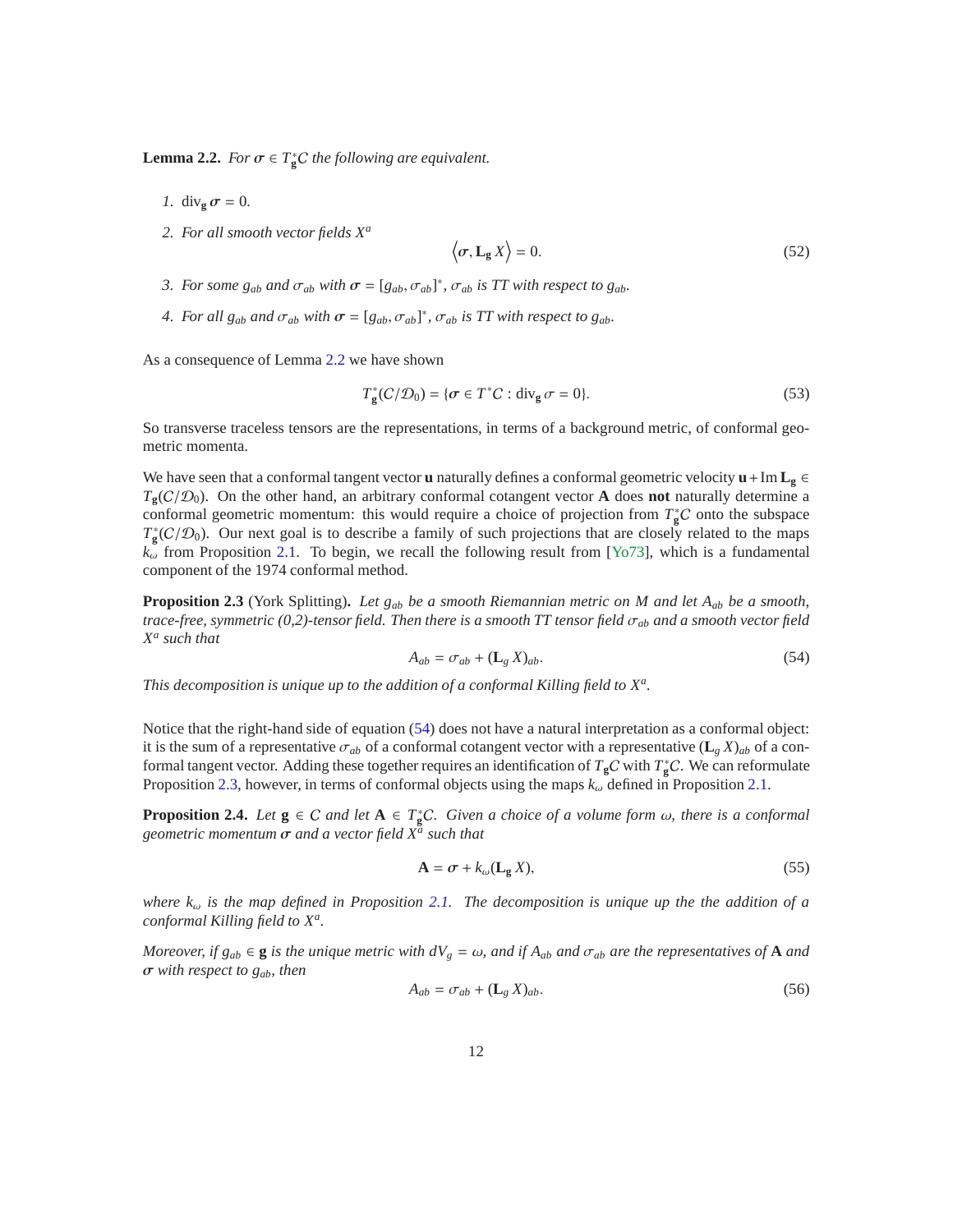*Proof.* Let  $g_{ab}$  be the unique metric in **g** with  $dV_g = \omega$ . We wish to write equation [\(55\)](#page-11-3) in terms of representatives with respect to *gab*.

Proposition [2.1](#page-8-1) equation [\(36\)](#page-8-2) implies that for any  $[g_{ab}, v_{ab}] \in T_{\mathfrak{g}}C$ ,

$$
k_{\omega}(\mathbf{v}) = [g_{ab}, v_{ab}]^*; \tag{57}
$$

this is the step where we use the specific choice of  $g_{ab}$ . In particular, for a vector field  $X^a$ ,

$$
k_{\omega}(\mathbf{L}_{g}X) = [g_{ab}, (\mathbf{L}_{g}X)_{ab}]^{*}.
$$
\n(58)

Hence equation [\(55\)](#page-11-3) is equivalent to finding a TT tensor  $\sigma_{ab}$  and vector field  $X^a$  such that

$$
[g_{ab}, A_{ab}]^* = [g_{ab}, \sigma_{ab}]^* + [g_{ab}, (\mathbf{L}_g X)_{ab}]^*,
$$
\n(59)

where  $A_{ab}$  is the tensor field such that  $A = [g_{ab}, A_{ab}]^*$ . In other words, we wish to solve

$$
A_{ab} = \sigma_{ab} + (\mathbf{L}_g \, X)_{ab}.\tag{60}
$$

 $\Box$ 

and the result now follows from Proposition [2.3.](#page-11-2)

For each choice of volume form  $\omega$ , Proposition [2.4](#page-11-4) determines a projection from the space of conformal cotangent vectors onto the subspace of conformal geometric momenta.

<span id="page-12-2"></span>**Definition 5.** Let  $\omega$  be a volume form. For all  $g \in C$ , the projection  $P_\omega : T_g^*C \to T_g^*(C/\mathcal{D}_0)$  is defined by

$$
P_{\omega}(\mathbf{A}) = \sigma \tag{61}
$$

*where*  $\sigma$  *is the unique conformal geometric momentum determined by equation* [\(55\)](#page-11-3).

The maps  $k_\omega$  each determine identifications of  $T_gC$  with  $T_g^*C$ . Using the projections  $P_\omega$  we can now define related identifications  $j_\omega : T_{\mathbf{g}}(C/\mathcal{D}_0) \to T_{\mathbf{g}}^*(C/\mathcal{D}_0)$  that satisfy

<span id="page-12-0"></span>
$$
T_{\mathbf{g}}C \leftarrow \begin{array}{c} k_{\omega}^{-1} & T_{\mathbf{g}}^*C \\ \pi \downarrow & \qquad \qquad \uparrow \pi^* \\ T_{\mathbf{g}}(C/\mathcal{D}_0) \leftarrow \frac{1}{J_{\omega}^{-1}} T_{\mathbf{g}}^*(C/\mathcal{D}_0), \end{array} \tag{62}
$$

where  $\pi$  is the natural projection and  $\pi^*$  is the natural embedding.

<span id="page-12-3"></span>**Definition 6.** *Let*  $\omega$  *be a volume form. For each*  $g \in C$  *we define*  $j_{\omega} : T_g(C/\mathcal{D}_0) \to T_g^*(C/\mathcal{D}_0)$  *by* 

<span id="page-12-4"></span>
$$
j_{\omega}(\mathbf{u} + \mathrm{Im}\,\mathbf{L}_{\mathbf{g}}) = P_{\omega}(k_{\omega}(\mathbf{u})).
$$
\n(63)

*Its inverse is given by*

<span id="page-12-1"></span>
$$
j_{\omega}^{-1}(\sigma) = k_{\omega}^{-1}(\sigma) + \operatorname{Im} \mathbf{L}_{g}.
$$
 (64)

One needs to verify that  $j_{\omega}$  is well-defined, but this is an easy consequence of the uniqueness clause of Proposition [2.4.](#page-11-4) Showing that  $j_{\omega}^{-1}$  really is the inverse of  $j_{\omega}$  is also an easy exercise using Proposition [2.4](#page-11-4) and is left to the reader. Note that the commutative diagram [\(62\)](#page-12-0) is simply an alternative expression of equation [\(64\)](#page-12-1).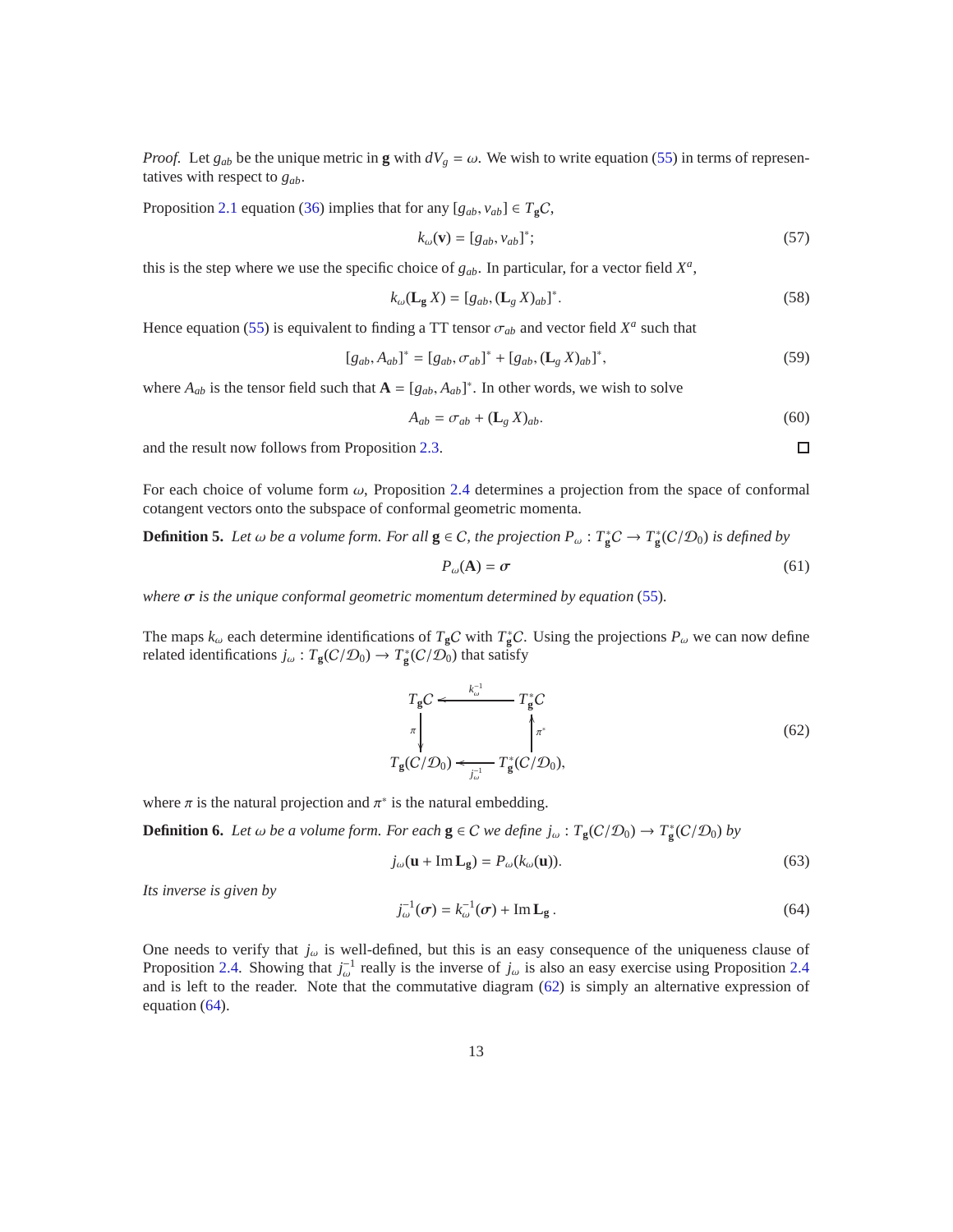# <span id="page-13-0"></span>**3 The CMC Conformal Method**

Suppose  $(\overline{g}_{ab}, \overline{K}_{ab})$  is a solution of the constraints such that  $\overline{g}^{ab}\overline{K}_{ab} = \tau_0$  for some constant  $\tau_0$ ; we say such a solution is constant mean curvature or CMC. Letting  $\overline{\sigma}_{ab}$  be the trace-free part of  $K_{ab}$  the momentum constraint [\(1b\)](#page-0-1) then reads

$$
\operatorname{div}_g \overline{\sigma} = 0 \tag{65}
$$

and hence  $\overline{\sigma}_{ab}$  is TT. So

<span id="page-13-3"></span>
$$
\overline{K}_{ab} = \overline{\sigma}_{ab} + \frac{\tau_0}{n} \overline{g}_{ab} \tag{66}
$$

for some unique TT tensor  $\overline{\sigma}_{ab}$  and constant  $\tau_0$ . In this way, every CMC solution determines a unique conformal class  $\mathbf{g} = [\overline{g}_{ab}]$ , conformal geometric momentum  $\sigma = [\overline{g}_{ab}, \overline{\sigma}_{ab}]^* \in T^*_{\mathbf{g}}(\mathcal{C}/\mathcal{D}_0)$ , and constant  $\tau_0$ . We refer to a triple  $(\mathbf{g}, \sigma, \tau_0)$  as **CMC conformal data**<sup>[2](#page-13-1)</sup>.

The CMC conformal method of [\[Yo73\]](#page-33-1) seeks to reverse this process: starting from CMC conformal data  $({\bf g}, \sigma, \tau_0)$  we wish to construct a CMC solution  $(\overline{g}_{ab}, K_{ab})$  of the constraints with

<span id="page-13-2"></span>
$$
[\overline{g}_{ab}] = \mathbf{g}
$$
  
\n
$$
[\overline{g}_{ab}, \overline{K}_{ab}]^* = \sigma
$$
  
\n
$$
\overline{g}^{ab} \overline{K}_{ab} = \tau_0.
$$
\n(67)

To solve this problem, let  $g_{ab}$  be an arbitrary representative of **g** and let  $\sigma_{ab}$  be the unique TT tensor such that

$$
[g_{ab}, \sigma_{ab}] = \sigma. \tag{68}
$$

If  $(\overline{g}_{ab}, \overline{K}_{ab})$  is a solution of the constraints satisfying [\(67\)](#page-13-2), then there is a conformal factor  $\phi$  such that  $\overline{g}_{ab} = \phi^{q-2} g_{ab}$  and such that  $\overline{K}_{ab}$  satisfies equation [\(66\)](#page-13-3) with  $\overline{\sigma}_{ab} = \phi^{-2} \sigma_{ab}$ . Writing the constraint equations [\(1\)](#page-0-0) in terms of  $g_{ab}$  and  $\sigma_{ab}$ , we find that the momentum constraint is automatically satisfied and (using the scalar curvature transformation law [\(5\)](#page-3-1)) the Hamiltonian constraint is equivalent to

<span id="page-13-4"></span>
$$
-2\kappa q \Delta_g \phi + R_g \phi - |\sigma|_g^2 \phi^{-q-1} + \kappa \tau_0^2 \phi^{q-1} = 0, \qquad \text{[Lichnerowicz-York equation]} \tag{69}
$$

where  $R_g$  is the scalar curvature of  $g_{ab}$  and  $\kappa$  and  $q$  are the dimensional constants defined by equations [\(4\)](#page-3-2) and [\(6\)](#page-3-3). Thus we have established the following.

<span id="page-13-6"></span>**Proposition 3.1** (The CMC Conformal Method). Let  $(\mathbf{g}, \sigma, \tau_0)$  be CMC conformal data.

*Suppose* ( $g_{ab}$ ,  $\sigma_{ab}$ ,  $\tau_0$ ) *is an arbitrary representative of the CMC conformal data* (*i.e.*, [ $g_{ab}$ ] = **g** *and* [ $g_{ab}$ ,  $\sigma_{ab}$ ]<sup>\*</sup> = σ*) and suppose* φ *is a positive function solving the Lichnerowicz-York equation* [\(69\)](#page-13-4)*. Then*

<span id="page-13-7"></span>
$$
\overline{g}_{ab} = \phi^q g_{ab}
$$
  

$$
\overline{K}_{ab} = \phi^{-2} \sigma_{ab} + \frac{\tau}{n} \overline{g}_{ab}
$$
 (70)

*solve the constraint equations. Moreover,*

<span id="page-13-5"></span>
$$
[\overline{g}_{ab}] = \mathbf{g},
$$
  
\n
$$
[\overline{g}_{ab}, \overline{K}_{ab}]^* = \sigma,
$$
  
\n
$$
\overline{g}^{ab} \overline{K}_{ab} = \tau_0.
$$
\n(71)

<span id="page-13-1"></span><sup>2</sup> Since σ determines **g** (every cotangent vector determines its base point), this description of conformal data is mildly redundant. Nevertheless, it is useful to have an explicit notation for the conformal class.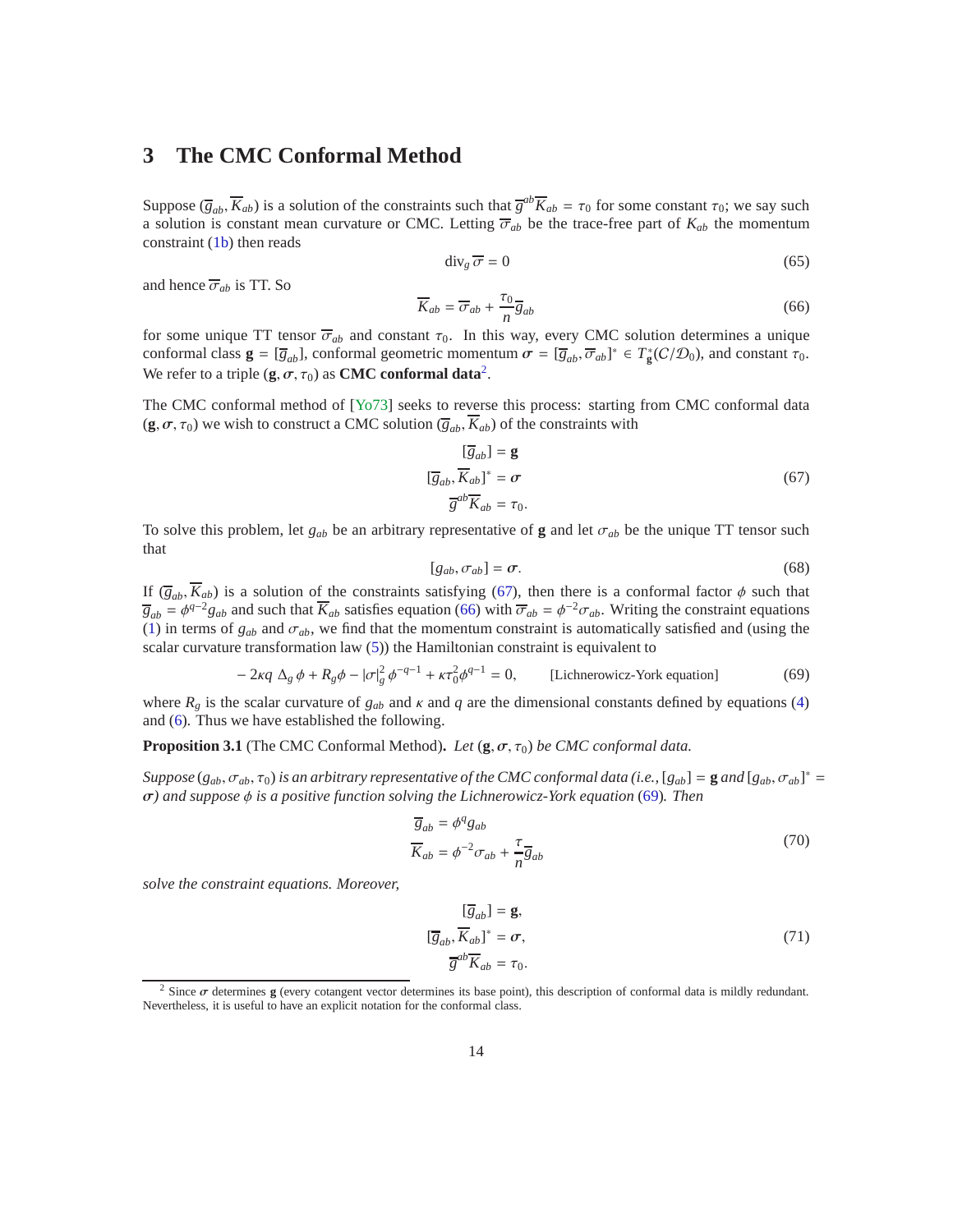*Conversely, suppose*  $(\overline{g}_{ab}, \overline{K}_{ab})$  *is a solution of the constraint equations such that equations* [\(71\)](#page-13-5) *are satisfied. Let* (*gab*, σ*ab*, τ0) *be any representative of the CMC conformal data and let* φ *be the unique conformal factor such that*  $\overline{g}_{ab} = \phi^{q-2}g_{ab}$ *. Then*  $\phi$  *solves the Lichnerowicz-York equation* [\(69\)](#page-13-4)*.* 

As a consequence of Proposition [3.1,](#page-13-6) the set of solutions of the constraints satisfying conditions [\(71\)](#page-13-5) is in one-to-one correspondence with the set of conformal factors  $\phi$  solving the Lichnerowicz-York equation [\(69\)](#page-13-4) as expressed with respect to any representative of the CMC conformal data  $(\mathbf{g}, \sigma, \tau_0)$ . This independence with respect to the choice of representative is known in the literature as **conformal covariance**.

<span id="page-14-0"></span>**Proposition 3.2.** *Suppose* ( $g_{ab}$ ,  $\sigma_{ab}$ ,  $\tau_0$ ) *and* ( $\tilde{g}_{ab}$ ,  $\tilde{\sigma}_{ab}$ ,  $\tau_0$ ) *are two representatives of the same CMC conformal data, so*  $\tilde{g}_{ab} = \psi^{q-2}g_{ab}$  and  $\tilde{\sigma}_{ab} = \psi^{-2}\sigma_{ab}$  for some conformal factor  $\psi$ . Then  $\phi$  solves the Lichnerowicz-*York equation* [\(69\)](#page-13-4) *with respect to* ( $g_{ab}$ ,  $\sigma_{ab}$ ,  $\tau_0$ ) *if and only if*  $\psi^{-1}\phi$  *solves the Lichnerowicz-York equation* [\(69\)](#page-13-4) with respect to  $(\tilde{g}_{ab}, \tilde{\sigma}_{ab}, \tau_0)$ , in which case the corresponding solution  $(\overline{g}_{ab}, \overline{K}_{ab})$  of the constraints in *both cases is the same.*

*Proof.* Suppose  $\phi$  solves the Lichnerowicz-York equation with respect to ( $g_{ab}$ ,  $\sigma_{ab}$ ,  $\tau_0$ ) and let ( $\overline{g}_{ab}$ ,  $\overline{K}_{ab}$ ) be defined by equations [\(70\)](#page-13-7). The forward implication of Proposition [3.1](#page-13-6) implies  $(\overline{g}_{ab}, K_{ab})$  is a solution of the constraints satisfying [\(71\)](#page-13-5).

Since  $\tilde{g}_{ab} = \psi^{q-2} g_{ab}$  and  $\overline{g}_{ab} = \phi^{q-2} g_{ab}$  it follows that  $\overline{g}_{ab} = (\phi/\psi)^{q-2} \tilde{g}_{ab}$  and hence the reverse implication of Proposition [3.1](#page-13-6) implies that  $\phi\psi^{-1}$  solves the Lichnerowicz-York equation [\(69\)](#page-13-4) with respect to ( $\tilde{g}_{ab}$ ,  $\tilde{\sigma}_{ab}$ ,  $\tau_0$ ). The solution of the constraints generated by  $\phi \psi^{-1}$  given by equation [\(70\)](#page-13-7) is

$$
\overline{\tilde{g}}_{ab} = (\phi/\psi)^{q-2} \tilde{g}_{ab} = \phi^{q-2} g_{ab} = \overline{g}_{ab}
$$
\n
$$
\overline{\tilde{K}}_{ab} = (\phi/\psi)^{-2} \tilde{\sigma}_{ab} + \frac{\tau_0}{n} \overline{\tilde{g}}_{ab} = \phi^{-2} \sigma_{ab} + \frac{\tau_0}{n} \overline{g}_{ab} = \overline{K}_{ab}.
$$
\n(72)

 $\Box$ 

The celebrated property of the CMC conformal method is that given representative CMC conformal data  $(g_{ab}, \sigma_{ab}, \tau_0)$  there is (generically) exactly one solution of the Lichnerowicz-York equation, so there is effectively a one-to-one correspondence between CMC conformal data and CMC solutions of the constraints. This result (accomplished over many years by several authors including York and Choquet-Bruhat, and completed and summarized by Isenberg in [\[Is95\]](#page-33-9)) can be expressed in terms of conformal objects (independent of a choice of background metric) as follows.

<span id="page-14-1"></span>**Theorem 3.3** (CMC Parameterization). Let  $(g, \sigma, \tau_0)$  be CMC conformal data. Then there exists a unique *solution* ( $\overline{g}_{ab}$ ,  $\overline{K}_{ab}$ ) *of the vacuum Einstein constraint equations satisfying conditions* [\(71\)](#page-13-5) *except in the following cases:*

- **g** *is Yamabe positive and*  $\sigma = 0$ , *in which case there is no solution*,
- **g** *is Yamabe negative and*  $\tau_0 = 0$ *, in which case there is no solution,*
- **g** *is Yamabe null and*  $\sigma = 0$  *or*  $\tau_0 = 0$ *, in which case there is no solution (unless both are zero, in which case there is a one-parameter family of solutions consisting of solution metrics*  $\overline{g}_{ab}$  *all homothetically related to a single metric with vanishing scalar curvature and with solution extrinsic curvatures*  $\overline{K}_{ab}$ *all vanishing identically).*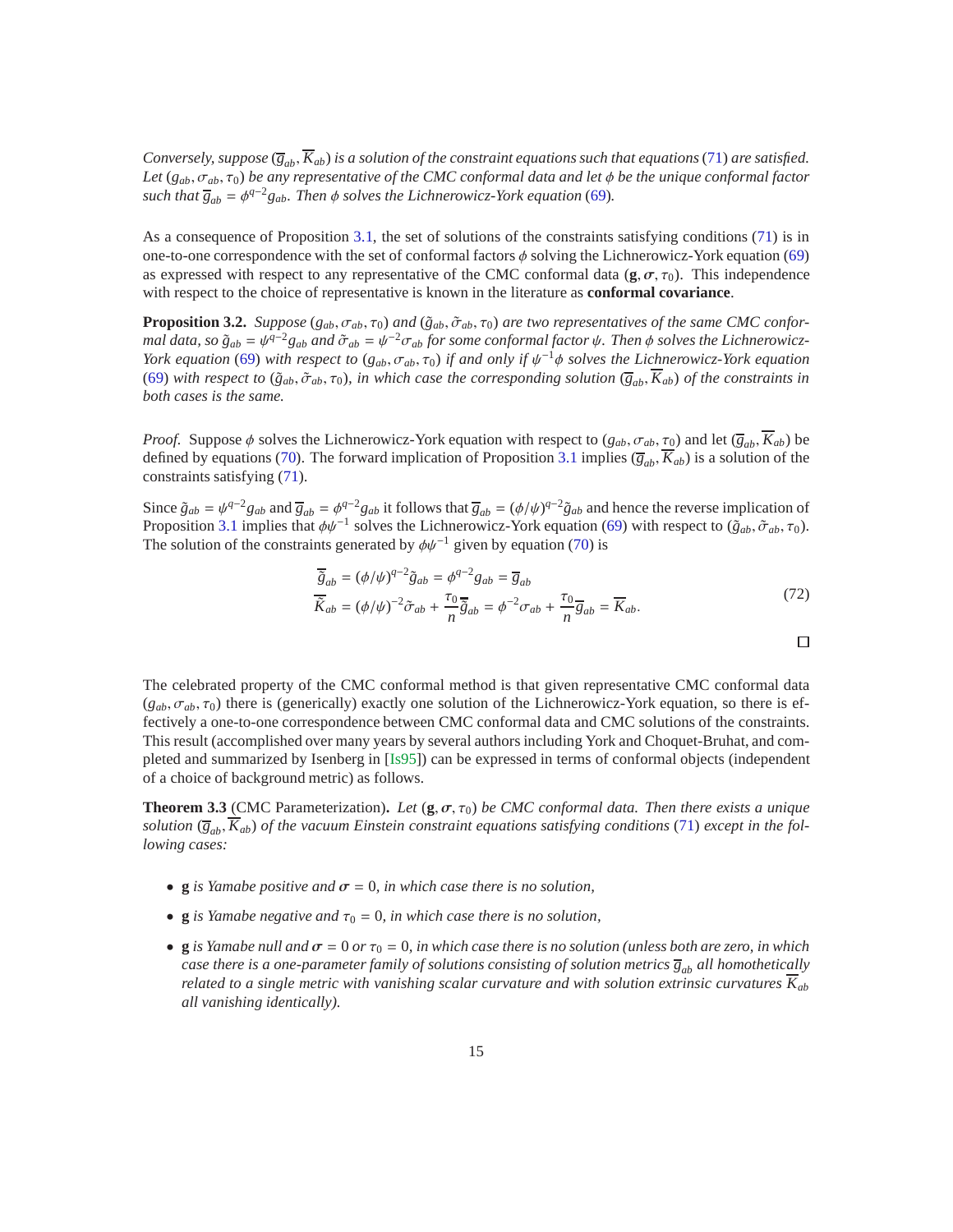# **4 The 1974 Conformal Method**

Let  $\omega$  be a fixed volume form, and suppose  $(\overline{g}_{ab}, \overline{K}_{ab})$  is a solution of the constraint equations. The solution and the choice of  $\omega$  uniquely determine the following:

<span id="page-15-0"></span>
$$
\mathbf{g} = [\overline{g}_{ab}],\tag{73a}
$$

$$
\sigma = P_{\omega}([\overline{g}_{ab}, \overline{K}_{ab}]^*), \tag{73b}
$$

<span id="page-15-1"></span>
$$
\tau = \overline{g}^{ab} \overline{K}_{ab}.
$$
 (73c)

where  $[\overline{g}_{ab}, \overline{K}_{ab}]^*$  is defined at the end of Definition [2](#page-7-0) and the projection  $P_\omega$  comes from Definition [5.](#page-12-2)

We call a tuple  $(g, \sigma, \tau, \omega)$  **1974 conformal data**. Although it is not usually presented this way, the 1974 conformal method attempts to reverse this process: starting from conformal data  $(\mathbf{g}, \sigma, \tau, \omega)$  we seek a solution  $(\overline{g}_{ab}, K_{ab})$  of the constraints satisfying conditions [\(73\)](#page-15-0).

Suppose  $(\overline{g}_{ab}, \overline{K}_{ab})$  is a solution of the constraints satisfying conditions [\(73\)](#page-15-0) and let  $\overline{A}_{ab}$  be the trace-free part of  $\overline{K}_{ab}$ , so  $K_{ab} = A_{ab} + (\tau/n)\overline{g}_{ab}$ . Equation [\(73b\)](#page-15-1) is equivalent to the existence of a vector field  $W^a$  such that

<span id="page-15-2"></span>
$$
[\overline{g}_{ab}, \overline{A}_{ab}]^* = \sigma + k_{\omega}(\mathbf{L}_g W). \tag{74}
$$

Let  $g_{ab}$  be the unique element of **g** with  $dV_g = \omega$ , and let  $A_{ab}$  be the representative of  $[\overline{g}_{ab}, \overline{A}_{ab}]^*$  with respect to  $g_{ab}$  (i.e.,  $\overline{A}_{ab} = \phi^{-2}A_{ab}$ ). From our specific choice of  $g_{ab}$ , Proposition [2.4](#page-11-4) implies that equation [\(74\)](#page-15-2) is equivalent to

<span id="page-15-6"></span><span id="page-15-3"></span>
$$
A_{ab} = \sigma_{ab} + (\mathbf{L}_g \, W)_{ab} \tag{75}
$$

where  $\sigma_{ab}$  is the representative of  $\sigma$  with respect to  $g_{ab}$ . We then have

$$
\overline{g}_{ab} = \phi^{q-2} g_{ab} \tag{76a}
$$

$$
\overline{K}_{ab} = \phi^{-2} \left[ \sigma_{ab} + (\mathbf{L}_g \ W)_{ab} \right] + \frac{\tau}{n} \overline{g}_{ab}.
$$
 (76b)

The preceding discussion is reversible, so we have shown that equations [\(73\)](#page-15-0) are equivalent to the existence a conformal factor  $\phi$  and a vector field  $W^a$  such that conditions [\(76\)](#page-15-3) hold, so long as  $g_{ab}$  is the representative of **g** with  $dV_g = \omega$ .

Substituting equations [\(76\)](#page-15-3) into the constraint equations [\(1\)](#page-0-0) we find that  $(\overline{g}_{ab}, \overline{K}_{ab})$  is a solution of the constraints if and only if  $\phi$  and *W* satisfy

$$
-2\kappa q \Delta \phi + R_g \phi - \left[\sigma + \mathbf{L}_g \, W\right]_g^2 \phi^{-q-1} + \kappa \tau^2 \phi^{q-1} = 0 \tag{1974 Hamiltonian constraint}
$$

<span id="page-15-7"></span><span id="page-15-5"></span><span id="page-15-4"></span>
$$
\text{div}_g \mathbf{L} \, W = \kappa \phi^q \, d\tau. \qquad [1974 \text{ momentum constraint}] \tag{77b}
$$

These equations, which first appeared in [\[OMY74](#page-33-2)], will be called the **1974 conformally parameterized constraint equations**, though we note that they have various other names in the literature, including the LCBY equations named after Lichnerowicz, Choquet-Bruhat and York. We have described how their solutions correspond to the solutions of the constraints solving conditions [\(73\)](#page-15-0), and summarize this discussion as follows.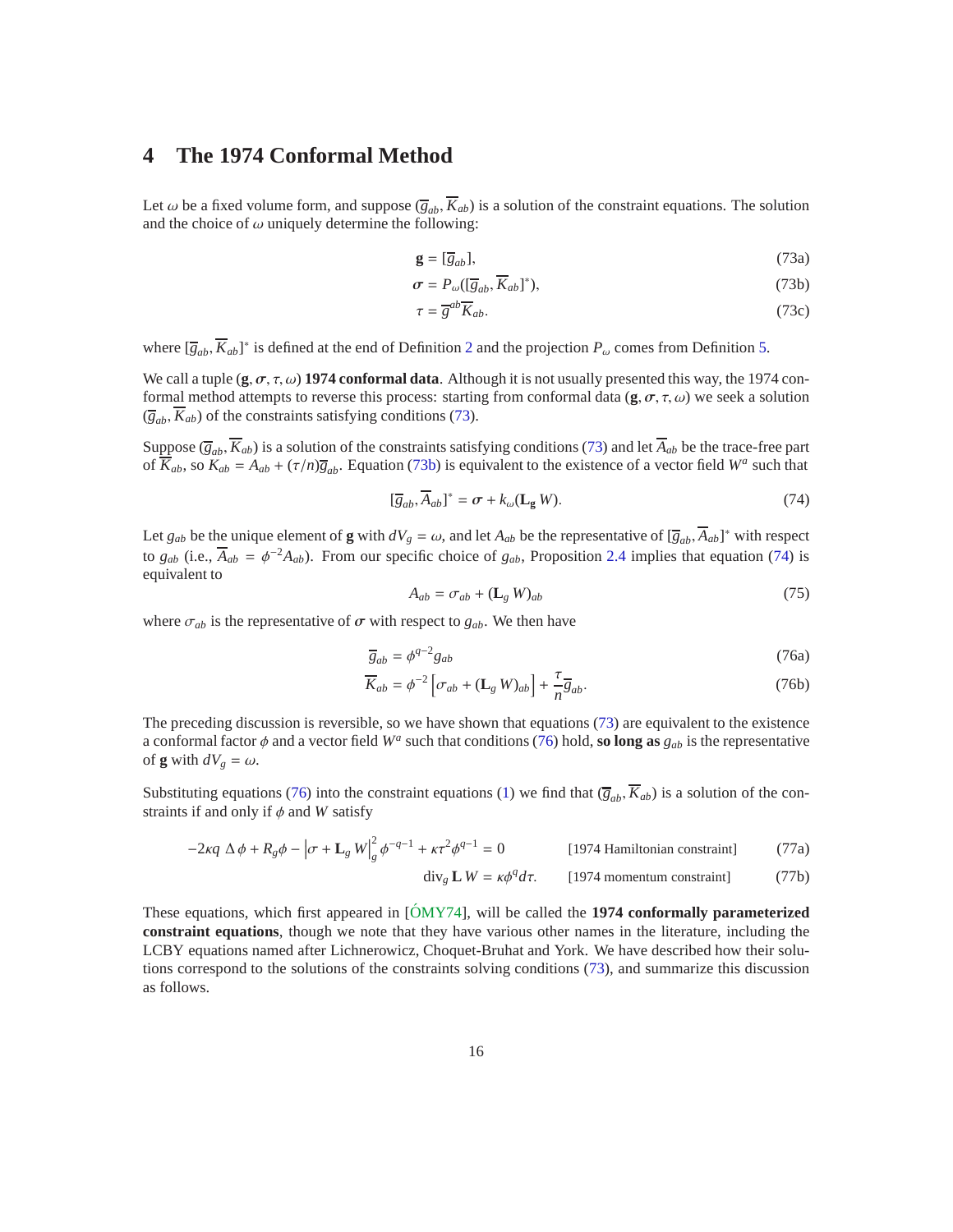**Proposition 4.1** (1974 Conformal Method)**.** *Let* (**g**, σ, τ, ω) *be 1974 conformal data.*

*Let*  $g_{ab} \in \mathbf{g}$  *be the unique representative with*  $dV_g = \omega$  *and let*  $\sigma_{ab}$  *be the representative of*  $\sigma$  *with respect to gab.*

*Suppose* φ *and* W<sup>*a*</sup> solve the 1974 conformally parameterized constraint equations [\(77\)](#page-15-4) with respect to g<sub>ab</sub> *and*  $\sigma_{ab}$ *. Then* ( $\overline{g}_{ab}$ ,  $\overline{K}_{ab}$ ) *defined by equations* [\(76\)](#page-15-3) *satisfy the constraint equations* [\(1\)](#page-0-0) *and satisfy* 

<span id="page-16-0"></span>
$$
[\overline{g}_{ab}] = \mathbf{g},\tag{78a}
$$

$$
P_{\omega}([\overline{g}_{ab}, \overline{K}_{ab}]^*) = \sigma, \qquad (78b)
$$

$$
\overline{g}^{ab}\overline{K}_{ab} = \tau. \tag{78c}
$$

*Conversely, suppose*  $(\overline{g}_{ab}, \overline{K}_{ab})$  *is a solution of the constraints satisfying conditions* [\(78\)](#page-16-0)*. Then there exists a conformal factor* φ *and vector field W<sup>a</sup> (both unique up to addition of a conformal Killing field to W<sup>a</sup> ) such that the decomposition* [\(76\)](#page-15-3) *holds and the 1974 conformally parameterized constraint equations (with respect to*  $g_{ab}$  *and*  $\sigma_{ab}$ *) are satisfied.* 

Each choice of volume form  $\omega$  leads to an independent parameterization of the set of solutions of the constraints in the sense that once  $\omega$  is fixed, every solution  $(\overline{g}_{ab}, \overline{K}_{ab})$  is associated with exactly one tuple  $(g, \sigma, \tau, \omega)$  via equations [\(78\)](#page-16-0). The reverse implication need not be true, however. As mentioned in the introduction, for 1974 conformal data where  $\tau$  is not nearly constant it is generally unknown how many solutions of the constraints are associated with this data.

In the usual presentation of the 1974 conformal method the representative conformal data consist of a metric  $g_{ab}$ , a TT tensor  $\sigma_{ab}$ , and a mean curvature τ, and we begin by writing down the corresponding 1974 conformally parameterized constraint equations. The triple (*gab*, σ*ab*, τ) appears to be analogous to representative data for the CMC conformal method, but representative data determines conformal data  $(\mathbf{g}, \sigma, \tau, \omega)$  as follows:

$$
\mathbf{g} = [g_{ab}]
$$
  
\n
$$
\sigma = [g_{ab}, \sigma_{ab}]^*
$$
  
\n
$$
\tau = \tau
$$
  
\n
$$
\omega = dV_g.
$$
\n(79)

Note that compared to the CMC conformal method, the choice of metric now plays two roles: it selects the conformal class of the solution metric and the choice of volume form  $\omega$  in Proposition [2.4.](#page-11-4) In this second role, it determines a choice of identification of  $T_gC$  with  $T_g^*C$ . Although the choice of volume form  $\omega$  and the choice of background metric  $g_{ab}$  used to write down the PDEs [\(77\)](#page-15-4) are tightly connected in the 1974 conformal method, there is no particular reason why this needs to be the case. Indeed, there are good reasons to decouple these two roles. Given an arbitrary  $\omega$ , one might want to work with a metric different from the one for which  $dV_g = \omega$ ; it may be more expedient to work with a metric with, e.g., positive scalar curvature instead. The problem of finding a solution of the constraint equations satisfying conditions [\(78\)](#page-16-0) does not depend on the choice of a background metric. But the 1974 conformally parameterized constraint equations themselves do depend on the choice  $dV_g = \omega$ . If we work with a different background metric, these equations will change, and we will see that this is the connection between the 1974 conformal method and the Hamiltonian formulation of the CTS method.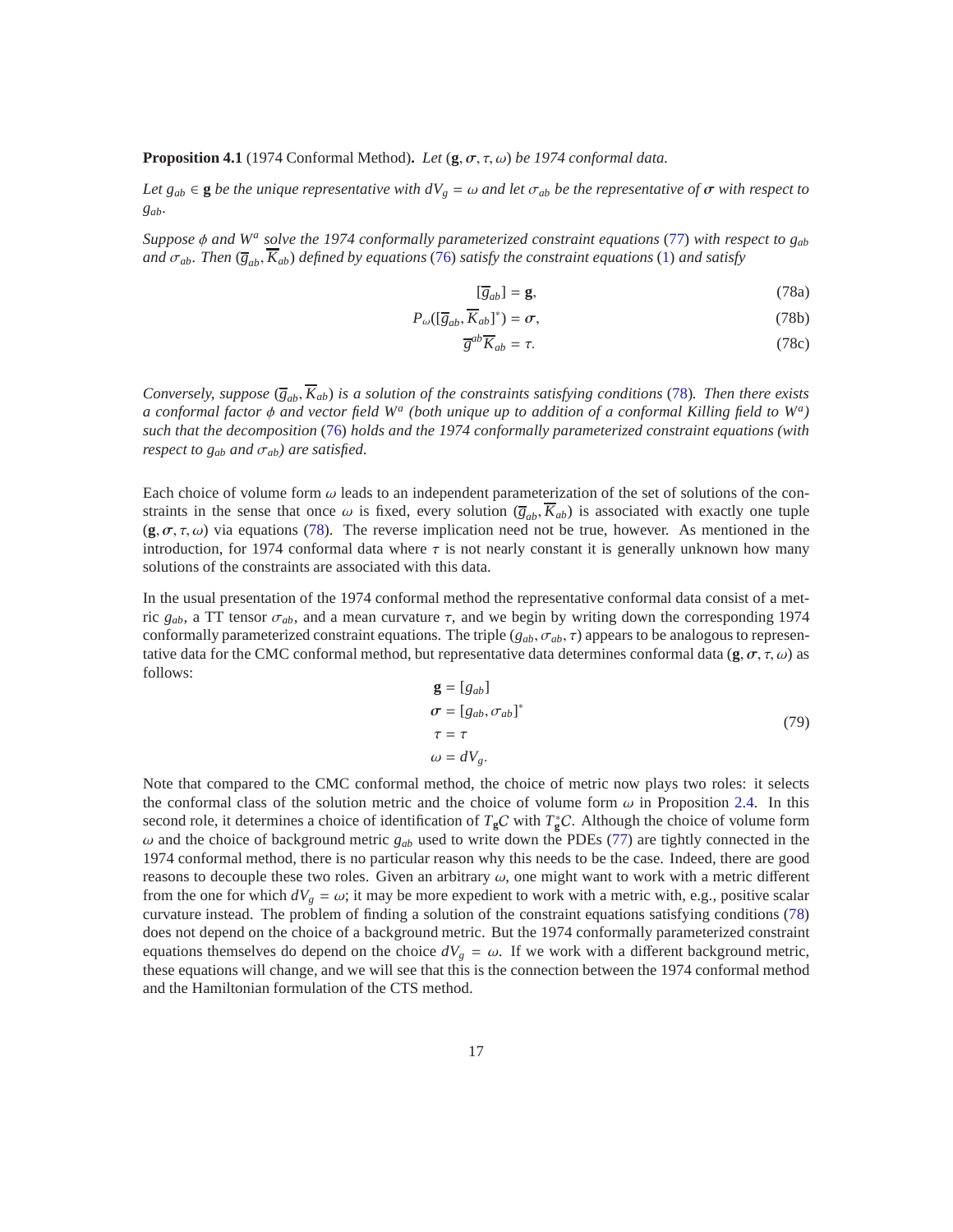When expressed in terms of representative conformal data, the 1974 method appears to lack conformal covariance. If we start with representative data  $(g_{ab}, \sigma_{ab}, \tau)$  and conformally change to representative data  $(\phi^{q-2}g_{ab}, \phi^{-2}\sigma_{ab}, \tau)$ , there is no reason to expect that the corresponding solutions of the constraints will be the same. In terms of conformal objects, this transformation is equivalent to fixing  $(\mathbf{g}, \sigma, \tau)$  but changing the choice of  $\omega$ . Each choice of  $\omega$  gives a separate parameterization of the solutions of the constraint equations, and the parameterizations can be different from each other. Indeed, recent work [\[Ma14\]](#page-33-10) shows that the 1974 conformal method parameterizes flat Kasner data in fundamentally different ways depending on the choice of volume form. Certain data  $(g, \sigma, \tau)$  generate one-parameter families of solutions for some volume forms, but generate only a single solution for others. So the choice of  $\omega$  is an important part of the parameterization. However, the task defined by the 1974 conformal method,

Find a solution of the constraints satisfying conditions [\(78\)](#page-16-0).

can be expressed in terms of conformal objects and therefore is by necessity conformally covariant; the issue is simply how to express the problem when using a representative metric different from the one with  $dV_g = \omega$ .

Finally, we observe that although the choice of  $\omega$  is important for the 1974 conformal method, if we restrict to constant mean curvature data  $\tau = \tau_0$ , then the choice of  $\omega$  is irrelevant. The 1974 conformally parameterized momentum constraint [\(77b\)](#page-15-5) reads

$$
\operatorname{div}_g \mathbf{L} \, W = 0 \tag{80}
$$

which is solved exactly by conformal Killing fields (i.e.,  $(L W)_{ab} = 0$ ). So there is no longer any ambiguity about adding tangent and cotangent vectors in the expression

$$
A_{ab} = \sigma_{ab} + (\mathbf{L} \, W)_{ab} \tag{81}
$$

from equation [\(76b\)](#page-15-6) and the choice of volume form is no longer needed. The 1974 conformally parameterized Hamiltonian constraint [\(77a\)](#page-15-7) is

$$
-2\kappa q \Delta \phi + R_g \phi - |\sigma|_g^2 \phi^{-q-1} + \kappa \tau_0^2 \phi^{q-1} = 0,
$$
\n(82)

<span id="page-17-1"></span>i.e., the Lichnerowicz-York equation [\(69\)](#page-13-4), so the 1974 method reduces to the CMC-conformal method.

# **5 The Conformal Thin-Sandwich Method**

The thick-sandwich conjecture, in the vacuum setting, states that given two metrics  $\overline{g}_{ab}^0$  and  $\overline{g}_{ab}^1$  on  $M^n$ one can find a globally hyperbolic Ricci-flat Lorentzian spacetime, unique up to diffeomorphism, and two disjoint spacelike hypersurfaces of the spacetime, such that the induced metrics on the hypersurfaces are the given two metrics. As described in [\[BF93\]](#page-32-7), there are reasons to doubt the validity of this conjecture. It was also shown in [\[BF93\]](#page-32-7) that an infinitesimal variation, known as the thin-sandwich conjecture, turns out to hold under limited circumstances. The thin-sandwich conjecture asserts that given  $\overline{g}_{ab}$  and its Lie derivative  $\frac{1}{g}$ <sub>*g<sub>ab</sub>* =  $\mathcal{L}_T g_{ab}$  with respect to some (to be determined) future pointing time like vector field  $T^a$  along the</sub> surface, there is a unique Ricci-flat spacetime containing a slice satisfying the initial conditions. Writing  $T = Nv^a + X^a$  where  $v^a$  is the future pointing unit normal to the surface and  $X^a$  is a vector field tangential to the surface (i.e., in terms of the lapse  $N$  and shift  $X^a$ ) we have

<span id="page-17-0"></span>
$$
\frac{1}{g_{ab}} = 2\overline{N}\,\overline{K}_{ab} + \mathcal{L}_X \overline{g}_{ab}.\tag{83}
$$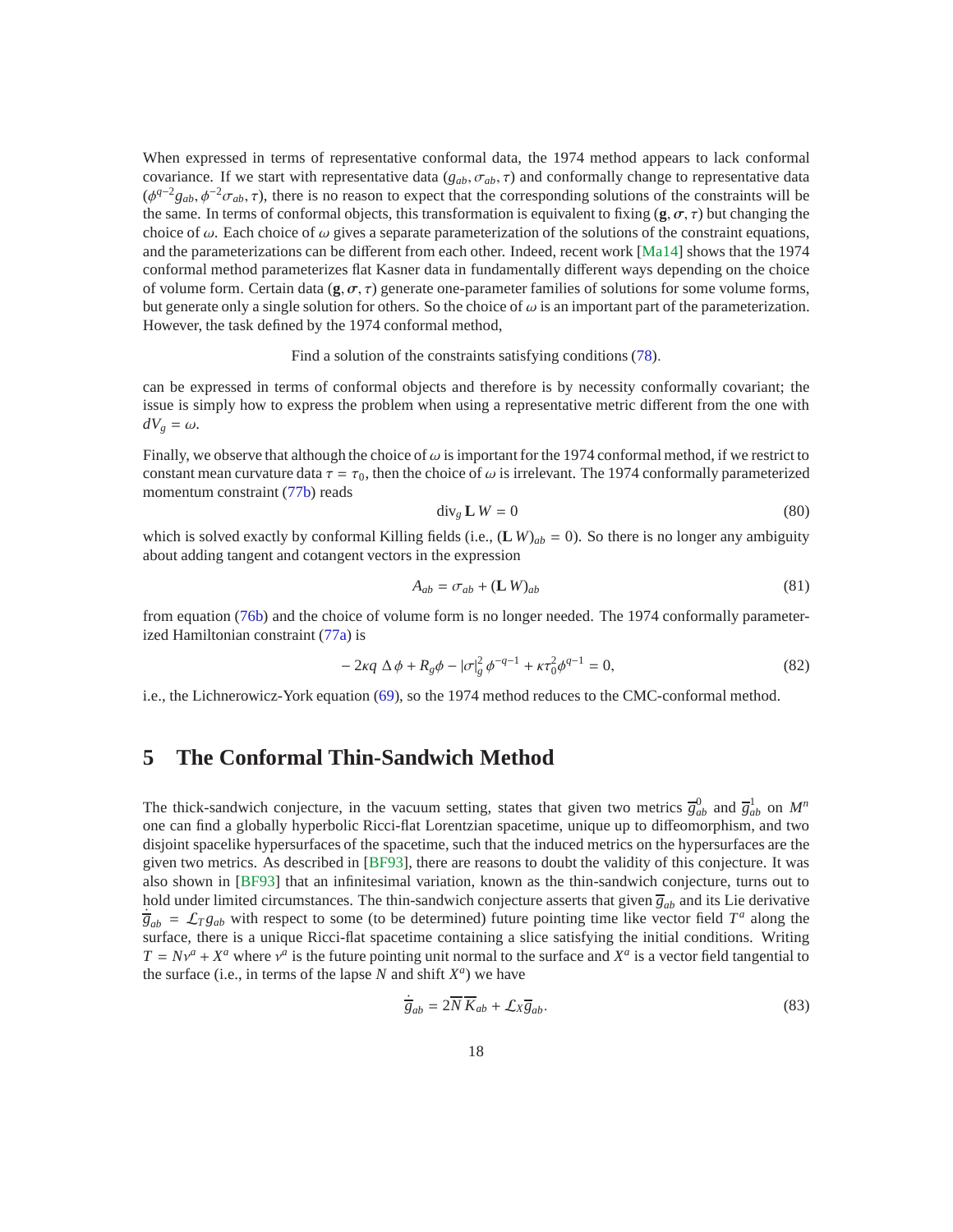So the goal is to find  $(\overline{g}_{ab}, \overline{K}_{ab})$  solving the constraints, along with a choice of  $\overline{N}$  and  $X^a$ , such that  $\overline{g}_{ab}$  is the given metric and such that [\(83\)](#page-17-0) holds. Using a perturbative technique, the authors of [\[BF93\]](#page-32-7) exhibited an open set of data ( $\bar{g}_{ab}$ ,  $\dot{\bar{g}}_{ab}$ ), with additional restrictions on the scalar curvature of  $\bar{g}_{ab}$ , for which the conjecture is true. They also conjecture, however, that the thin-sandwich conjecture is not well-posed in general.

York's conformal thin-sandwich method [\[Yo99\]](#page-33-3) is based on a conformal version of the thin-sandwich conjecture. Given a conformal class **g** and a conformal tangent vector  $\mathbf{u} \in T_{g}C$ , we wish to find a solution  $(\overline{g}_{ab}, \overline{K}_{ab})$  of the vacuum Einstein constraint equations along with a lapse  $\overline{N}$  and a shift  $\overline{X}^a$  such that

<span id="page-18-1"></span><span id="page-18-0"></span>
$$
[\overline{g}_{ab}] = \mathbf{g},\tag{84}
$$

$$
\left[\overline{g}_{ab}, \dot{\overline{g}}_{ab}\right] = \mathbf{u},\tag{85}
$$

where  $\dot{\overline{g}}_{ab}$  is defined by equation [\(83\)](#page-17-0) and (as noted at the end of Definition [1\)](#page-5-0)  $\left[\overline{g}_{ab}, \dot{\overline{g}}_{ab}\right]$  should be thought of as the pushforward of the tangent vector  $\frac{1}{g}$  to an element of  $T_gC$ . One hopes that specification of  $(g, u)$ , along with information about the trace part of  $\overline{K}_{ab}$  and the coordinate freedom in  $(\overline{N},X^a)$ , results in a unique solution of the constraint equations.

Let  $g \in C$  and  $u \in T_gC$  be given and suppose  $(\overline{g}_{ab}, \overline{K}_{ab}, \overline{N}, X^a)$  satisfy equations [\(84\)](#page-18-0), and [\(85\)](#page-18-1) (with  $\dot{\overline{g}}_{ab}$ defined by equation [\(83\)](#page-17-0)). Let  $\tau$  be the trace of  $\overline{K}_{ab}$  so

$$
\overline{K}_{ab} = \overline{A}_{ab} + \frac{\tau}{n} \overline{g}_{ab} \tag{86}
$$

for some unique trace-free tensor  $\overline{A}_{ab}$ . Decomposing equation [\(83\)](#page-17-0) into its trace-free and trace parts we obtain

$$
\dot{\overline{g}}_{ab} = \left(2\overline{N}\overline{A}_{ab} + (\mathbf{L}_{\overline{g}}X)_{ab}\right) + \left(\overline{N}\tau + \text{div}_{\overline{g}}X\right)\frac{2}{n}\overline{g}_{ab},\tag{87}
$$

so equation [\(85\)](#page-18-1) is equivalent to

<span id="page-18-2"></span>
$$
2\overline{N}\overline{A}_{ab} + (\mathbf{L}_{\overline{g}}X)_{ab} = \overline{u}_{ab} \tag{88}
$$

where  $\overline{u}_{ab}$  is the representative of **u** with respect to  $\overline{g}_{ab}$ . Equation [\(88\)](#page-18-2) can be solved for  $\overline{A}_{ab}$  to obtain

<span id="page-18-3"></span>
$$
\overline{A}_{ab} = \frac{1}{2\overline{N}} \left[ \overline{u}_{ab} - (\mathbf{L}_{\overline{g}} X)_{ab} \right],\tag{89}
$$

and the constraint equations [\(1\)](#page-0-0) can be written in terms of  $\overline{A}_{ab}$  and  $\tau$  to obtain

<span id="page-18-5"></span><span id="page-18-4"></span>
$$
R_{\overline{g}} - |\overline{A}|_{\overline{g}}^2 + \kappa \tau^2 = 0
$$
  
div <sub>$\overline{g}$</sub>   $\overline{A} = \kappa d\tau.$  (90)

Substituting equation $(89)$  into equations  $(90)$  we have

$$
R_{\overline{g}} - \left| \frac{1}{2\overline{N}} \left[ \overline{u} - \mathbf{L}_{\overline{g}} X \right] \right|_{\overline{g}}^2 + \kappa \tau^2 = 0 \tag{91a}
$$

$$
\operatorname{div}_{\overline{g}}\left[\frac{1}{2\overline{N}}\left[\overline{u} - \mathbf{L}_{\overline{g}}X\right]\right] = \kappa d\tau. \tag{91b}
$$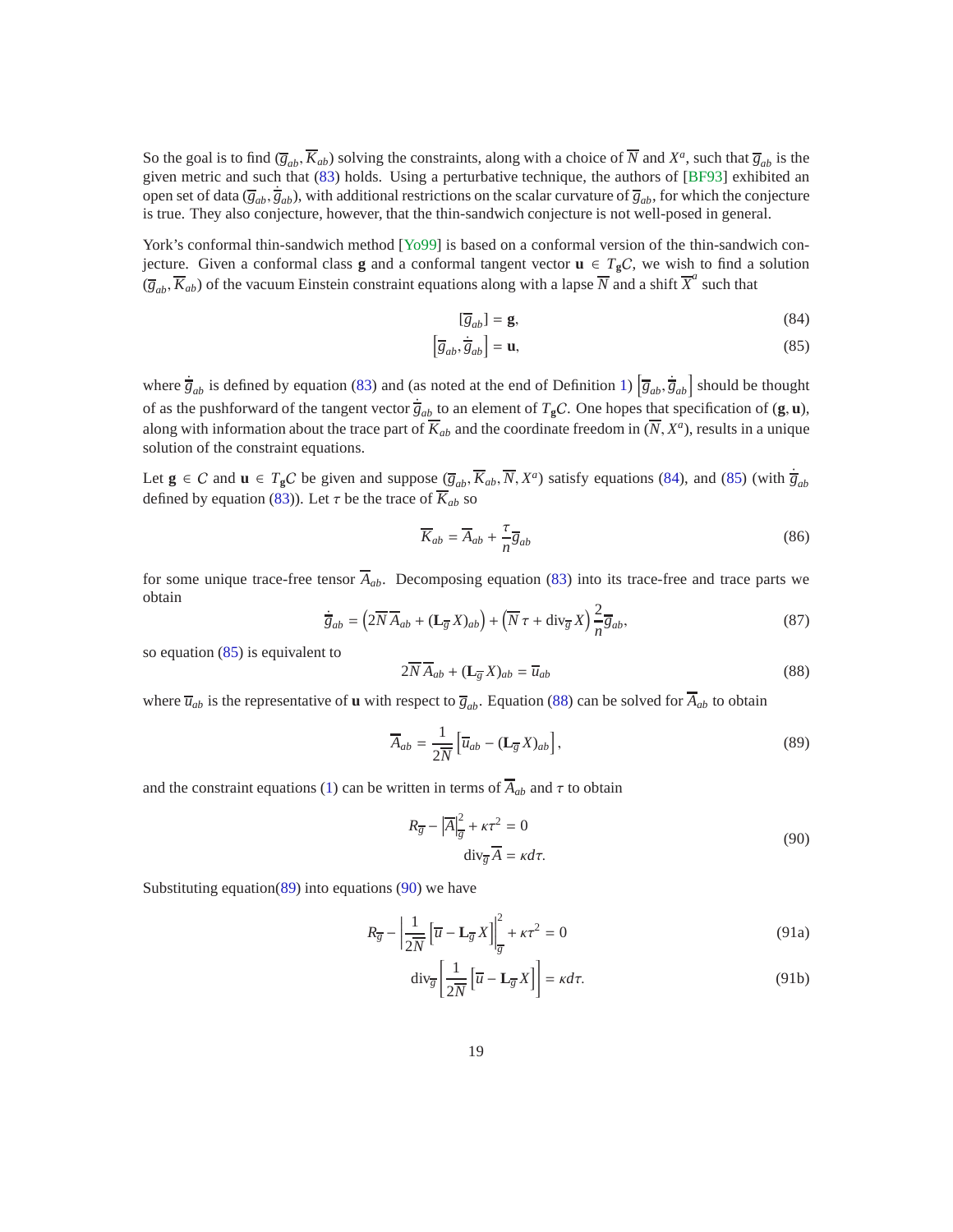York's prescription for solving these equations can be described as follows. Pick an arbitrary  $g_{ab} \in \mathbf{g}$  and let  $u_{ab}$  be the representative of **u** with respect to  $g_{ab}$ . The solution metric  $\overline{g}_{ab}$  is then related to to  $g_{ab}$  via an as-yet unknown conformal factor  $\phi$  via  $\overline{g}_{ab} = \phi^{q-2}g_{ab}$ , and we set  $\overline{u}_{ab} = \phi^{q-2}u_{ab}$  so that  $[\overline{g}_{ab}, \overline{u}_{ab}] = [g_{ab}, u_{ab}] = \mathbf{u}$ . The shift  $X^a$  is the other unknown, and the remaining quantities  $\overline{N}$  and  $\tau$  are treated as parameters. The mean curvature  $\tau$  is specified directly, but the lapse obeys a nontrivial conformal transformation law:  $\overline{N} = \phi^q N$ , where *N* is a given positive function.

Rewriting equations [\(91\)](#page-18-5) in terms of  $\phi$ , *X*,  $g_{ab}$ ,  $u_{ab}$ ,  $\tau$ , and *N*, we obtain the CTS equations

$$
-2\kappa q \Delta \phi + \left| \frac{1}{2N} (u - \mathbf{L}_g X) \right|_g^2 \phi^{-q-1} - \kappa \tau^2 \phi^{q-1} = 0
$$
 [CTS Hamiltonian constraint] (92a)  

$$
- \operatorname{div}_g \left[ \frac{1}{2N} \mathbf{L}_g X \right] = - \operatorname{div}_g \left[ \frac{1}{2N} u \right] + \kappa \phi^q d\tau
$$
 [CTS momentum constraint] (92b)

to be solved for  $\phi$  and  $X^a$ .

The conformally transforming lapse is the key ingredient of the conformal thin-sandwich method, and can be motivated by examining the term  $\overline{u}$  − **L**<sub>g</sub> X appearing in the momentum constraint of equation [\(91\)](#page-18-5). This term represents a conformal tangent vector, e.g.

<span id="page-19-2"></span><span id="page-19-0"></span>
$$
\overline{u}_{ab} - (\mathbf{L}_{\overline{g}} X)_{ab} = \phi^{q-2} \left[ u_{ab} - (\mathbf{L}_{g} X)_{ab} \right]. \tag{93}
$$

The divergence, however, naturally acts on conformal cotangent vectors, so we should have

<span id="page-19-1"></span>
$$
\frac{1}{2N} \left[ \overline{u}_{ab} - (\mathbf{L}_{\overline{g}} X)_{ab} \right] = \phi^{-2} \frac{1}{2N} \left[ u_{ab} - (\mathbf{L}_{g} X)_{ab} \right]. \tag{94}
$$

Comparing equations [\(93\)](#page-19-0) and [\(94\)](#page-19-1) we arrive at York's transformation law  $\overline{N} = \phi^q N$ .

A conformally transforming lapse is a conformal object associated with a conformal class **g**, and it will be useful to introduce the following notation.

**Definition 7.** *A densitized lapse is an element of*  $(\mathcal{M} \times C^{\infty}_+(\mathcal{M})) / \sim$  *where* 

$$
(\tilde{g}_{ab}, \tilde{N}) \sim (g_{ab}, N) \tag{95}
$$

*if there is a smooth positive function*  $\phi$  *on*  $M$  with  $\tilde{g}_{ab} = \phi^{q-2}g_{ab}$  and  $\tilde{N} = \phi^q N$ . We use the following notation:

- $[g_{ab}, N]$  *is the densitized lapse determined by*  $(g_{ab}, N)$ *,*
- $N_g$  *is the set of all densitized lapses*  $[g_{ab}, N]$  *with*  $g_{ab} \in \mathbf{g}$ *,*
- $N = \bigcup_{g \in C} N_g$ .

A tuple  $(\mathbf{g}, \mathbf{u}, \tau, \mathbf{N})$  where  $\mathbf{g} \in C$ ,  $\mathbf{u} \in T_{\mathbf{g}}C$  and  $\mathbf{N} \in N_{\mathbf{g}}$  is called **CTS data**, and  $(g_{ab}, u_{ab}, \tau, N)$  is a **representative** if  $[g_{ab}] = g$ ,  $[g_{ab}, u_{ab}] = u$  and  $[g_{ab}, N] = N$ . With this notation, we summarize the previous discussion as follows.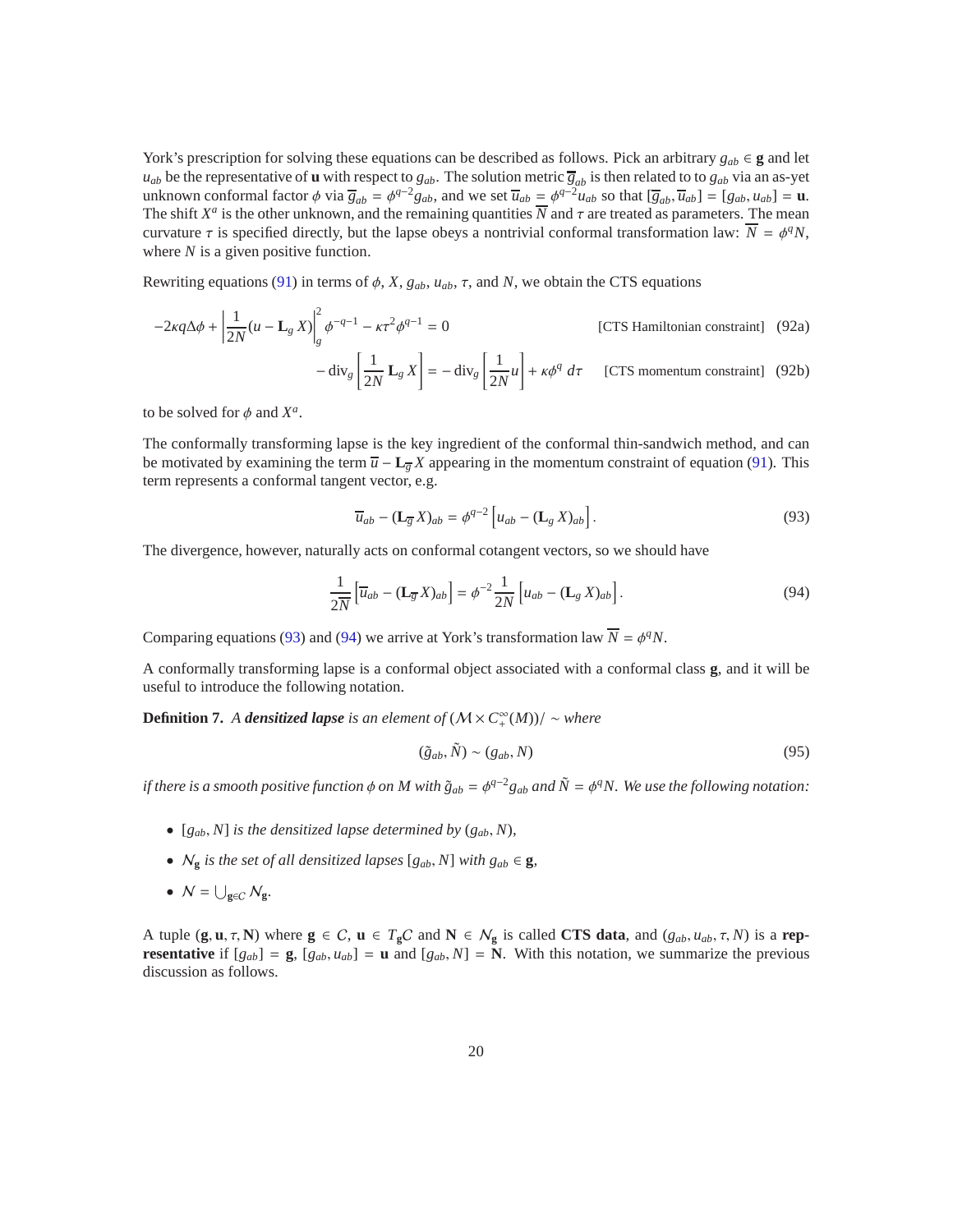#### <span id="page-20-2"></span>**Proposition 5.1** (The CTS Method)**.** *Let* (**g**, **u**, τ, **N**) *be CTS data.*

*Suppose* (*gab*, *uab*, τ, *N*) *is a representative of the CTS data. If* φ *and X<sup>a</sup> solve the CTS equations* [\(92\)](#page-19-2) *with respect to*  $(g_{ab}, u_{ab}, \tau, N)$ *, then* 

<span id="page-20-1"></span>
$$
\overline{g}_{ab} = \phi^q g_{ab}
$$
  
\n
$$
\overline{K}_{ab} = \phi^{-2} \frac{1}{2N} \left[ u_{ab} - (\mathbf{L} X)_{ab} \right] + \frac{\tau}{n} \overline{g}_{ab}
$$
\n(96)

*solve the constraint equations. Moreover, setting*  $\overline{N} = \phi^q N$  and

$$
\dot{\overline{g}}_{ab} = 2\overline{N}\,\overline{K}_{ab} + \mathcal{L}_X\,\overline{g}_{ab},\tag{97}
$$

*we have*

<span id="page-20-0"></span>
$$
[\overline{g}] = \mathbf{g},
$$
  
\n
$$
[\overline{g}, \dot{\overline{g}}] = \mathbf{u},
$$
  
\n
$$
\overline{g}^{ab} \overline{K}_{ab} = \tau,
$$
  
\n
$$
[\overline{g}, \overline{N}] = \mathbf{N}.
$$
  
\n(98)

*Conversely, suppose*  $(\overline{\varsigma}_{ab}, \overline{K}_{ab})$  *are solutions of the constraint equations* [\(1\)](#page-0-0) *and that*  $\overline{N}$  *and*  $X^a$  *are are a lapse and a shift such that conditions* [\(98\)](#page-20-0) *hold. Let* (*gab*, *uab*, τ, *N*) *be any representative CTS data for* (**g**, **u**, τ, **N**) *and let*  $\phi$  *be the unique conformal factor such that*  $\overline{g}_{ab} = \phi^{q-2}g_{ab}$ *. Then* ( $\phi$ ,  $X^a$ ) solve the CTS equations [\(92\)](#page-19-2) *with respect to* (*gab*, *uab*, τ, *N*) *and equations* [\(96\)](#page-20-1) *hold.*

The CTS method is conformally covariant in the sense that if we change to a second background metric, and conformally transform the remaining representative conformal data to represent the same conformal objects, the resulting set of solutions of the constraint equations are the same.

**Proposition 5.2.** *Let*  $(g_{ab}, u_{ab}, \tau, N)$  *and*  $(\tilde{g}_{ab}, \tilde{u}_{ab}, \tau, \tilde{N})$  *be representative CTS data both corresponding to the same CTS data* ( $g, u, \tau, N$ )*, and let*  $\psi$  *be the unique conformal factor such that*  $\tilde{g}_{ab} = \psi^{q-2}g_{ab}$ *. Then* ( $\phi$ , *X<sup>a</sup>*) *solves the CTS equations* [\(92\)](#page-19-2) *with respect to* ( $g_{ab}$ ,  $u_{ab}$ ,  $\tau$ , *N*) *if and only if* ( $\psi$ <sup>-1</sup> $\phi$ , *X*<sup>a</sup>) *solves the CTS equations with respect to* ( $\tilde{g}_{ab}$ ,  $\tilde{u}_{ab}$ ,  $\tau$ ,  $\tilde{N}$ ), and the corresponding solution ( $\overline{g}_{ab}$ ,  $\overline{K}_{ab}$ ) of the Einstein constraint *equations in both cases is the same.*

*Proof.* The proof is analogous to that of Proposition [3.2.](#page-14-0)

Each choice of densitized lapse yields an independent parameterization of the set of solutions of the constraint equations in the sense that once the densitized lapse **N** is fixed, each solution of the constraints is associated with a tuple of CTS data  $(\mathbf{g}, \mathbf{u}, \tau, \mathbf{N})$ , and this data is unique up to adding an element of Im  $\mathbf{L}_{g}$  to **u**.

<span id="page-20-3"></span>**Proposition 5.3.** Let **g** be a conformal class and let  $N \in \mathcal{N}_g$ . Suppose  $(\overline{g}_{ab}, \overline{K}_{ab})$  is a solution of the constraints with  $\overline{g}_{ab} \in \mathbf{g}$ . Then  $(\overline{g}_{ab}, \overline{K}_{ab})$  is generated by CTS data  $(\mathbf{g}, \mathbf{u}, \overline{\tau}, \mathbf{N})$  if and only if  $\tau = \overline{g}^{ab} K_{ab}$  and  $\mathbf{u} \in [\overline{g}_{ab}, 2\overline{N} \overline{K}_{ab}] + \text{Im } \mathbf{L_g}$ , where  $\overline{N}$  is the representative of  $\mathbf{N}$  with respect to  $\overline{g}_{ab}$ .

 $\Box$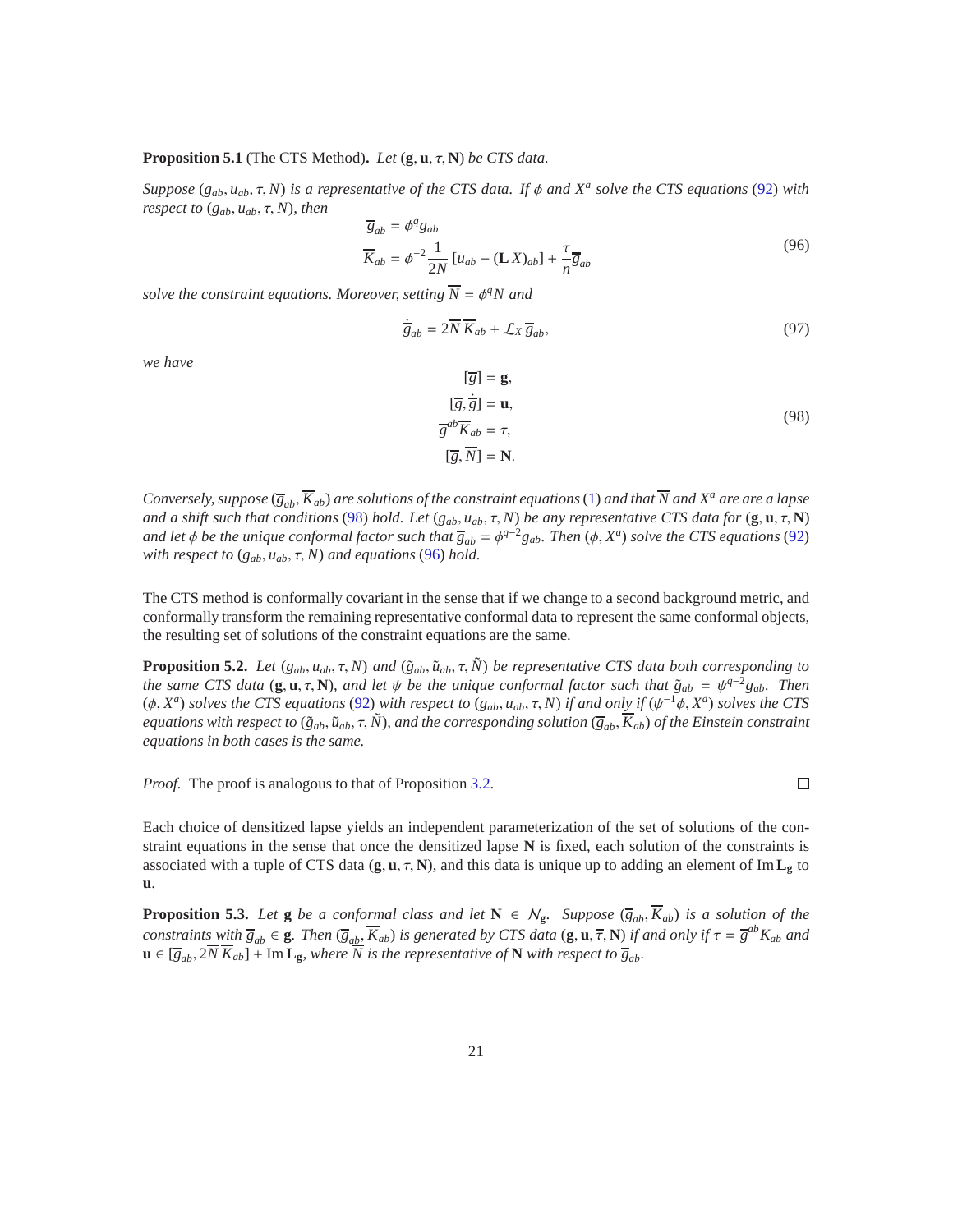*Proof.* Let  $(\overline{g}_{ab}, \overline{K}_{ab})$  be a solution of the constraints with  $\overline{g}_{ab} \in \mathbf{g}$ , and let  $\overline{N}$  be the representative of **N** with respect to  $\overline{g}_{ab}$ . From Proposition [5.1](#page-20-2) we see that  $(\mathbf{g}, \mathbf{u}, \tau, \mathbf{N})$  generates  $(\overline{g}_{ab}, \overline{K}_{ab})$  if and only if  $\tau = \overline{g}^{ab}\overline{K}_{ab}$ and there is a vector field  $X^a$  such that

$$
\dot{\overline{g}}_{ab} = 2\overline{N}\,\overline{K}_{ab} + \mathcal{L}_X \overline{g}_{ab} \tag{99}
$$

satisfies

$$
[\overline{g}_{ab}, \dot{\overline{g}}_{ab}] = \mathbf{u}.\tag{100}
$$

Given a vector field  $X^a$ ,

$$
[\overline{g}_{ab}, 2\overline{N}\overline{K}_{ab} + \mathcal{L}_X \overline{g}_{ab}] = [\overline{g}_{ab}, 2\overline{N}\overline{K}_{ab}] + [\overline{g}_{ab}, \mathcal{L}_X \overline{g}_{ab}]
$$
  
\n
$$
= [\overline{g}_{ab}, 2\overline{N}\overline{K}_{ab}] + [\overline{g}_{ab}, \mathbf{L}_{\overline{g}} X]
$$
  
\n
$$
= [\overline{g}_{ab}, 2\overline{N}\overline{K}_{ab}] + \mathbf{L}_{\mathbf{g}} X.
$$
 (101)

Thus  $(\mathbf{g}, \mathbf{u}, \tau, \mathbf{N})$  generates  $(\overline{g}_{ab}, \overline{K}_{ab})$  if and only if  $\tau = \overline{g}^{ab}\overline{K}_{ab}$  and

$$
\mathbf{u} \in [\overline{g}_{ab}, 2\overline{N}\,\overline{K}_{ab}] + \mathrm{Im}\,\mathbf{L}_{\mathbf{g}}\,. \tag{102}
$$

 $\Box$ 

Proposition [5.3](#page-20-3) shows that the true parameters for the CTS method are a conformal class **g**, a mean curvature  $\tau$ , a densitized lapse **N**, and an element of  $T_{\rm g}C/\rm{Im} L_{\rm g}$ , i.e., an element of  $T_{\rm g}(C/\mathcal{D}_0)$  from Definition [3.](#page-10-0) A tuple

$$
(\mathbf{g}, \mathbf{u} + \mathrm{Im} \, \mathbf{L}_{\mathbf{g}}, \tau, \mathbf{N}) \tag{103}
$$

of **geometric CTS data** is uniquely determined by a solution  $(\overline{g}_{ab}, \overline{K}_{ab})$  of the constraints, and the CTS method attempts to invert this map.

# <span id="page-21-0"></span>**6 The Hamiltonian Formulation of the CTS Method**

The CTS method was presented by York as a Lagrangian alternative to the standard (Hamiltonian) conformal method. Subsequently Pfeiffer and York demonstrated a Hamiltonian approach [\[PY03\]](#page-33-4) to the CTS method that will allow us to link the CTS method and to the 1974 conformal method. We will call the method described here the CTS-H method (and will call the original conformal thin-sandwich approach the CTS-L method if emphasis on its Lagrangian nature is desired).

Although not presented this way in [\[PY03\]](#page-33-4), the key to the CTS-H method is the introduction of a lapsedependent way of translating between conformal tangent vectors and smooth conformal cotangent vectors defined as follows.

<span id="page-21-2"></span>**Definition 8.** Let **g** *be a conformal class and let*  $N$  *be a densitized lapse. Given a conformal velocity*  $u \in T_gC$ , *we wish to identify it with an element of T*<sup>∗</sup> **<sup>g</sup>**C*. To do this, let gab be an arbitrary representative of* **g** *and let uab and N be the representatives of* **u** *and* **N** *with respect to gab. We then define*

<span id="page-21-1"></span>
$$
k_{\mathbf{N}}(\mathbf{u}) = [g_{ab}, (1/2N)u_{ab}]^*.
$$
 (104)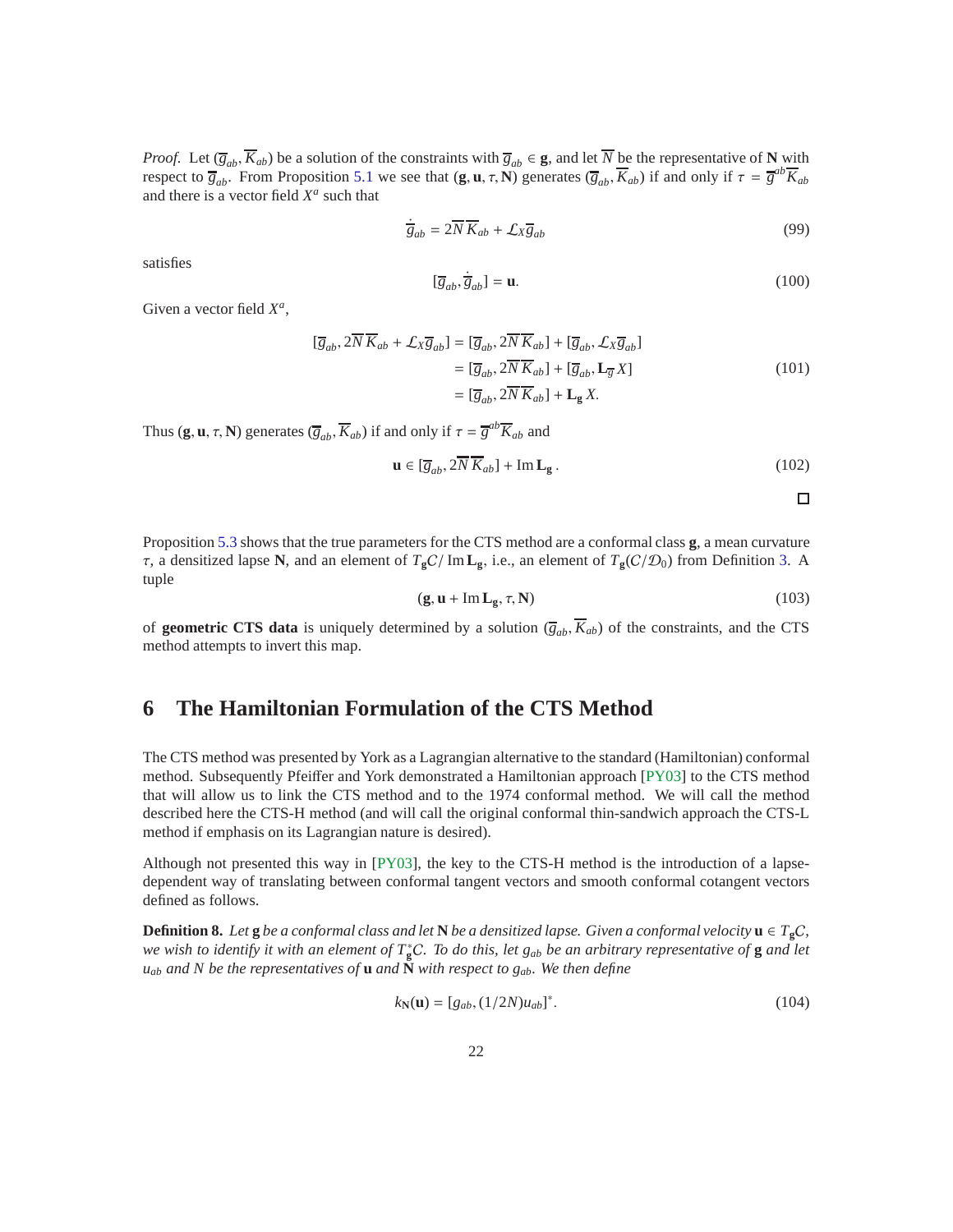To see that  $k_N$  is well-defined, suppose we use a different representative metric  $\tilde{g}_{ab} = \phi^{q-2}g_{ab}$ . Then  $\tilde{u}_{ab} =$  $\phi^{q-2}u_{ab}$  and  $\tilde{N} = \phi^q N$  so

$$
\frac{1}{2\tilde{N}}\tilde{u}_{ab} = \frac{1}{2\phi^q N} \phi^{q-2} u_{ab} = \phi^{-2} \frac{1}{2\tilde{N}} \tilde{u}_{ab}.
$$
\n(105)

Hence

$$
[\tilde{g}_{ab}, (1/2\tilde{N})\tilde{u}_{ab}]^* = [\phi^q g_{ab}, \phi^{-2}(1/2N)u_{ab}]^* = [g_{ab}, (1/2N)u_{ab}]^*
$$
(106)

as needed.

The map  $k_N$  plays the same role for the CTS-H method as  $k_\omega$  does for the 1974 conformal method, and in fact there is a way to identify densitized lapses and volume forms such that the corresponding maps  $k_N$  and  $k_{\omega}$  are identical.

<span id="page-22-2"></span>**Proposition 6.1.** *Suppose*  $N \in N_g$  *for some conformal class* **g***. Let*  $g_{ab}$  *be an arbitrary representative of* **g***, let N be the representative of* **N** *with respect to gab, and let*

<span id="page-22-0"></span>
$$
\omega = \frac{1}{2N} dV_g. \tag{107}
$$

*Then*

<span id="page-22-1"></span>
$$
k_{\mathbf{N}} = k_{\omega}.\tag{108}
$$

*Proof.* We first observe that  $\omega$  defined by equation [\(107\)](#page-22-0) does not depend on the choice of conformal representative. Indeed, if  $\tilde{g}_{ab} = \phi^{q-2}g_{ab}$  for some conformal factor  $\phi$  then  $\tilde{N} = \phi^q N$  and  $dV_{\tilde{g}} = \phi^q dV_g$  so

$$
\frac{1}{2N}dV_g = \frac{1}{2\tilde{N}}dV_{\tilde{g}}.\tag{109}
$$

So to establish equation [\(108\)](#page-22-1) it suffices to work with a convenient background metric. Let *gab* be the representative metric such that  $dV_g = \omega$  (or equivalently such that  $N = 1/2$ ).

Suppose  $\mathbf{u} = [g_{ab}, u_{ab}]$  is a conformal tangent vector. Since  $N = 1/2$ , equation [\(104\)](#page-21-1) then implies

$$
k_{\mathbf{N}}(\mathbf{u}) = [g_{ab}, u_{ab}]^*.
$$
 (110)

 $\Box$ 

On the other hand, since  $dV_g = \omega$ , equation [\(36\)](#page-8-2) implies

$$
k_{\omega}(\mathbf{u}) = [g_{ab}, (dV_g/\omega)u_{ab}]^* = [g_{ab}, u_{ab}]^*
$$
\n(111)

as well. Hence  $k_N(\mathbf{u}) = k_\omega(\mathbf{u})$ .

From Propositions [2.1](#page-8-1) and [6.1](#page-22-2) it follows that each  $k_N$  is a bijection onto the space of smooth cotangent vectors and admits an inverse  $k_N^{-1}$ . It then follows from equation [\(104\)](#page-21-1) that for any smooth conformal cotangent vector  $\mathbf{A} = [g_{ab}, A_{ab}]^*$ ,

$$
k_N^{-1}(\mathbf{A}) = [g_{ab}, 2NA_{ab}].
$$
\n(112)

From Proposition [6.1](#page-22-2) we can translate Proposition [2.4](#page-11-4) in terms of densitized lapses.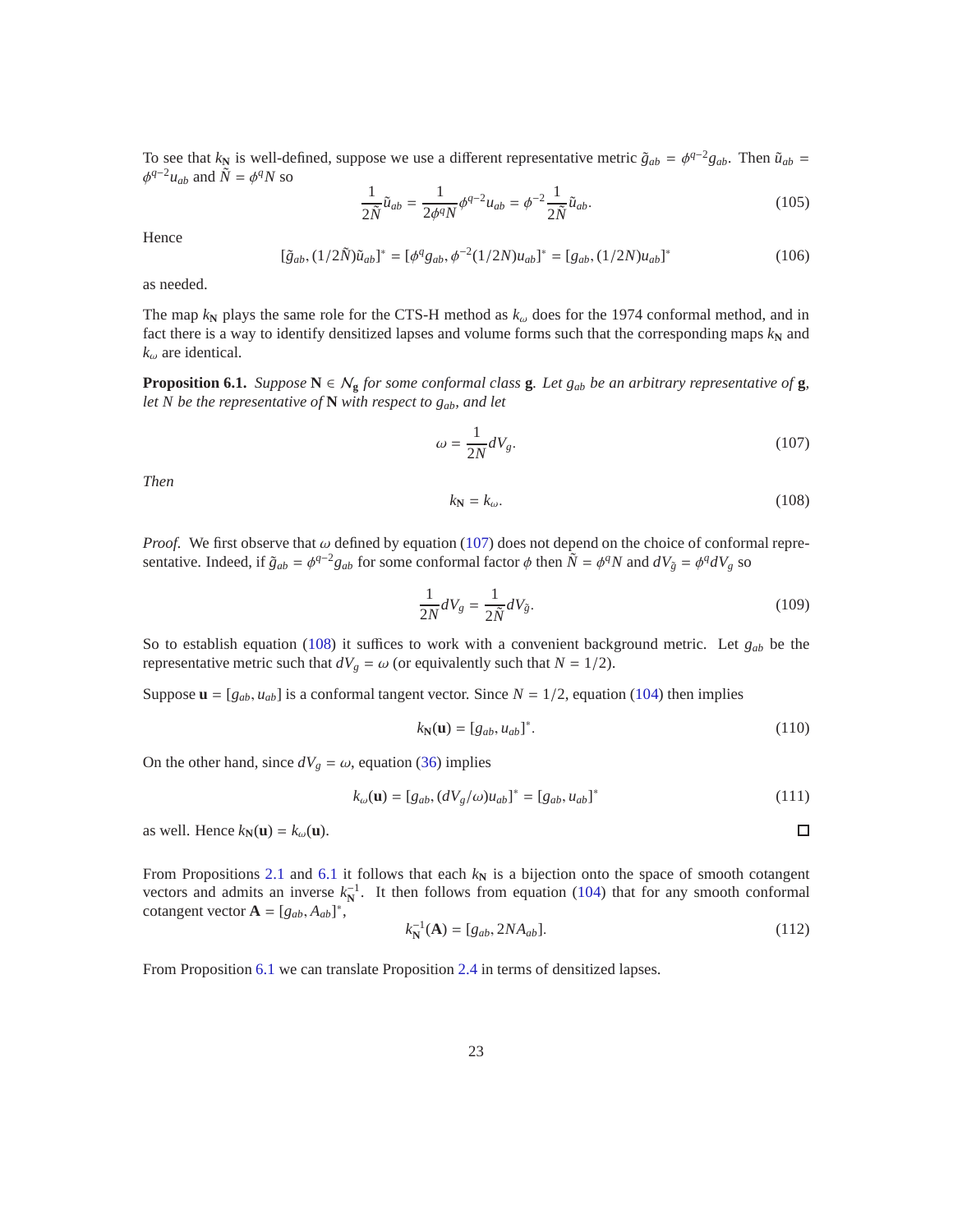<span id="page-23-2"></span>**Proposition 6.2.** *Let*  $g \in C$  *and let*  $A \in T_g^*C$ *. Given a choice of densitized lapse* **N** *there is a conformal geometric momentum* σ *and a vector field W<sup>a</sup> such that*

<span id="page-23-0"></span>
$$
\mathbf{A} = \boldsymbol{\sigma} + k_{\mathbf{N}}(\mathbf{L}_{\mathbf{g}} \, W),\tag{113}
$$

*The decomposition is unique up the the addition of a conformal Killing field to W<sup>a</sup> .*

*Moreover, if gab is an arbitrary representative of* **g***, and if Aab,* σ*ab and N are the representatives of* **A***,* σ *and* **N** *with respect to gab, then*

<span id="page-23-1"></span>
$$
A_{ab} = \sigma_{ab} + \frac{1}{2N} (\mathbf{L}_g \ W)_{ab}.
$$
 (114)

*Proof.* Equation [\(113\)](#page-23-0) is immediate from Propositions [2.4](#page-11-4) and [6.1](#page-22-2) and it remains to establish equation [\(114\)](#page-23-1).

Starting from equation [\(113\)](#page-23-0), let  $g_{ab}$  be a representative of **g**, and let  $A_{ab}$ ,  $\sigma_{ab}$  and *N* be the representatives of  $\mathbf{A}, \sigma$ , and  $\mathbf{N}$  with respect to  $g_{ab}$ . By definition

$$
\mathbf{L}_{g}W = [g_{ab}, (\mathbf{L}_{g}W)_{ab}] \tag{115}
$$

and hence equation [\(104\)](#page-21-1) implies

$$
k_{\mathbf{N}}(\mathbf{L}_{\mathbf{g}} W) = [g_{ab}, (1/2N)(\mathbf{L}_{g} W)_{ab}]^{*}.
$$
 (116)

So equation [\(113\)](#page-23-0) reads

$$
[g_{ab}, A_{ab}]^* = [g_{ab}, \sigma_{ab}]^* + [g_{ab}, (2N)^{-1} (\mathbf{L}_g \, W)_{ab}]^*
$$
 (117)

which establishes equation [\(114\)](#page-23-1).

Although Propositions [2.4](#page-11-4) and [6.2](#page-23-2) express the same fact, equation [\(113\)](#page-23-0) from Proposition [6.2](#page-23-2) is more flexible than its counterpart, equation [\(55\)](#page-11-3), from Proposition [2.4.](#page-11-4) Equation [\(113\)](#page-23-0) is written with respect to an arbitrary background metric whereas [\(55\)](#page-11-3) is written with respect to a single background metric (the one where  $dV_g = \omega$ ).

From Definition [5](#page-12-2) we have volume-form dependent projections  $P_{\omega}$  from  $T_g^*C$  to the subspace of conformal geometric momenta. We similarly define densitized-lapse-dependent projections  $P_N$  by

$$
P_{\mathbf{N}}(\mathbf{A}) = \sigma \tag{118}
$$

 $\Box$ 

where  $\sigma$  is the unique conformal geometric momentum from equation [\(113\)](#page-23-0). Following the construction of Definition [6](#page-12-3) we also have densitized-lapse-dependent identifications  $j_N$  :  $T_g(C/\mathcal{D}_0) \to T_g^*(C/\mathcal{D}_0)$  defined by

<span id="page-23-5"></span>
$$
j_{\mathbf{N}}(\mathbf{u} + \mathrm{Im}\,\mathbf{L}_{\mathbf{g}}) = P_{\mathbf{N}}(k_{\mathbf{N}}(\mathbf{u})),\tag{119}
$$

and the analogue of the commutative-diagram [\(62\)](#page-12-0) holds as well. Indeed, all of these objects are obtained simply by replacing **N** with the volume form  $\omega$  defined in equation [\(107\)](#page-22-0).

Data for the CTS-H data method consists of a conformal class **g**, a conformal geometric momentum  $\sigma$ , a mean curvature  $\tau$ , and a densitized lapse **N** and we seek a solution  $(\overline{g}_{ab}, \overline{K}_{ab})$  of the constraints such that

<span id="page-23-4"></span><span id="page-23-3"></span>
$$
[\overline{g}_{ab}] = \mathbf{g},\tag{120a}
$$

$$
P_{\mathbf{N}}([\overline{g}_{ab}, \overline{K}_{ab}]^*) = \sigma,\tag{120b}
$$

$$
\overline{g}^{ab}\overline{K}_{ab} = \tau. \tag{120c}
$$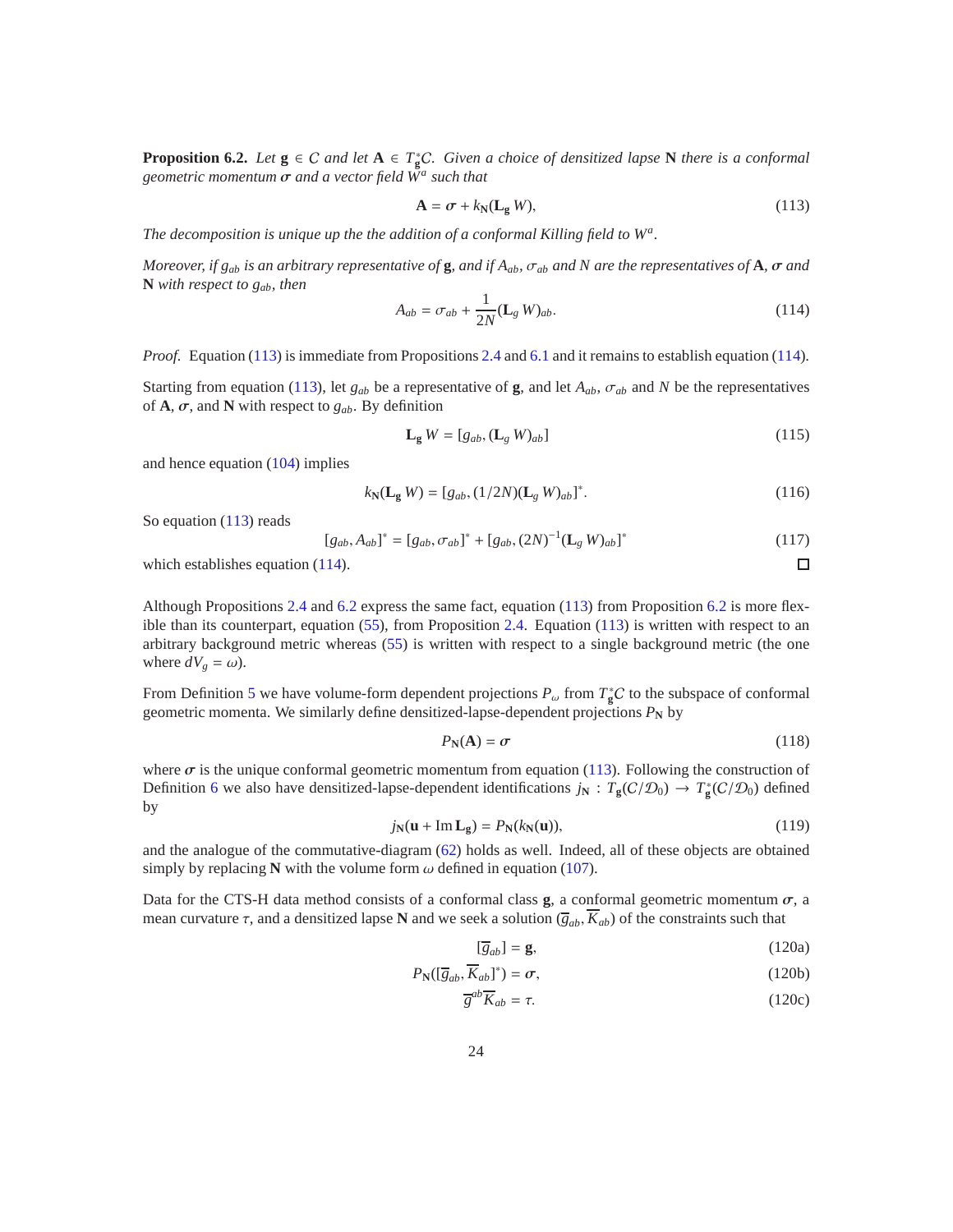To formulate this problem in terms of a PDE, let  $g_{ab}$  be an arbitrary representative of **g**. Suppose  $(\overline{g}_{ab}, \overline{K}_{ab})$ is a metric and second fundamental form with  $[\overline{g}_{ab}] = [g_{ab}]$ , so  $\overline{g}_{ab} = \phi^{q-2}g_{ab}$  for some conformal factor  $\phi$ . Let  $\overline{A}_{ab}$  be the trace-free part of  $\overline{K}_{ab}$ , and let  $A_{ab}$  and  $\sigma_{ab}$  be the representatives of  $[\overline{g}_{ab}, \overline{A}_{ab}]^*$  and  $\sigma$  with respect to  $g_{ab}$ , so  $\overline{A}_{ab} = \phi^{-2}A_{ab}$ . From the definition of  $P_N$  and equation [\(113\)](#page-23-0) we see that equation [\(120b\)](#page-23-3) is equivalent to

<span id="page-24-0"></span>
$$
A_{ab} = \sigma_{ab} + \frac{1}{2N} (\mathbf{L}_g \, W)_{ab} \tag{121}
$$

for some vector field *W<sup>a</sup>* . Thus equations [\(120\)](#page-23-4) can be written in terms of the background metric *gab* as

$$
\overline{g}_{ab} = \phi^{q-2} g_{ab} \tag{122a}
$$

$$
\overline{K}_{ab} = \phi^{-2} \left( \sigma_{ab} + \frac{1}{2N} (\mathbf{L}_g \, W)_{ab} \right) + \frac{\tau}{n} \overline{g}_{ab} \tag{122b}
$$

for some conformal factor  $\phi$  and vector field  $W^a$ .

Substituting equations [\(122\)](#page-24-0) into the constraint equations we see that  $(\overline{g}_{ab}, \overline{K}_{ab})$  solve the constraint equations if and only if  $(\phi, W^a)$  satisfy the CTS-H equations

$$
-2\kappa q \Delta_g \phi + R_g \phi - \left| \sigma + \frac{1}{2N} \mathbf{L}_g W \right|_g^2 \phi^{-q-1} + \kappa \tau^2 \phi^{q-1} = 0
$$
 [CTS-H Hamiltonian constraint] (123a)

<span id="page-24-1"></span>
$$
\text{div}_g \frac{1}{2N} \mathbf{L} \, W = \kappa \phi^q \, d\tau. \qquad \text{[CTS-H momentum constraint]} \tag{123b}
$$

These are equivalent to the equations that appear in [\[PY03\]](#page-33-4), with differences appearing because we treat  $\sigma_{ab}$ as the representative of a conformal geometric momentum  $\sigma$  that is freely specified whereas [\[PY03\]](#page-33-4) treats σ*ab* as something to be extracted as a TT component of a freely-specified source tensor *Cab*.

We summarize the previous discussion with the following proposition (noting that CTS-H data and representative data are defined analogously to their CTS-L counterparts).

**Proposition 6.3** (The CTS-H Method). Let  $(g, \sigma, \tau, N)$  be CTS-H data, and let  $(g_{ab}, \sigma_{ab}, \tau, N)$  be an arbitrary *representative of this data.*

*If* φ *and W<sup>a</sup> solve the CTS-H equations*[\(123\)](#page-24-1) *then* (*gab*, *Kab*) *defined by equations*[\(122\)](#page-24-0) *satisfy the constraint equations* [\(1\)](#page-0-0) *and satisfy*

<span id="page-24-2"></span>
$$
\mathbf{g} = [\overline{g}_{ab}],\tag{124a}
$$

$$
\sigma = P_{\mathbf{N}}([\overline{g}_{ab}, \overline{K}_{ab}]^*), \quad and \tag{124b}
$$

$$
\tau = \overline{g}^{ab} \overline{K}_{ab}.
$$
\n(124c)

*Conversely, suppose*  $(\overline{g}_{ab}, \overline{K}_{ab})$  *solve the constraint equations and satisfy conditions* [\(124\)](#page-24-2)*. Then there exist a conformal factor* φ *and a vector field W<sup>a</sup> , unique up to addition of a conformal Killing field to W<sup>a</sup> , such that the decomposition* [\(122\)](#page-24-0) *holds and the CTS-H equations* [\(123\)](#page-24-1) *are satisfied.*

The CTS-H method is conformally covariant; the proof is analogous to that of Proposition [3.2](#page-14-0) and is omitted.

**Proposition 6.4.** *Let* ( $g_{ab}$ ,  $\sigma_{ab}$ ,  $\tau$ , N) *be representative CTS-H data, let*  $\psi$  *be a smooth positive function, and let*  $\tilde{g}_{ab} = \psi^{q-2}g_{ab}$ ,  $\tilde{\sigma}_{ab} = \phi^{-2}\sigma_{ab}$ , and  $\tilde{N} = \psi^q N$ . Then  $(\phi, W)$  solves the CTS-H equations [\(123\)](#page-24-1) with respect *to the data* ( $g_{ab}$ ,  $\sigma_{ab}$ ,  $\tau$ ,  $N$ ) *if and only if* ( $\psi^{-q}\phi$ ,  $W$ ) *solve the CTS-H equations with respect to* ( $\tilde{g}_{ab}$ ,  $\tilde{\sigma}_{ab}$ ,  $\tau$ ,  $\tilde{N}$ ) *and both yield the same solution*  $(\overline{g}_{ab}, \overline{K}_{ab})$  *of the constraint equations.*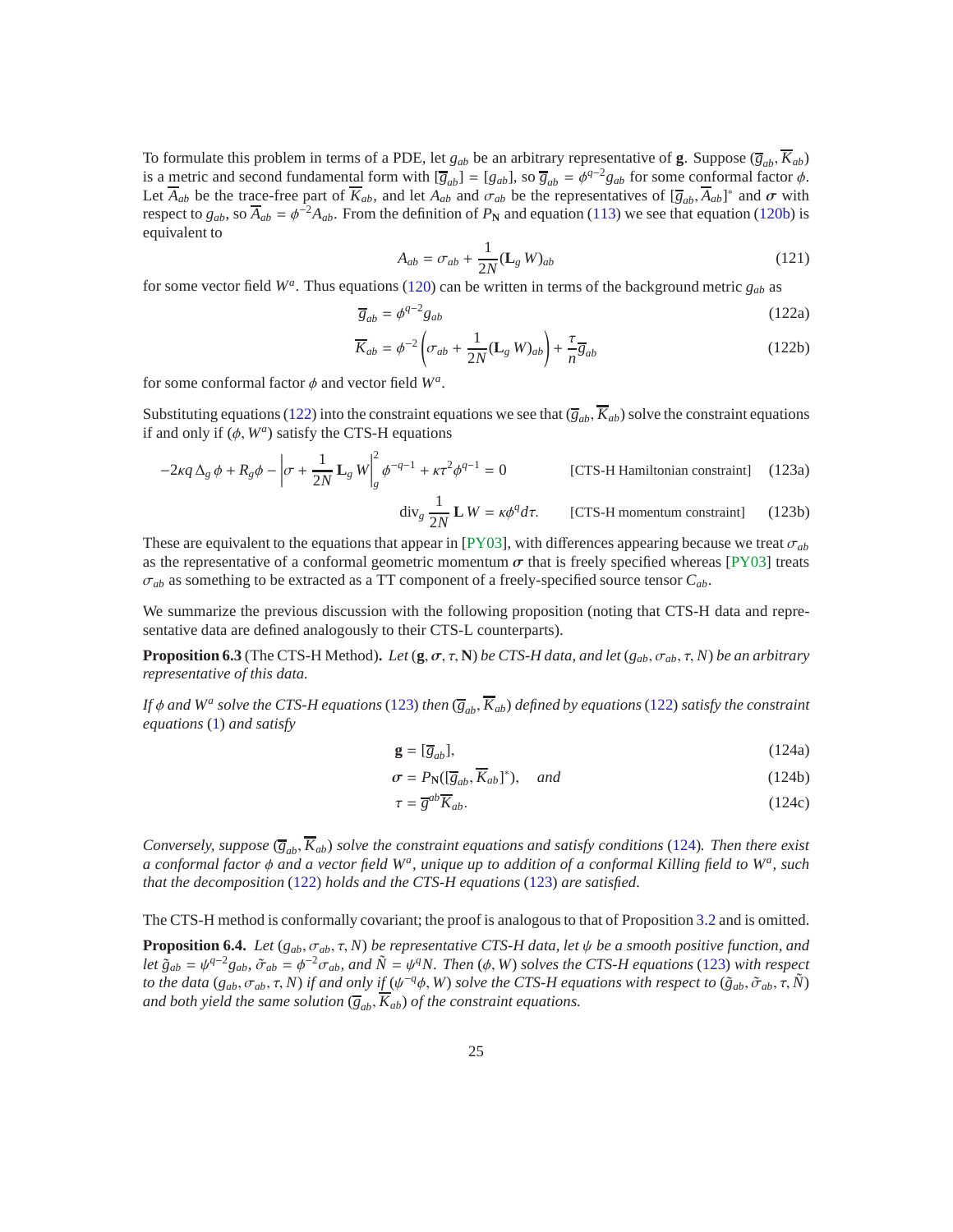# <span id="page-25-0"></span>**7 Equivalence of the Methods**

We now show that the 1974, CTS-L, and CTS-H parameterizations are all the same by demonstrating how to translate between the parameters for these methods such that the corresponding solutions of the constraints are the same.

Starting with the CTS-L and CTS-H methods, the parameters **g**, τ and **N** retain their roles and are fixed when moving between the two methods and we need a way to map back and forth between the velocity/momentum parameters. The momentum parameter from the CTS-H method is an element of  $T_g^*(C/\mathcal{D}_0)$ , and we saw at the end of Section [5](#page-17-1) that the true velocity parameter for the CTS method is a conformal geometric velocity **u** + Im **L**<sub>**g**</sub> ∈ *T*<sub>**g**</sub>(C/ $\mathcal{D}_0$ ). So a natural candidate for the identification is the map *j*<sub>N</sub> defined in equation [\(119\)](#page-23-5), and this is the correct choice.

<span id="page-25-2"></span>**Proposition 7.1.** *The solutions of the constraint equations generated by geometric CTS-L data* (**g**, **u** + Im **Lg**, τ, **N**) *and the solutions generated by CTS-H data* (**g**, σ, τ, **N**) *coincide if and only if*

$$
\sigma = j_{\rm N}(\mathbf{u} + \mathrm{Im}\, \mathbf{L}_{\mathbf{g}}). \tag{125}
$$

*In terms of a representative metric*  $g_{ab} \in \mathbf{g}$ *, representative CTS-L data* ( $g_{ab}, u_{ab}, \tau, N$ ) *and representative CTS-H data* ( $g_{ab}$ ,  $\sigma_{ab}$ ,  $\tau$ , N) generate the same solutions if and only if there is a vector field  $X^a$  such that

$$
u_{ab} = 2N\sigma_{ab} + (\mathbf{L}_g X)_{ab}.\tag{126}
$$

*Proof.* Suppose  $(\overline{g}_{ab}, \overline{K}_{ab})$  is a solution of the constraints generated by CTS-L data  $(g, u + Im L_g, \tau, N)$ . Then there exists a vector field  $X^a$  such that conditions [\(98\)](#page-20-0) hold. In particular,

$$
[\overline{g}_{ab}, \dot{\overline{g}}_{ab}] = \mathbf{u} \tag{127}
$$

where  $\dot{\overline{g}}_{ab} = 2\overline{N}\,\overline{K}_{ab} + \mathcal{L}_X \overline{g}_{ab}$ . Hence

$$
[\overline{g}_{ab}, 2\overline{N} K_{ab}] \in \mathbf{u} + \text{Im} \, \mathbf{L}_{\mathbf{g}} \tag{128}
$$

and therefore from equation [\(63\)](#page-12-4) we have

$$
j_{\mathbf{N}}(\mathbf{u} + \mathrm{Im}\,\mathbf{L}_{\mathbf{g}}) = P_{\mathbf{N}}(k_{\mathbf{N}}([\overline{g}_{ab}, 2\overline{N}, \overline{K}_{ab}])). \tag{129}
$$

Equation [\(104\)](#page-21-1) implies

$$
k_{\mathbf{N}}([\overline{g}_{ab}, 2\overline{N}, \overline{K}_{ab}]) = [\overline{g}_{ab}, \overline{K}_{ab}]^*
$$
\n(130)

and thus

$$
P_{\mathbf{N}}([\overline{g}_{ab}, \overline{K}_{ab}]^*) = j_{\mathbf{N}}(\mathbf{u} + \mathrm{Im}\, \mathbf{L}_{\mathbf{g}}).
$$
 (131)

Defining  $\sigma = P_N([\overline{g}_{ab}, \overline{K}_{ab}]^*)$ , the solution  $(\overline{g}_{ab}, \overline{K}_{ab})$  then satisfies conditions [\(124\)](#page-24-2) and therefore is generated by CTS-H data  $(\mathbf{g}, \sigma, \tau, \mathbf{N})$ .

The previous discussion is reversible and therefore if a solution of the constraints is generated by CTS-H data  $(\mathbf{g}, \sigma, \tau, \mathbf{N})$ , then it is generated by geometric CTS-L data  $(\mathbf{g}, \mathbf{u} + \text{Im} \mathbf{L}_{\mathbf{g}}, \tau, \mathbf{N})$  where

<span id="page-25-1"></span>
$$
\mathbf{u} + \mathrm{Im} \, \mathbf{L}_{\mathbf{g}} = j_{\mathbf{N}}^{-1}(\sigma). \tag{132}
$$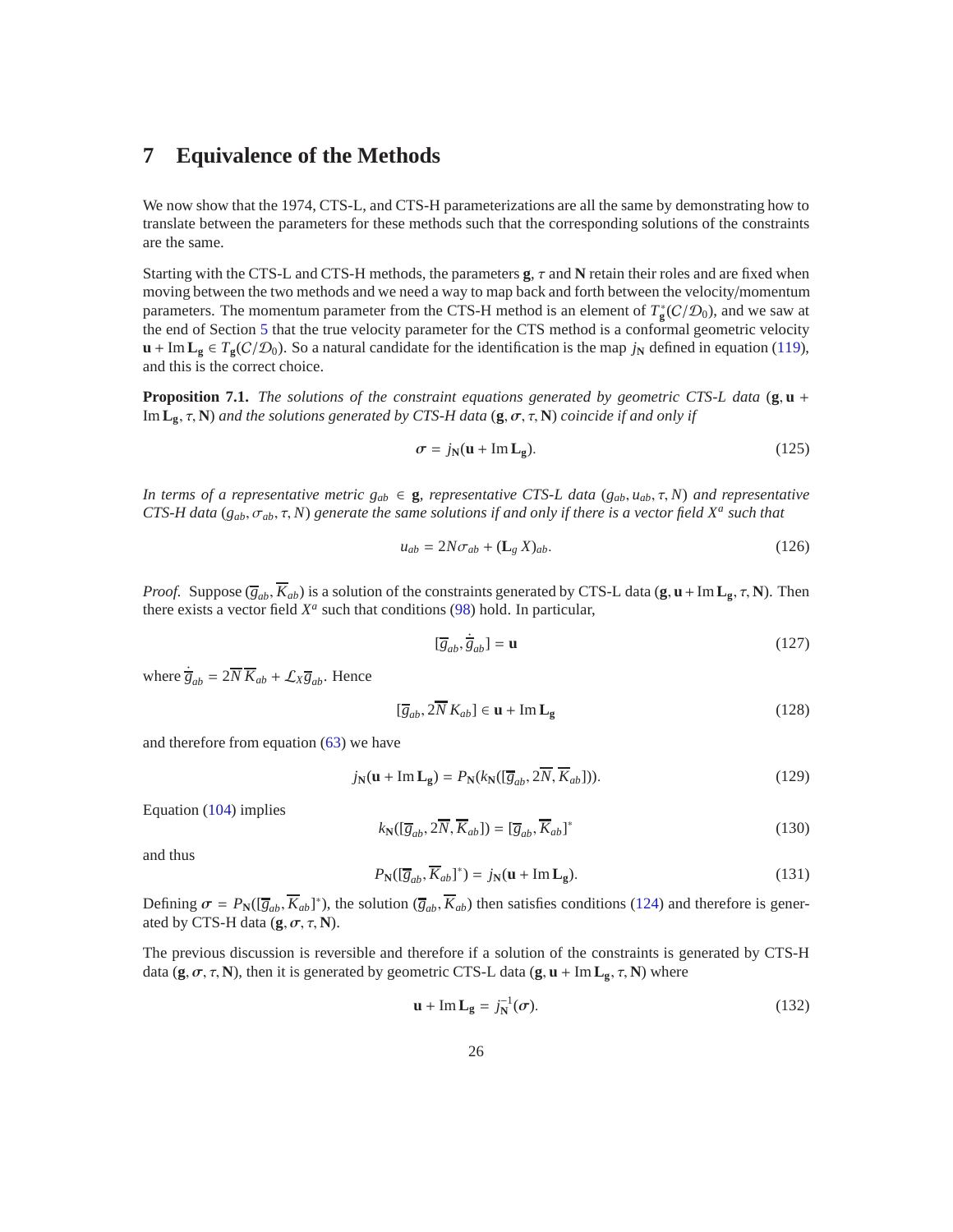To reformulate equation [\(132\)](#page-25-1) in terms of a background metric  $g_{ab} \in \mathbf{g}$ , let  $u_{ab}$ ,  $\sigma_{ab}$  and N be the representatives of  $\mathbf{u}$ ,  $\sigma$  and  $\mathbf{N}$  with respect to  $g_{ab}$ . Since

$$
j_{\mathbf{N}}^{-1}(\sigma) = k_{\mathbf{N}}^{-1}(\sigma) + \mathrm{Im} \, \mathbf{L}_{\mathbf{g}},\tag{133}
$$

and since

$$
k_{\mathbf{N}}^{-1}(\boldsymbol{\sigma}) = [g_{ab}, 2N\sigma_{ab}], \qquad (134)
$$

equation [\(132\)](#page-25-1) is equivalent to

$$
u_{ab} = 2N\sigma_{ab} + (\mathbf{L}_g X)_{ab} \tag{135}
$$

 $\Box$ 

for some vector field  $X^a$ , where  $u_{ab}$  is the representative of **u** with respect to  $u_{ab}$ .

The equivalence of the 1974 method and the CTS-H method is a consequence of the equivalences of the projections  $P_{\omega}$  for the 1974 method and the projections  $P_{\rm N}$  of the CTS-H method, where we translate between volume forms and densitized lapses via equation [\(107\)](#page-22-0).

<span id="page-26-0"></span>**Proposition 7.2.** *Let*  $g \in C$ ,  $\sigma \in T_g^*(C/\mathcal{D}_0)$  *and*  $\tau \in C^\infty(M)$ *. Suppose*  $N \in \mathcal{N}_g$  *is a densitized lapse and*  $\omega$  *is a volume form that satisfy equation* [\(107\)](#page-22-0)*. Then the set of solutions of the constraints generated by CTS-H data* (**g**,  $\sigma$ ,  $\tau$ , **N**) *is the same as the set of solutions generated by 1974 data* (**g**,  $\sigma$ ,  $\tau$ ,  $\omega$ )*.* 

*Proof.* Suppose  $(\bar{g}_{ab}, \bar{K}_{ab})$  is a solution of the constraints generated by CTS-H data  $(\mathbf{g}, \sigma, \tau, \mathbf{N})$ . Then  $(\overline{g}_{ab}, \overline{K}_{ab})$  satisfy conditions [\(124\)](#page-24-2), and in particular

$$
P_{\mathbf{N}}([\overline{g}_{ab}, \overline{K}_{ab}]^*) = \sigma.
$$
 (136)

But  $P_N = P_\omega$  where  $\omega$  is defined in equation [\(107\)](#page-22-0), so the solution  $(\overline{g}_{ab}, \overline{K}_{ab})$  satisfies conditions [\(78\)](#page-16-0) as well and is generated by 1974 data (**g**,  $\sigma$ ,  $\tau$ ,  $\omega$ ). The converse is proved similarly. and is generated by 1974 data  $(\mathbf{g}, \sigma, \tau, \omega)$ . The converse is proved similarly.

Proposition [7.2](#page-26-0) admits the following reformulation in terms of 1974 representative data, where the volume form  $\omega$  is determined implicitly by the background metric.

<span id="page-26-1"></span>**Proposition 7.3.** *Let* ( $g_{ab}, \sigma_{ab}, \tau$ ) *be representative 1974 data and let* 

$$
\mathbf{g} = [g_{ab}]
$$
  
\n
$$
\boldsymbol{\sigma} = [g_{ab}, \sigma_{ab}]
$$
  
\n
$$
\mathbf{N} = [g_{ab}, 1/2].
$$
\n(137)

*Then the set of solutions of the constraint equations generated by the 1974 method for*  $(g_{ab}, \sigma_{ab}, \tau)$  *is the same as the set of solutions generated by the CTS-H method for data* ( $\mathbf{g}, \sigma, \tau, \mathbf{N}$ ).

*Conversely, suppose*  $(\mathbf{g}, \sigma, \tau, \mathbf{N})$  *is a tuple of CTS-H data. Let*  $g_{ab}$  *be the unique element of* **g** *such that* 

$$
[g_{ab}, 1/2] = \mathbf{N} \tag{138}
$$

*and let* σ*ab be the unique TT tensor such that*

$$
[g_{ab}, \sigma_{ab}] = \sigma.
$$
 (139)

*The set of solutions of the constraint equations generated by by the CTS-H method for*  $(g, \sigma, \tau, N)$  *is the same as the set generated by 1974 conformal data*  $(g_{ab}, \sigma_{ab}, \tau)$ *.*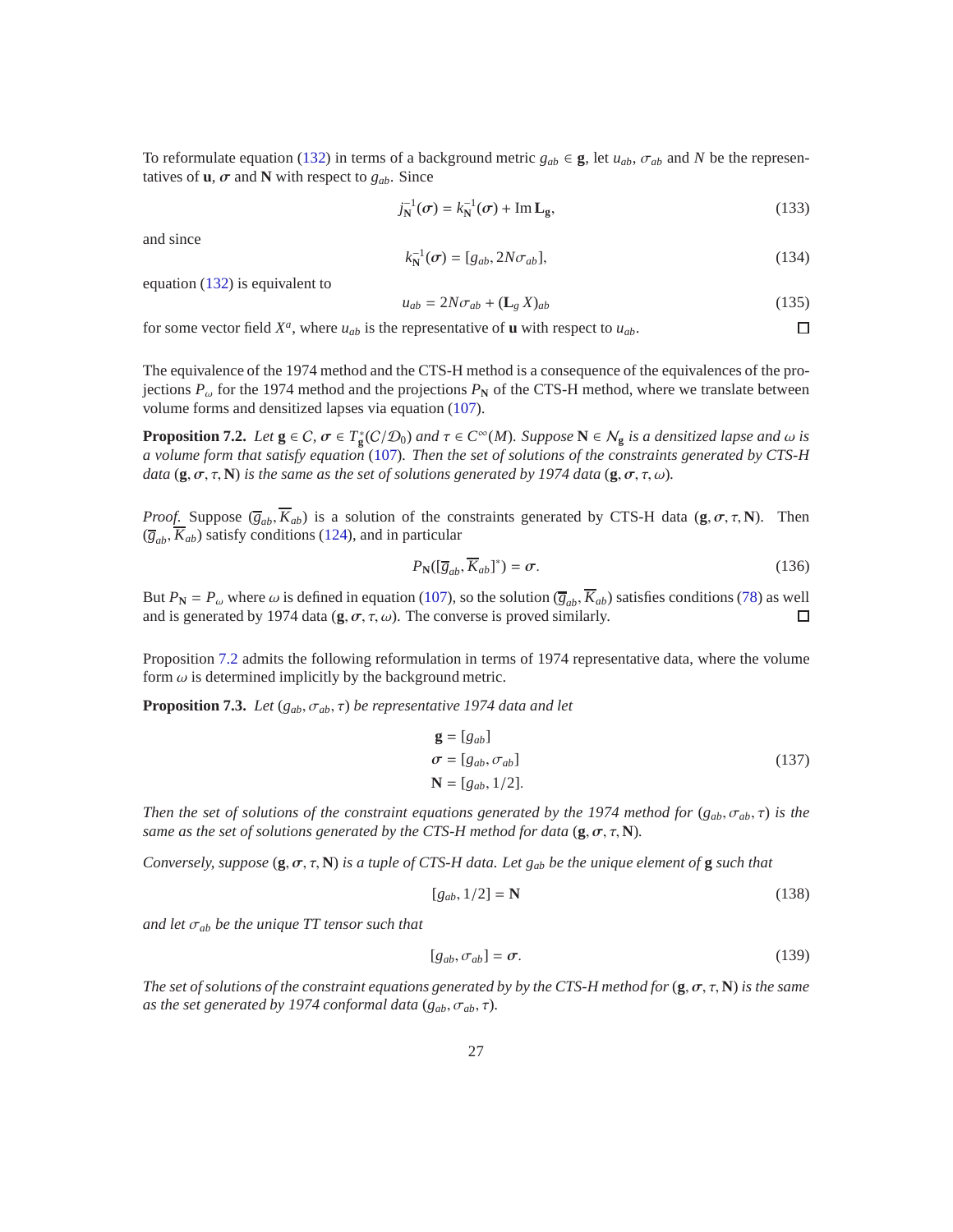*Proof.* Representative 1974 data ( $g_{ab}$ ,  $\sigma_{ab}$ ,  $\tau$ ) determine 1974 data (**g**,  $\sigma$ ,  $\tau$ ,  $\omega$ ) with **g** = [ $g_{ab}$ ],  $\sigma$  = [ $g_{ab}$ ,  $\sigma_{ab}$ ]<sup>\*</sup>, and  $\omega = dV_g$ . Proposition [7.2](#page-26-0) implies that the set of solutions generated by 1974 data (**g**,  $\sigma$ ,  $\tau$ ,  $\omega$ ) is the same as the set of solutions generated by CTS-H data  $(g, \sigma, \tau, N)$  where the representative of N with respect to  $g_{ab}$ satisfies equation [\(107\)](#page-22-0). Since  $\omega = dV_g$ , equation (107) implies  $N = 1/2$  and hence  $N = [g_{ab}, 1/2]$ . This establishes the forward direction, and the converse is proved similarly. П

While the 'coordinate-free' approach to expressing the conformal method parameters is helpful, applications frequently require working with representative data. Summarizing from Propositions [7.1](#page-25-2) and [7.3](#page-26-1) we translate between representative data as follows.

- **[1974 to CTS-H]** Start with 1974 data  $(g_{ab}, \sigma_{ab}, \tau)$  and adjoin a lapse  $N = 1/2$ . Use CTS-H data  $(g_{ab}, \sigma_{ab}, \tau, 1/2)$ , or any conformally related CTS-H data.
- **[CTS-H to 1974]** Start with CTS-H data  $(g_{ab}, \sigma_{ab}, \tau, N)$  and let  $\psi$  be the conformal factor satisfying  $\psi^q N = (1/2)$ . Let  $\hat{g} = \psi^{q-2}$  and  $\hat{\sigma}_{ab} = \psi^{-2} \sigma$ , and use 1974 data  $(\hat{g}_{ab}, \hat{\sigma}_{ab}, \tau)$ .
- **[CTS-H to CTS-L]** Start with CTS-H data  $(g_{ab}, \sigma_{ab}, \tau, N)$  and select an arbitrary vector field  $X^a$ . Let

$$
u_{ab} = 2N\sigma_{ab} + (\mathbf{L}_g X)_{ab},\tag{140}
$$

and use CTS-L data  $(g_{ab}, u_{ab}, \tau, N)$  or any conformally related CTS-L data.

• **[CTS-L to CTS-H]** Start with CTS-L data  $(g_{ab}, u_{ab}, \tau, N)$  and let  $\sigma_{ab}$  be the unique transverse traceless tensor with

$$
u_{ab} = 2N\sigma_{ab} + (\mathbf{L}_g Y)_{ab} \tag{141}
$$

for some vector field  $Y^a$ , as given by Proposition [6.2.](#page-23-2) Use CTS-H data ( $g_{ab}$ ,  $\sigma_{ab}$ ,  $\tau$ ,  $N$ ) or any conformally related CTS-H data.

# <span id="page-27-0"></span>**8 Applications**

In this section we strengthen two previous results concerning the 1974 conformal method on compact manifolds by using the correspondence between the 1974 method and the CTS-H method.

### **8.1 Near-CMC Existence**/**Uniqueness**

The main theorem from [\[IM96\]](#page-32-3), when restricted to smooth tensors, can be phrased as follows.

<span id="page-27-1"></span>**Theorem 8.1.** *Let M*<sup>3</sup> *be a compact 3-manifold. Suppose gab is a smooth metric on M that has constant scalar curvature equal to -1 and that admits only the trivial conformal Killing field, and suppose* σ*ab is an arbitrary transverse-traceless tensor with respect to gab. Then there is an open set T<sup>g</sup>*,σ *of nowhere-vanishing mean curvatures such that every nonzero constant mean curvature belongs to T<sub><i>g*,σ</sub>, and such that for every</sub> τ ∈ *T<sup>g</sup>*,σ *the 1974 conformally-parameterized constraint equations* [\(77\)](#page-15-4) *for the representative 1974 data* (*gab*, σ*ab*, τ) *have a unique solution.*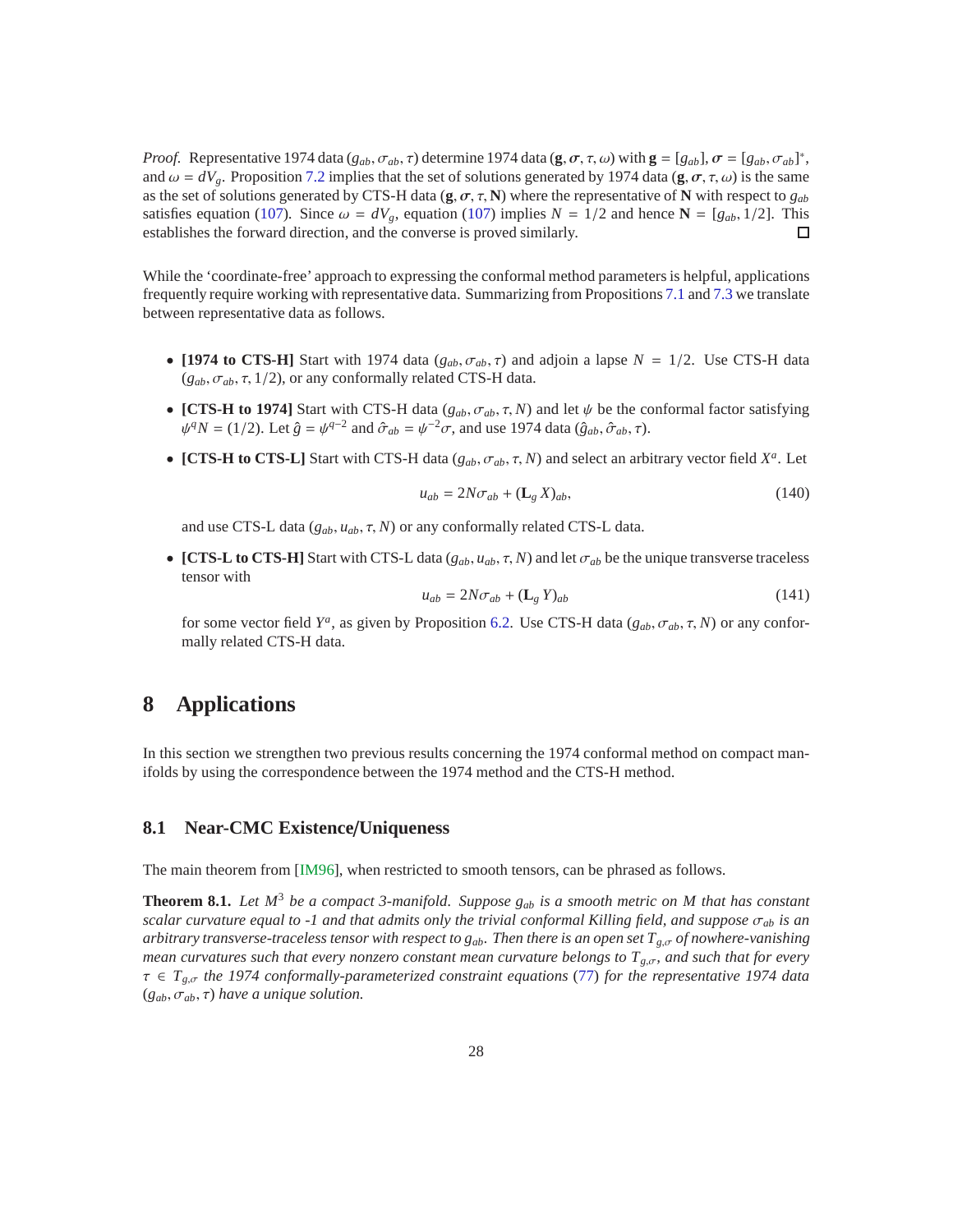The set  $T_{g,\sigma}$  in Theorem [8.1](#page-27-1) is defined by

$$
\frac{\max |d\tau|_g}{\min |\tau|} \qquad \text{and} \qquad |d\tau|_g \tag{142}
$$

being sufficiently small, so Theorem [8.1](#page-27-1) is a near-CMC existence and uniqueness result. It is remarked in [\[IM96\]](#page-32-3) that the proof of Theorem [8.1](#page-27-1) could be carried out under the more general hypothesis  $R_g < 0$ everywhere, but that the authors were unable to extend it to the most natural generalization that *gab* is Yamabe negative. We show here that such an extension is possible.

In coordinate-free language, Theorem [8.1](#page-27-1) can be phrased as follows.

**Theorem 8.2.** *Let M*<sup>3</sup> *be a compact 3-manifold. Suppose* **g** *is a Yamabe-negative conformal class on M*  $a$ *dmitting only the trivial conformal Killing field, and suppose*  $\sigma \in T^*_gC$ *. Let*  $\omega$  *be the volume form of the unique representative g<sub>ab</sub>* ∈ **g** *that satisfies*  $R_g = -1$ *. Then there is an open set*  $T_{g,\sigma}$  *of nowhere-vanishing mean curvatures such that every nonzero constant mean curvature belongs to Tg*,σ*, and such that for every* τ ∈ *T<sup>g</sup>*,σ *the 1974 conformal data* (**g**, σ, τ, ω) *determines a unique solution of the constraint equations.*

In this language, the central restriction of the theorem is the choice of a single volume form  $\omega$ . We wish to eliminate this restriction, and we use the fact that the choice of volume form for the 1974 method corresponds to the choice of densitized lapse for the CTS-H method. So we will consider the CTS-H equations

<span id="page-28-0"></span>
$$
-2\kappa q \Delta_g \phi + R_g \phi - \left| \sigma + \frac{1}{2N} \mathbf{L}_g W \right|_g^2 \phi^{-q-1} + \kappa \tau^2 = 0
$$
  
(143)  

$$
\operatorname{div}_g \frac{1}{2N} \mathbf{L} W = \phi^q d\tau
$$

where  $g_{ab}$  is the unique representative with  $R_g = -1$  and *N* is an arbitrary lapse.

The equations considered by Theorem [8.1](#page-27-1) are exactly equations [\(143\)](#page-28-0) with  $N = 1/2$ , so we need to consider the impact of an arbitrary choice of *N* in equations [\(143\)](#page-28-0) on the rather technical proof of Theorem [8.1.](#page-27-1) In effect, this amounts to replacing  $L_g$  with  $1/(2N) L_g$  wherever it appears in the proof, and there are facts concerning the vector Laplacian  $\Delta$ **L**<sub>*g*</sub> = div<sub>g</sub> **L**<sub>*g*</sub> that need to be revisited for the operator

$$
\Delta_{\mathbf{L}_g, N} = \text{div}_g (2N)^{-1} \mathbf{L}_g \,. \tag{144}
$$

<span id="page-28-2"></span>**Proposition 8.3.** *Let g<sub>ab</sub> and N be a smooth metric and positive smooth function on M. The operator*  $\Delta_{\mathbf{L}_a, N}$ *is linear, elliptic, and self-adjoint with respect to*  $g_{ab}$ *. If*  $g_{ab}$  *has no conformal Killing fields then*  $\Delta_{L_a,N}$  has *trivial kernel. Regardless of whether gab has conformal Killing fields, there is a constant c<sup>g</sup>*,*<sup>N</sup> such that if W<sup>a</sup> and* η*<sup>a</sup> satisfy*

$$
\Delta_{\mathbf{L}_g, N} W = \eta \tag{145}
$$

*then* 

<span id="page-28-1"></span>
$$
\left|\frac{1}{2N}\mathbf{L}_g W\right|_g \le c_{g,N} |\eta|_g. \tag{146}
$$

*Proof.* The fact that ∆**<sub>L<sub>***g</sub>N* is linear, elliptic, and self-adjoint is obvious, and an integration by parts argument</sub></sub> shows that its kernel consists of conformal Killing fields, so it remains to establish inequality [\(146\)](#page-28-1).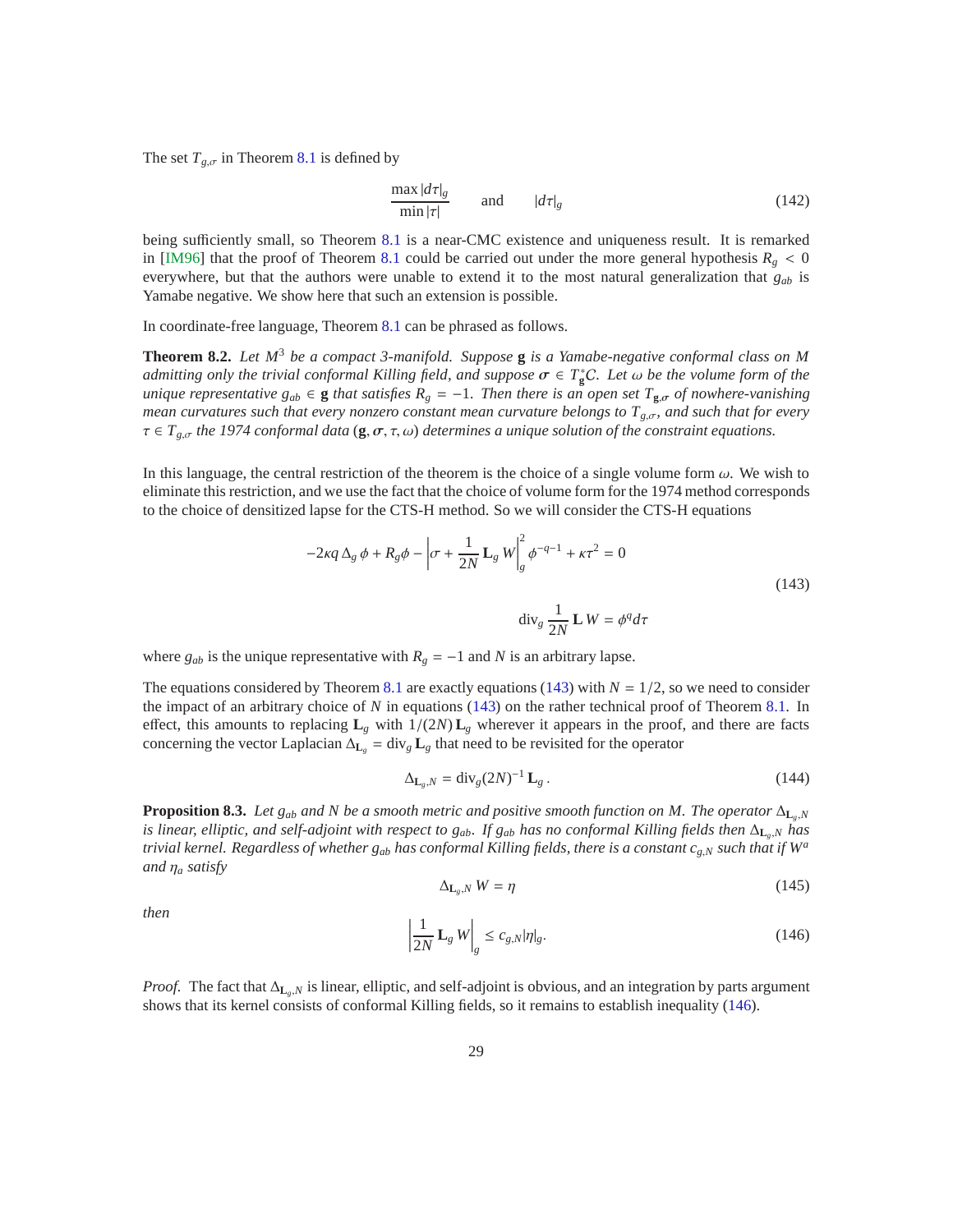Let  $\psi$  be the unique positive function with  $\psi^q = (2N)^{-1}$  and let  $\tilde{g}_{ab} = \psi^{q-2}g_{ab}$ . Then  $\mathbf{L}_{\tilde{g}} = \psi^{q-2}\mathbf{L}_g$  and  $\text{div}_{\tilde{g}} = \psi^{2-2q} \text{div}_g \psi^2$ . Hence

$$
\Delta_{\mathbf{L}_{\tilde{g}}} = \psi^{-q} \operatorname{div}_{g} \psi^{q} \mathbf{L}_{g} = \psi^{-q} \operatorname{div}_{g} (2N)^{-1} \mathbf{L}_{g} = \psi^{-q} \Delta_{\mathbf{L}_{g},N}.
$$
\n(147)

Now suppose  $W^a$  and  $\eta_a$  satisfy  $\Delta_{\mathbf{L}_g, N} W = \eta$ , so

$$
\Delta_{\mathbf{L}_{\tilde{g}}} W = \psi^q \eta. \tag{148}
$$

From  $[IOM04]$  $[IOM04]$  Lemma 1 concerning the standard vector Laplacian we know that there is a constant  $\tilde{c}$ , independent of  $W^a$  and  $\eta_a$ , such that

$$
\max |\mathbf{L}_{\tilde{g}} \, W|_{\tilde{g}} \le \tilde{c} \max(\psi^q) \max |\eta|_{\tilde{g}}.
$$
 (149)

Since the norms for *g* and  $\tilde{g}$  are comparable via constants depending on min  $\psi$  and max  $\psi$ , and since  $\mathbf{L}_{\tilde{g}} =$  $\psi^{q-2}$ **L**<sub>g</sub>, inequality [\(146\)](#page-28-1) now follows, where the constant depends on  $\hat{c}$ , min  $\psi$  and max  $\psi$  (i.e., on *g* and *N*).  $\Box$ 

With Proposition [8.3](#page-28-2) in hand, the reader is now invited to walk through the proof of Theorem [8.1,](#page-27-1) as presented in [\[IM96\]](#page-32-3), to establish existence and uniqueness of equations [\(143\)](#page-28-0). The only interesting changes occur in establishing analogues of inequalities (38) and (58) of that paper under the hypotheses that max( $|d\tau|_g/|\tau|$ ) and  $|d\tau|_g$  are sufficiently small. This is exactly where inequality [\(146\)](#page-28-1) of Proposition [8.3](#page-28-2) is used. In coordinate-free language, one arrives at the following result.

<span id="page-29-0"></span>**Theorem 8.4.** *Let M*<sup>3</sup> *be a compact 3-manifold. Let* **g** *be a Yamabe-negative conformal class on M admitting no conformal Killing fields, and let*  $\sigma \in T^*_gC$  *be arbitrary. For any choice* **N** *of densitized lapse there is an open set T***<sup>g</sup>**,σ,**<sup>N</sup>** *of of nowhere-vanishing mean curvatures such that every nonzero constant mean curvature belongs to*  $T_{g,\sigma}$ , and such that for every  $\tau \in T_{g,\sigma,N}$  the CTS-H data ( $g,\sigma,\tau,N$ ) determines a unique solution *of the constraint equations.*

Using Proposition [7.3,](#page-26-1) Theorem [8.4](#page-29-0) then implies that Theorem [8.1](#page-27-1) holds with the restriction  $R_g = -1$ replaced by the condition that *gab* is Yamabe-negative.

Reference [\[ACI08\]](#page-32-4) contains results that are analogues of Theorem [8.1](#page-27-1) under the hypotheses that  $R_g \equiv 0$  or  $R_g \equiv 8$ . We assert that using Proposition [8.3](#page-28-2) one can repeat the exercise just undertaken for this paper as well to prove the following.

**Theorem 8.5.** *Let M*<sup>3</sup> *be a compact 3-manifold. Let* **g** *be a Yamabe-nonnegative conformal class on M admitting no conformal Killing fields, and let*  $\sigma \in T_g^*C$  *be arbitrary (but not zero). For any choice* **N** *of densitized lapse there is an open set T***<sup>g</sup>**,σ,**<sup>N</sup>** *of nowhere-vanishing mean curvatures such that every nonzero constant mean curvature belongs to*  $T_{g,\sigma}$ , and such that for every  $\tau \in T_{g,\sigma,N}$  the CTS-H data ( $g,\sigma,\tau,N$ ) *determines a unique solution of the constraint equations.*

Hence Theorem [8.1](#page-27-1) also holds without any restriction whatsoever on the metric *gab*.

### **8.2 Near-CMC Nonexistence**

Theorem [3.3](#page-14-1) states that aside from some special cases, there does not exists a solution for CMC data  $(\mathbf{g}, \sigma, \tau)$ if **g** is Yamabe non-negative and  $\sigma = 0$ . Reference [\[IOM04](#page-33-8)] established the following two near-CMC analogues of this fact.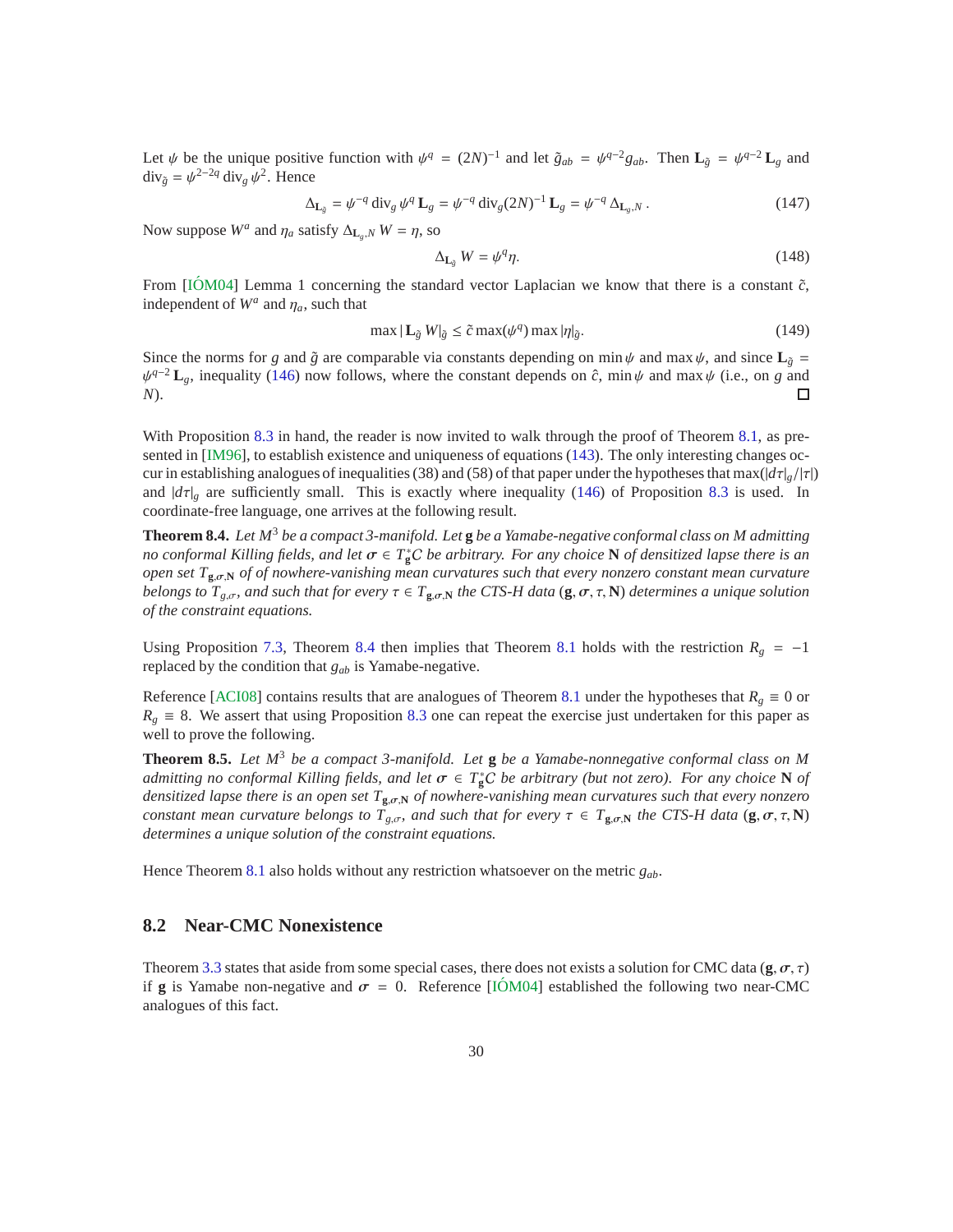<span id="page-30-0"></span>**Theorem 8.6.** *Let*  $M^3$  *be a compact 3-manifold. Suppose we have 1974 representative data* ( $g_{ab}$ ,  $\sigma_{ab}$ ,  $\tau$ ) *with*  $R_g \geq 0$  *and*  $\sigma_{ab} \equiv 0$ *. If*  $\tau = T + \rho$  *for some nonzero constant T and if* 

$$
\frac{|d\rho|_g}{|T|}\tag{150}
$$

*is su*ffi*ciently small, then the 1974 conformally parameterized constraint equations* [\(77\)](#page-15-4) *do not admit a solution.*

<span id="page-30-1"></span>**Theorem 8.7.** *Let*  $M^3$  *be a compact 3-manifold. Suppose we have CTS-L representative data* ( $g_{ab}$ ,  $u_{ab}$ ,  $\tau$ ,  $N$ ) *where g is Yamabe non-negative and with*  $u_{ab} \equiv 0$ *. If*  $\tau = T + \rho$  *for some nonzero constant T* and *if* 

<span id="page-30-3"></span>
$$
\frac{|d\rho|_g}{|T|}\tag{151}
$$

*is su*ffi*ciently small, then the CTS-L equations* [\(92\)](#page-19-2) *do not admit a solution.*

Note that Theorem [8.6](#page-30-0) only applies to metrics with everywhere non-negative scalar curvature, whereas Theorem [8.7](#page-30-1) only assumes the metric is Yamabe non-negative. We now show that Theorem [8.6](#page-30-0) can be strengthened to include the case that *gab* is Yamabe non-negative.

Suppose  $g_{ab}$  is Yamabe non-negative and that  $\sigma_{ab} \equiv 0$ . Following the recipes at the end of Section [7,](#page-25-0) if a solution of the constraints exists for 1974 data ( $g_{ab}, \sigma_{ab}, \tau$ ) then it exists for CTS-H data ( $g_{ab}, \sigma_{ab}, \tau, N$ ) where  $N = 1/2$ . And if it exists for this CTS-H data, then it also exists for CTS-L data  $(g_{ab}, 2N\sigma_{ab}, \tau, N)$ . That is, there is a solution for CTS-L data  $(g_{ab}, u_{ab}, \tau, 1/2)$  where  $u_{ab} \equiv 0$ . Now Theorem [8.7](#page-30-1) implies that if  $\tau = T + \rho$  for some non-zero constant *T*, and if  $|d\rho|_g/T$  is sufficiently small, there is no solution for the CTS-L data ( $g_{ab}$ ,  $u_{ab}$ ,  $\tau$ , 1/2) and therefore no solution for the 1974 data ( $g_{ab}$ ,  $\sigma_{ab}$ ,  $\tau$ ).

For completeness we state the coordinate-free variation of this result and leave the proof as an exercise.

<span id="page-30-2"></span>**Theorem 8.8.** *Suppose* **g** *is a Yamabe-nonnegative conformal class.*

- *1. If* ω *is a volume form, there is an open set U***<sup>g</sup>**,ω *of mean curvatures that contains the non-zero constants such that 1974 data* (**g**,  $\sigma$ ,  $\tau$ ,  $\omega$ ) *does not generate a solution of the constraints if*  $\sigma = 0$  *and*  $\tau \in U_{g,\omega}$ .
- 2. If **N** is a densitized lapse, there is an open set  $V_{\mathbf{g},\mathbf{N}}$  of mean curvatures that contains the non-zero *constants such that CTS-H data* (**g**,  $\sigma$ ,  $\tau$ , **N**) *does not generate a solution of the constraints if*  $\sigma = 0$ *and*  $\tau \in V_{\mathbf{g},\mathbf{N}}$ *.*
- *3. For the same set V***g**,**<sup>N</sup>** *as in item 2, CTS-L data* (**g**, **u**, τ, **N**) *does not generate a solution of the constraints*  $if$ **u**  $\in$  Im  $\mathbf{L}_{g}$  *and*  $\tau \in V_{g,N}$ *.*

*Moreover, the sets*  $U_{\mathbf{g},\omega}$  *and*  $V_{\mathbf{g},\mathbf{N}}$  *are the same if*  $\omega$  *and* **N** *are related via Proposition* [6.1.](#page-22-2)

Theorem [8.8](#page-30-2) is not as specific as Theorem [8.7](#page-30-1) in defining the near-CMC condition because we currently have a hazy understanding of what this set is. Expression [\(151\)](#page-30-3) is defined with respect to a particular representative metric, and the set  $V_{\mathbf{g},\mathbf{N}}$  can be thought of as taking a union of sets obtained from applying Theorem [8.7](#page-30-1) for each choice of background metric. The maximal set  $V_{\mathbf{g},N}$  for which Theorem [8.8](#page-30-2) applies should be described in terms of **g** and **N** directly, and such a description is not yet understood.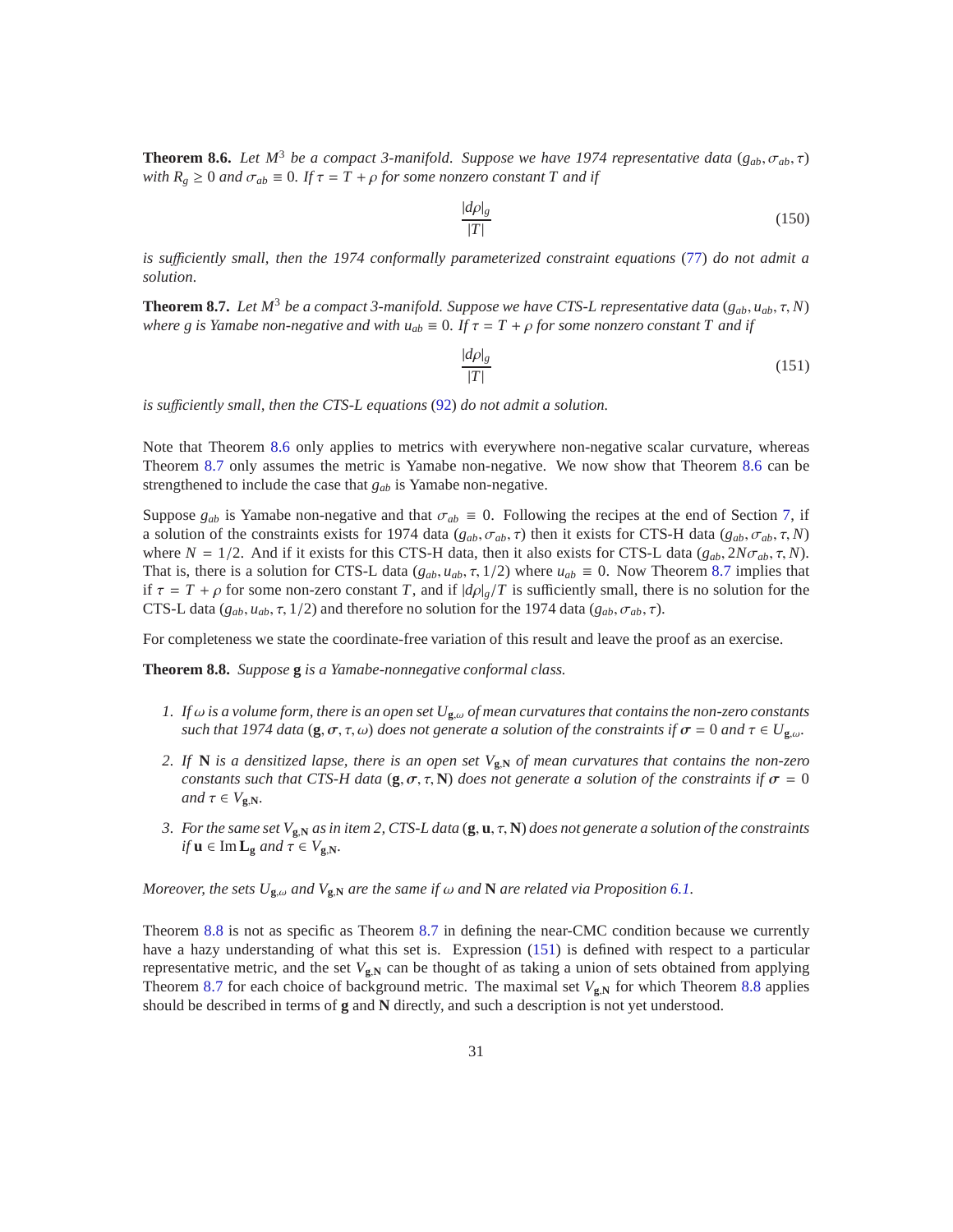# **9 Conclusion**

We have demonstrated in this paper that there is really only one conformal method. The CMC conformal method is a special case of the 1974 method, and the 1974 method has equivalent formulations in terms of the CTS-L and CTS-H methods. The parameters of the conformal method are:

- 1. a conformal class **g**,
- 2. either a conformal geometric velocity  $\mathbf{u} + \text{Im} \mathbf{L}_{\mathbf{g}} \in T_{\mathbf{g}}(\mathcal{C}/\mathcal{D}_0)$  or a conformal geometric momentum  $\sigma \in T^*_{\mathbf{g}}(\mathcal{C}/\mathcal{D}_0),$
- 3. a mean curvature  $\tau$ ,
- 4. a choice of one member of a family of identifications of  $T_gC$  with  $T_g^*C$ .

The choice in item 4) can be made alternatively by selecting a volume form  $\omega$  and using the map  $k_{\omega}$  from Proposition [2.1,](#page-8-1) or by selecting a densitized lapse **N** and using the map  $k_N$  from Definition [8.](#page-21-2) Proposition [6.1](#page-22-2) shows how to convert back and forth between  $k_N$  and  $k_\omega$ , so these are equivalent ways of expressing the same choice. The CTS-L and CTS-H methods make choice 4) explicitly via  $N = [g_{ab}, N]$ , whereas the 1974 method makes the choice implicitly via  $\omega = dV_g$ .

The choice of  $k_N$  determines a related identification  $j_N$ , given by equation [\(119\)](#page-23-5), between conformal geometric velocities and momenta. This identification allows one to map back and forth in item 2) between velocities and momenta: the CTS-L method uses velocities, whereas the 1974 and CTS-H methods use momenta, but by using  $j_N$  these are equivalent ways of expressing the same parameter.

The unifying theme of this paper is the need to clearly distinguish between tangent and cotangent vectors in the conformal method, and that there is a choice in the conformal method of how to identify these objects. This leads to the question of what this choice corresponds to (physically or otherwise). In fact, these identifications arise as Legendre transformations in the *n*+1 formulation of gravity when using a densitized lapse. We will return to this point and related results in forthcoming work.

Because the conformal methods are equivalent, a theorem proved for one method determines analogous theorems proved for the other methods. From a practical point of view, however, the CTS-H method seems most expedient to work with. Given a choice of CTS-H data  $(g, \sigma, \tau, N)$ , the CTS-H equations [\(123\)](#page-24-1) can be expressed with respect to any representative background metric, whereas given 1974 data ( $\bf{g}, \sigma, \tau, \omega$ ), the 1974 conformally parameterized constraint equations [\(77\)](#page-15-4) are written with respect to the unique background metric with  $dV_g = \omega$ . This lack of flexibility led to unnecessary restrictions in the past for theorems proved for the 1974 method, and we saw in Section [7](#page-25-0) how these restrictions can be overcome. In principle one could express the 1974 method with respect to an arbitrary background metric, and doing so must lead to the CTS-H equations after converting the volume form into a densitized lapse. So there is little reason to prefer the 1974 conformally parameterized constraint equations. The only mild additional difficulty in working with the CTS-H equations comes from working with the generalized vector Laplacians  $\Delta_{g,N} = \text{div}_g(2N)^{-1} \mathbf{L}_g$ instead of the standard vector Laplacian ∆*<sup>g</sup>* = div*<sup>g</sup>* **L***g*. But the operators are very closely related and proofs in the generalized case can typically be obtained by trivially modifying proofs for the standard case. Moreover, as seen in Proposition [8.3,](#page-28-2) one can sometimes obtain results for the generalized operators as a corollary of a known results for the standard vector Laplacian without revisiting the steps of the original proof.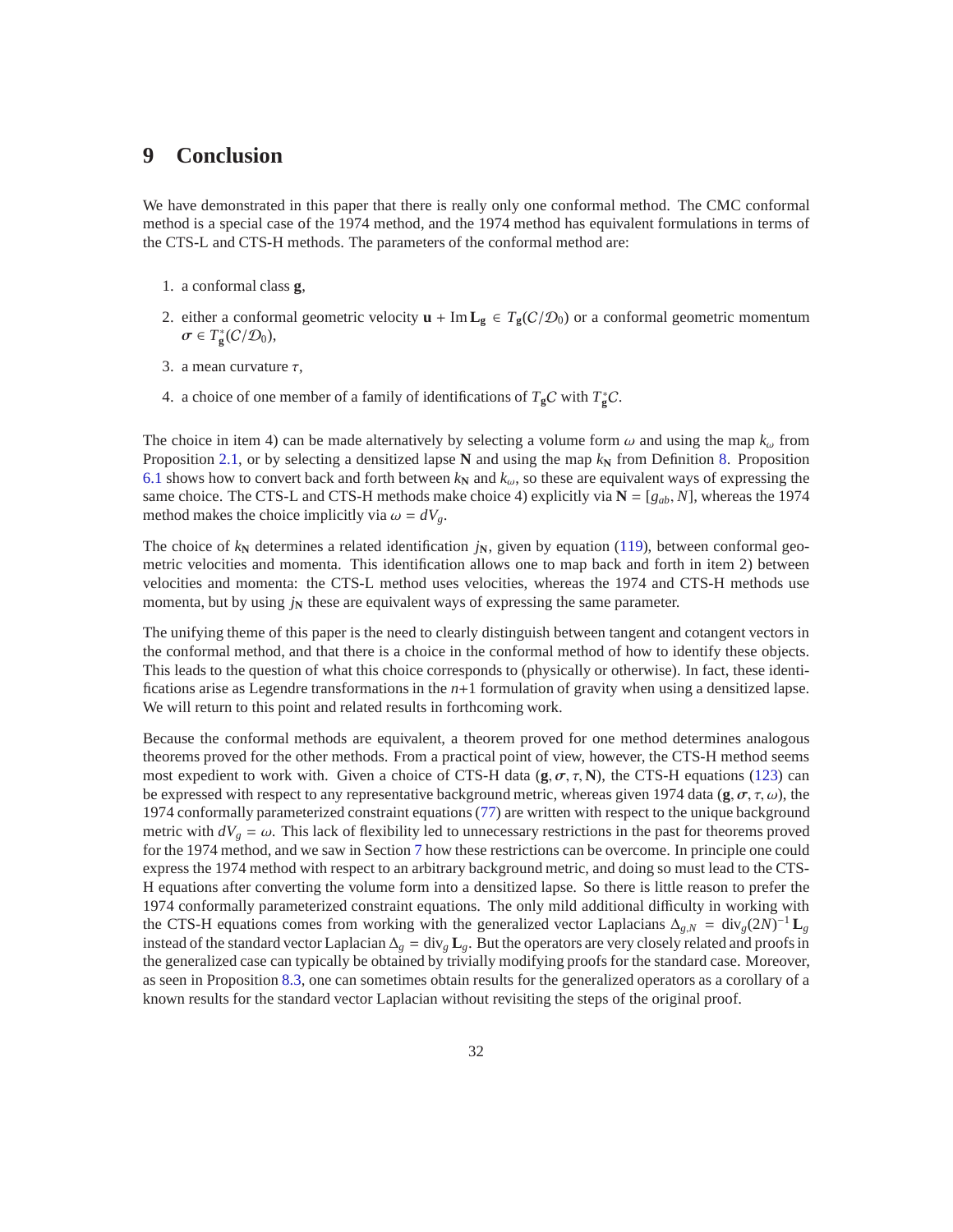The case for using the CTS-H equations over the CTS-L equations is not especially strong, but there are some advantages. The velocity parameter  $u_{ab}$  in the CTS-L method is really a representative of the whole subspace  $u_{ab}$ +Im  $\mathbf{L}_g$ , and this makes uniqueness statements a little more cumbersome for the CTS-L method. Moreover, the CTS-H equations [\(123\)](#page-24-1) are a little simpler than the CTS-L equations [\(92\)](#page-19-2), and are more familiar for researchers accustomed to working with the 1974 method: simply prepend a 1/(2*N*) in front of every conformal Killing operator and proceed as before.

# **Acknowledgment**

This work was supported by NSF grant 0932078 000 while I was a resident at the Mathematical Sciences Research Institute in Berkeley, California, and was additionally supported by NSF grant 1263544. I would like to thank Jim Isenberg for many helpful conversations and especially for pointing out the scalar curvature restrictions in references [\[IM96\]](#page-32-3) and [\[ACI08\]](#page-32-4).

# **References**

- <span id="page-32-4"></span>[ACI08] P. T. Allen, A. Clausen, and J. Isenberg, *Near-constant mean curvature solutions of the Einstein constraint equations with non-negative Yamabe metrics*, Classical and Quantum Gravity **25** (2008), no. 7, 075009–075015.
- <span id="page-32-7"></span>[BF93] R. Bartnik and G. Fodor, *On the restricted validity of the thin sandwich conjecture*, Physical Review. D. Third Series **48** (1993), no. 8, 3596–3599.
- <span id="page-32-5"></span>[BS10] T. W. Baumgarte and S. L. Shapiro, *Numerical Relativity*, Solving Einstein's Equations on the Computer, Cambridge University Press, June 2010.
- <span id="page-32-2"></span>[DGH12] M. Dahl, R. Gicquaud, and E. Humbert, *A limit equation associated to the solvability of the vacuum Einstein constraint equations by using the conformal method*, Duke Mathematical Journal **161** (2012), no. 14, 2669–2697.
- <span id="page-32-0"></span>[FB52] Y. Foures-Bruhat, *Théorème d'existence pour certains systèmes d'équations aux dérivées partielles non lin´eaires*, Acta Mathematica **88** (1952), no. 1, 141–225.
- <span id="page-32-6"></span>[FM77] A. Fischer and J. Marsden, *The manifold of conformally equivalent metrics*, Can J Math **29** (1977), no. 1, 193–209.
- <span id="page-32-1"></span>[HNT09] M. Holst, G. Nagy, and G. Tsogtgerel, *Rough solutions of the Einstein constraints on closed manifolds without near-CMC conditions*, Communications in Mathematical Physics **288** (2009), no. 2, 547–613.
- <span id="page-32-3"></span>[IM96] J. Isenberg and V. Moncrief, *A set of nonconstant mean curvature solutions of the Einstein constraint equations on closed manifolds*, Classical and Quantum Gravity **13** (1996), no. 7, 1819– 1847.